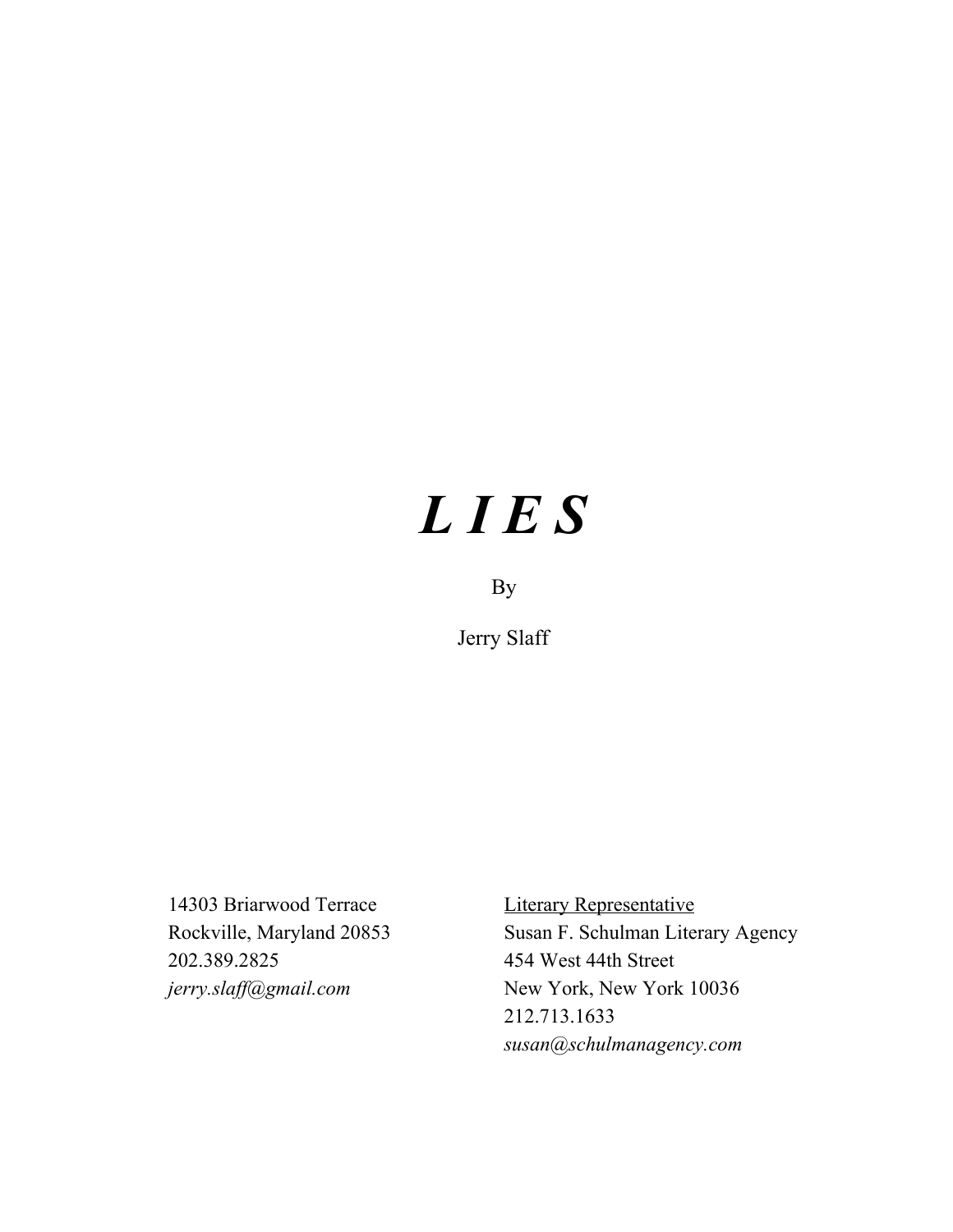# **CHARACTERS**

LORELEI BEATRICE BECKMANN, also known as Beebee, a striking woman in her 40s, a federal prisoner up for parole. Born in Cleveland, she spent World War II as a civilian in Berlin. She does not have a heavy German accent, but an odd combination of Midwest American and German.

BENNY KLEINFELD, 25, a young inexperienced Jewish lawyer fresh out of Brooklyn Law School. A hot shot at the beginning of the play.

# **SETTING**

An interrogation room in a minimum security federal prison in New Jersey.

# **TIME**

The summer of 1950, five years after the end of World War II.

# **SYNOPSIS**

A young inexperienced Jewish lawyer for the New York public defender's office is asked to represent a female German-American WWII radio propagandist, imprisoned for treason, for her parole hearing. Except she's doesn't want to leave prison. It's the closest I could get to putting the White House on trial without putting them actually on stage.

# **NOTES**

*The play is performed without an intermission.*

# *Lies* **was awarded the Grand Prize out of more than 5,000 entries across 9 genres in the 88th annual Writers' Digest Writing Competition, 2019.**

The author is represented by the Susan F. Schulman Literary Agency, New York, and is a member of the Dramatists Guild.

This script is also available for download at the New Play Exchange of the National New Play Network, https://newplayexchange.org.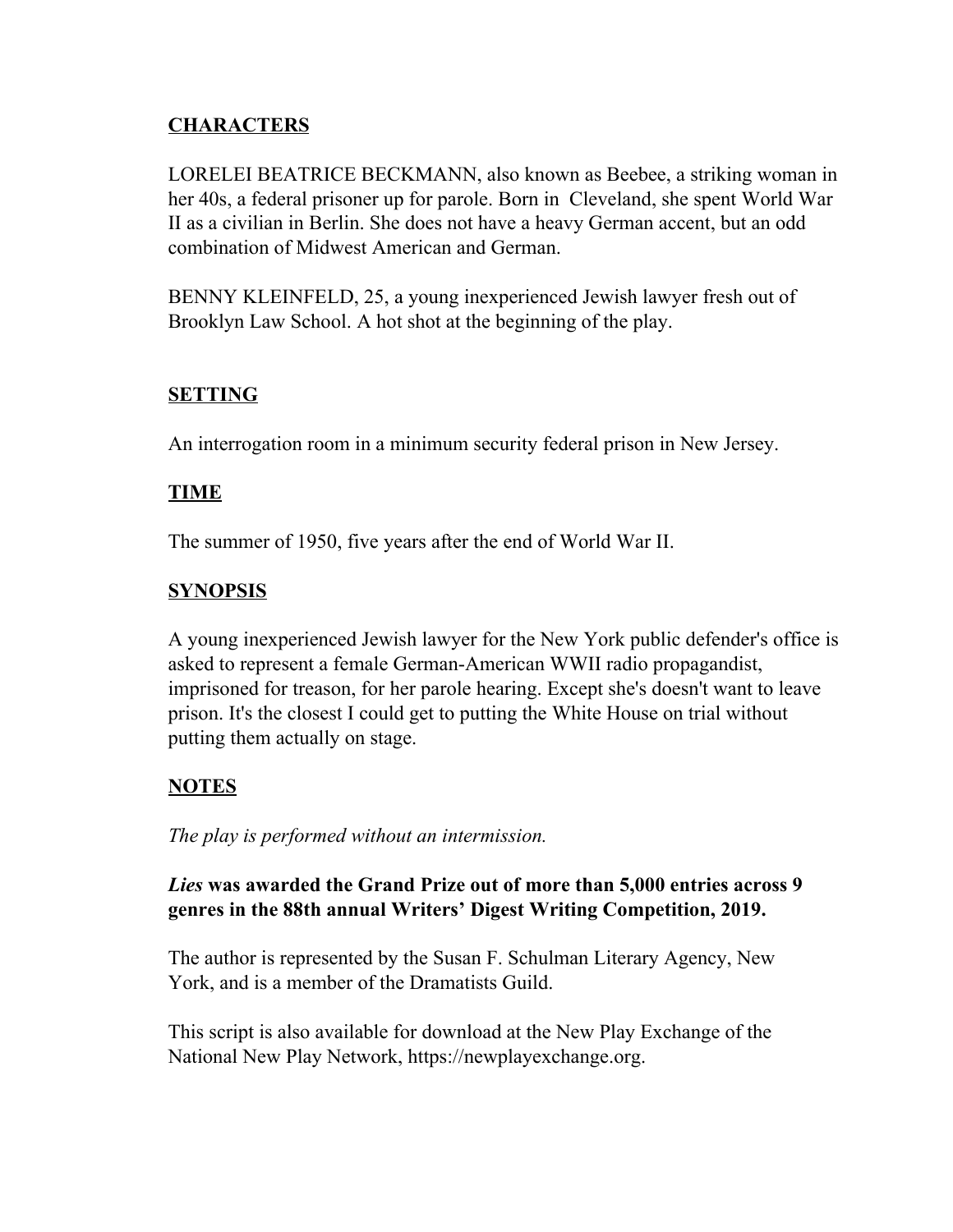## **Scene One**

(A sterile interview room in a minimum security federal prison in New Jersey. Gray cinder block walls perhaps with drab olive green paint toward the bottom.

(It's the summer of 1950, brutally hot outside and equally warm inside.

(LORELEI is sitting at a plain metal table, her hands in plain sight, in a women's prison uniform of the time. The table is bare – nothing is on it except a paper cup of coffee she sips delicately from. SHE is a striking woman in her early 40s.

(To one side of the spare room is a smaller table with a coffee maker, some paper cups, plastic stirrers, and creams and sugars, with an industrial type metal office trash can nearby.

(Above the coffee setup, on a wall clearly visible to the audience, is a small, picture-sized mirror on a hook.

(Everything in the room – the tables, the chairs, the trash can, etc. – has seen better days.

(SHE waits and sips from her coffee, and we hold for a relatively long 20 seconds. SHE fidgets, looks around, but otherwise doesn't move. SHE is somewhat agitated, wanting to get this over with, but also bored. SHE's been through this before, and thinks she knows the outcome.

(BENNY finally enters. HE's late, harried and apologetic, the opposite to her stillness. He creates quite a commotion when he enters. HE's wearing a cheap and ill-fitting suit, and carries a briefcase. HE wipes the sweat from his forehead with a handkerchief that's seen a fair bit of use.)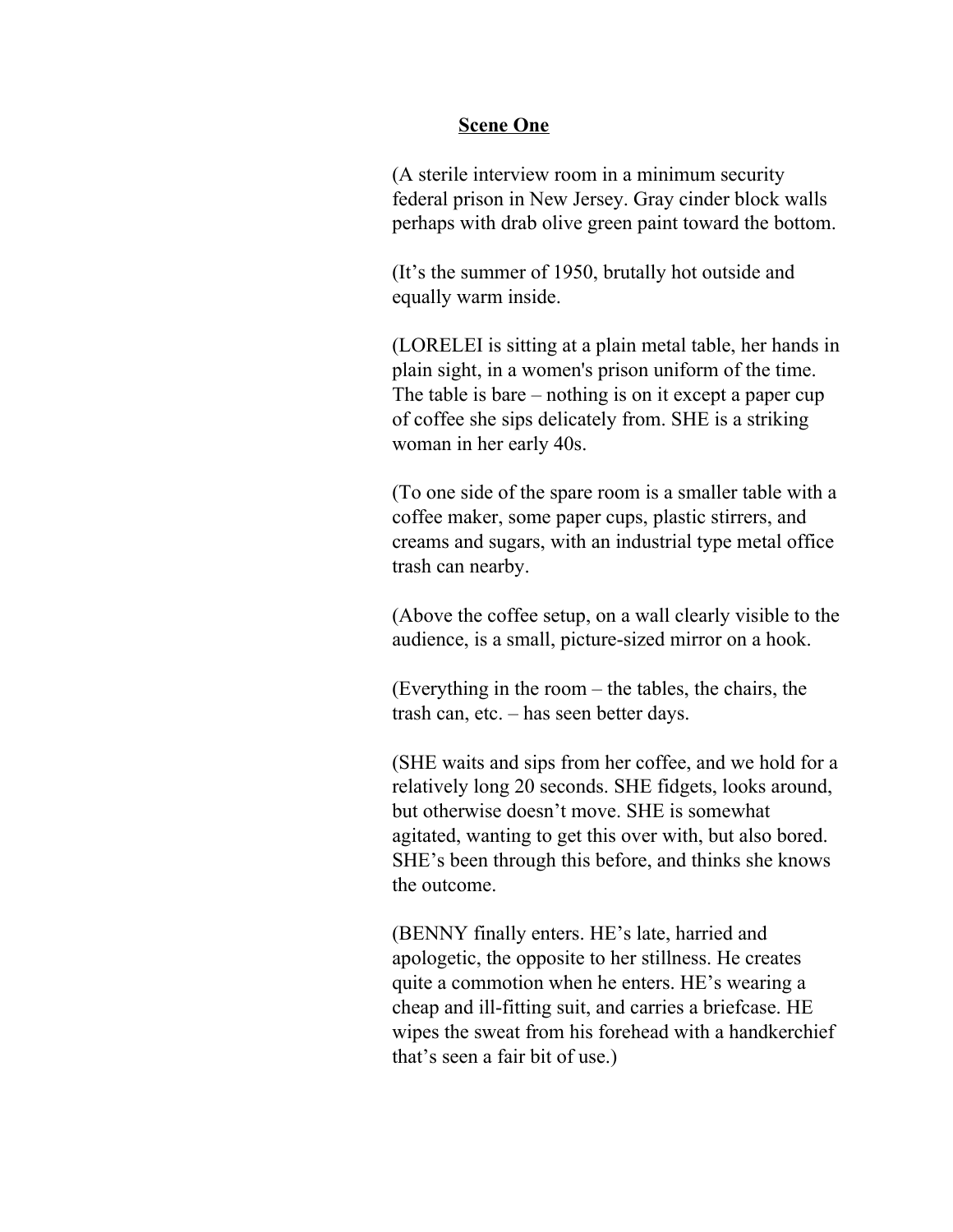## BENNY

Apologies for my lateness. The Holland Tunnel was murder. You wouldn't expect all that traffic on a summer afternoon in the middle of the week. I guess everyone wants to come to New Jersey.

> (Pause. SHE doesn't respond. Perhaps SHE sips from her coffee. HE looks her way and flashes a quick, insincere smile.)

Or maybe not.

Usually my clients come to me, you know. Or I see them in the Kings County lockup. Atlantic and Court Street. Two blocks from my office. Easy walk for me. I like walking. Sometimes I sneak out of the office and walk to Ebbets Field to see the Dodgers. It's a long walk. Maybe an hour. But it goes quickly when it's not too hot or humid. Don't get out much to Jersey. Why would I?

Now, let's see... Where's your file...?

(HE rifles through the files in his briefcase.)

Claude Hendricks, breaking and entering, strong arm robbery. Nope. Sally Morrison, loitering with intent to solicit?

(HE looks up at her.)

No.

(HE finds another file.)

Bertha Steinmetz. Sliced off her lover's privates with a kitchen knife. I've got a good defense ready for her, but it might require her to perjure herself. Only slightly though. I'm not crazy about that strategy, mind you. I'm not in love with it. It's not my absolute favorite. But it's not like, I don't know, someone from, say, the government not telling the truth. Even though, technically, I'm part of the government. Or the president out-and-out lying. Or saying something not one hundred percent true. Truman's a straight shooter. In the pursuit of justice, truth must never take a back seat. I mean, if you can't trust the president to always tell the truth, who *can* you trust?

(No response.)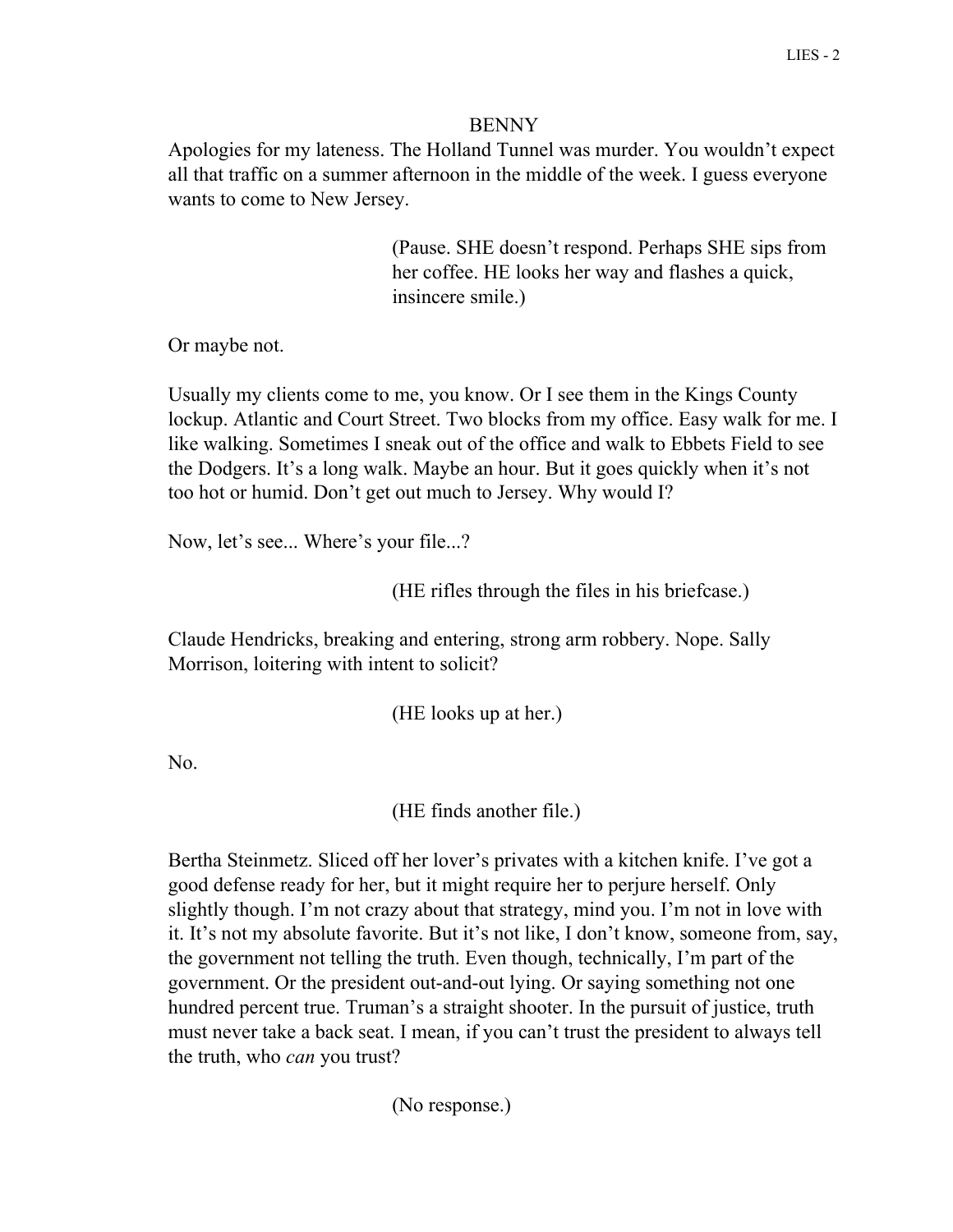So that makes you...ah, yes.

(HE finds her file, which is surprisingly thin. HE waves it around, astonished it's so small.)

Beckmann. The notorious Beatrice Lorelei Beckmann, to be precise. You're all everyone's talking about in my office, you know. It says here you go by your middle name. Also known as *Beebee*. That's a nice name. *Beebee.* I had a girlfriend named Beebee in high school. Beebee Weintraub. Erasmus Hall. I wonder what's happened to her. Married with a kid or two, I'd think. House on Long Island. South Shore. Maybe a dog. Nice life. You probably don't know her, do you?

(HE looks up at her, but SHE gives no reaction.)

Didn't think you would.

This doesn't list your last address. Before you were...here. Can I, er, get that for my notes?

> (BENNY takes out a legal pad and gets a large and relatively expensive pen from his pocket.)

Nice, isn't it? A gift from my uncle Nathan. He came to this country from Poland. He made hats. Good business, hats. Never go out of style. If there's one thing a man always needs, it's a good hat. I didn't wear one because it's windy outside today. But I usually do. Wear one. *Hats*.

So, umm, your last address?

(Pause, as SHE considers his question.)

Just perfunctory. I'm not going to come around and bother you when you get out.

## LORELEI

I'm not getting out.

## **BENNY**

Don't be a pessimist. I'm good at what I do, they tell me. Last address? For my notes.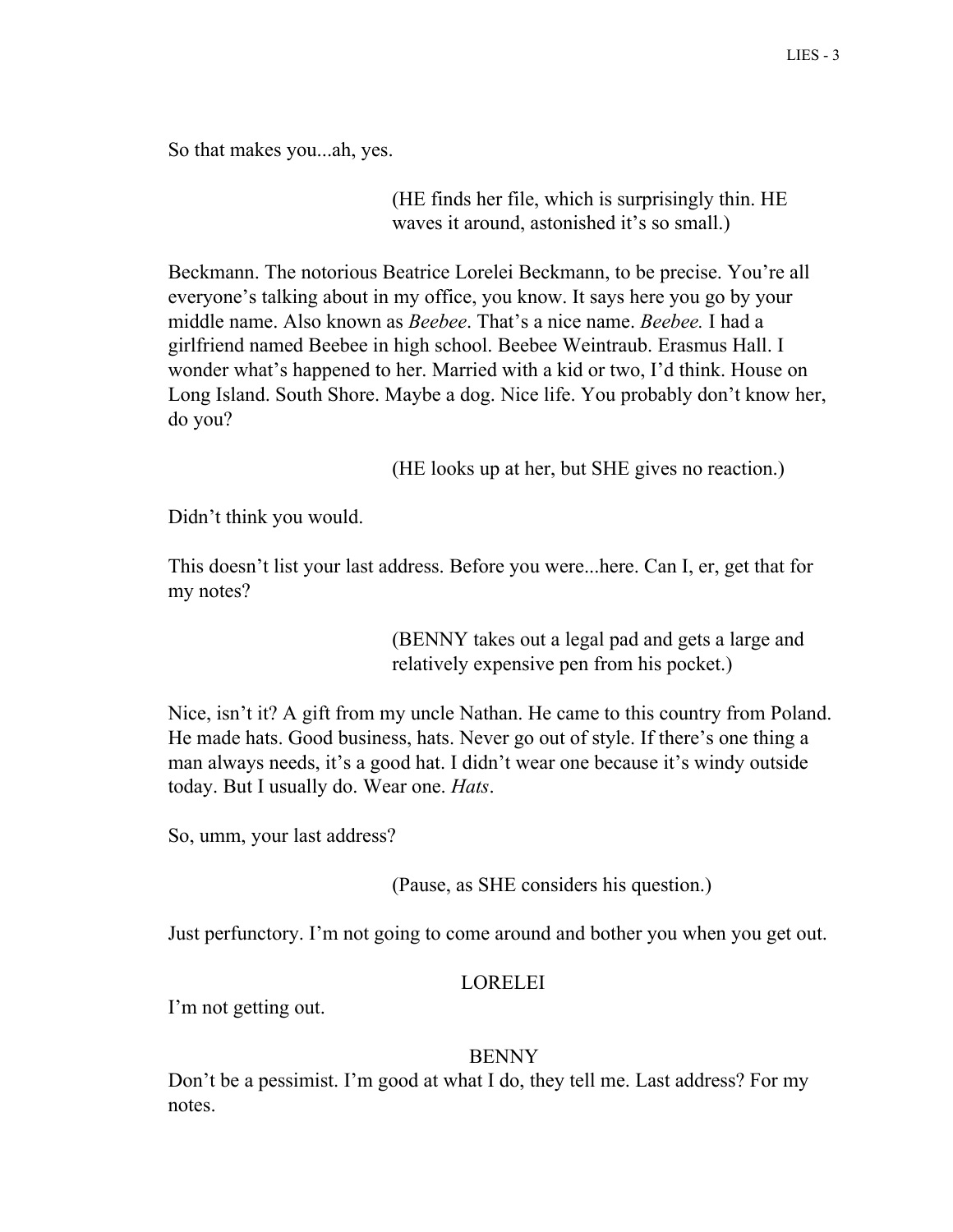# LORELEI (quietly and reluctantly, with a sigh) Thirty-seven Pottsdammer Strasse.

(BENNY dutifully writes this down, as if taking dictation, not truly hearing or thinking about it, looking only at his legal pad intently.)

# BENNY (repeats as HE writes) "Thirty-seven Pottsdammer Strasse."

(Pause. HE looks up, surprised.)

Thirty-seven Pottsdammer Strasse?

| -12<br>/R I<br>г. |
|-------------------|
|-------------------|

Yes.

BENNY

Where?

LORELEI

Berlin.

**BENNY** 

(writes)

"Berlin." Berlin where?

LORELEI

Where do you think?

**BENNY** 

Oh.

(Pause.)

*Oh. That* Berlin?

# LORELEI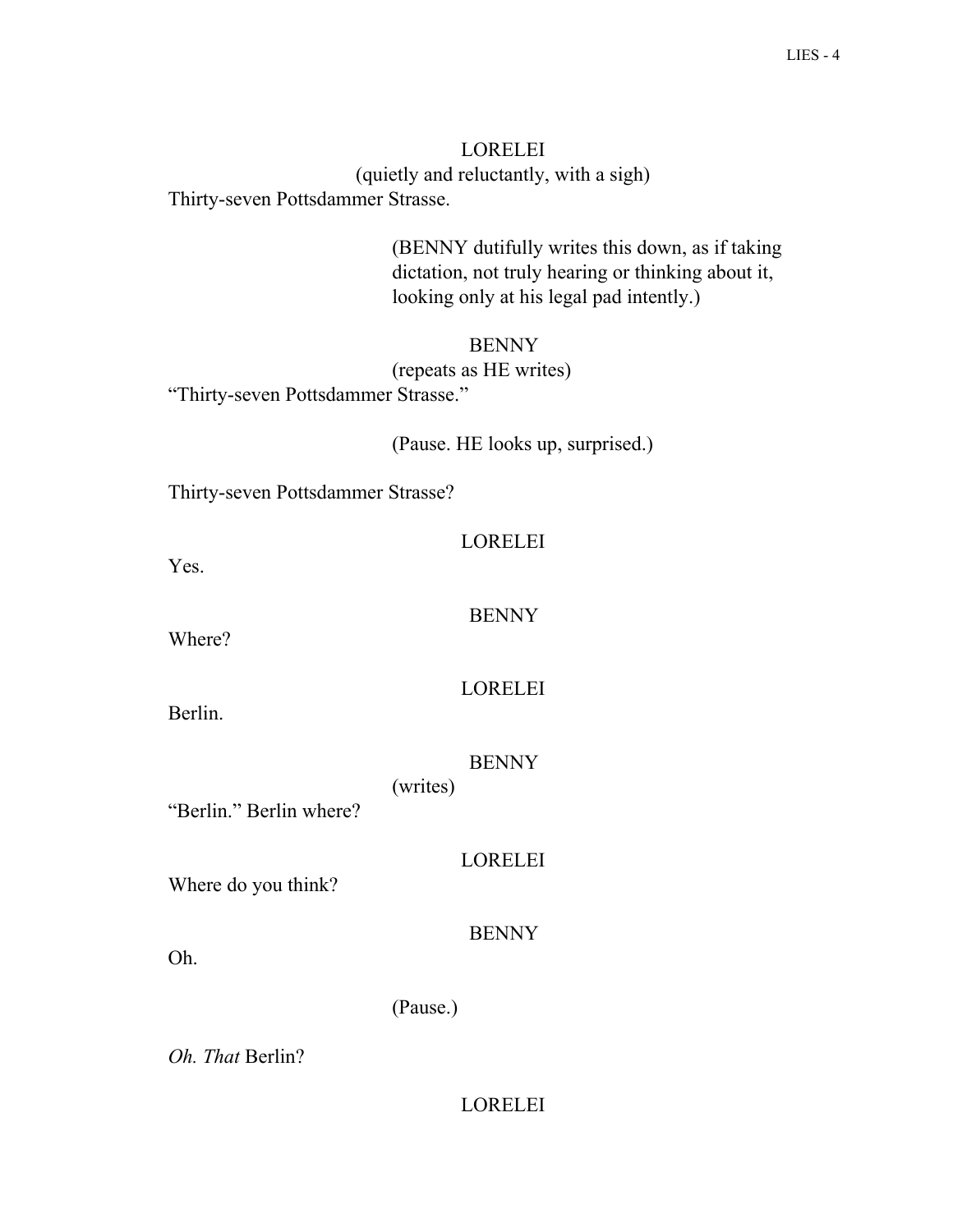Yes. That Berlin.

# BENNY

Oh. I see. *Berlin* Berlin. Well. And, let's see, what were you doing in Berlin?

(HE looks through her file, but there isn't much to look through.)

Oh. Were you...

| Was I what?                                        | <b>LORELEI</b>                                                                                   |
|----------------------------------------------------|--------------------------------------------------------------------------------------------------|
|                                                    |                                                                                                  |
| One of them.                                       | <b>BENNY</b>                                                                                     |
|                                                    |                                                                                                  |
| Them who?                                          | <b>LORELEI</b>                                                                                   |
|                                                    | <b>BENNY</b>                                                                                     |
| Them.                                              |                                                                                                  |
|                                                    | (Pause.                                                                                          |
|                                                    | (LORELEI looks at him, shifts uncomfortably in her<br>seat, and sips from her coffee.)           |
| Could you pour an old woman another cup of coffee? | <b>LORELEI</b>                                                                                   |
|                                                    | (BENNY looks at her, pauses, and goes to the coffee<br>machine.)                                 |
|                                                    | <b>BENNY</b>                                                                                     |
| Black?                                             |                                                                                                  |
| One sugar                                          | <b>LORELEI</b>                                                                                   |
|                                                    | (HE gets the pot of coffee. HE hesitates, but pours her<br>coffee and hands her a sugar packet.) |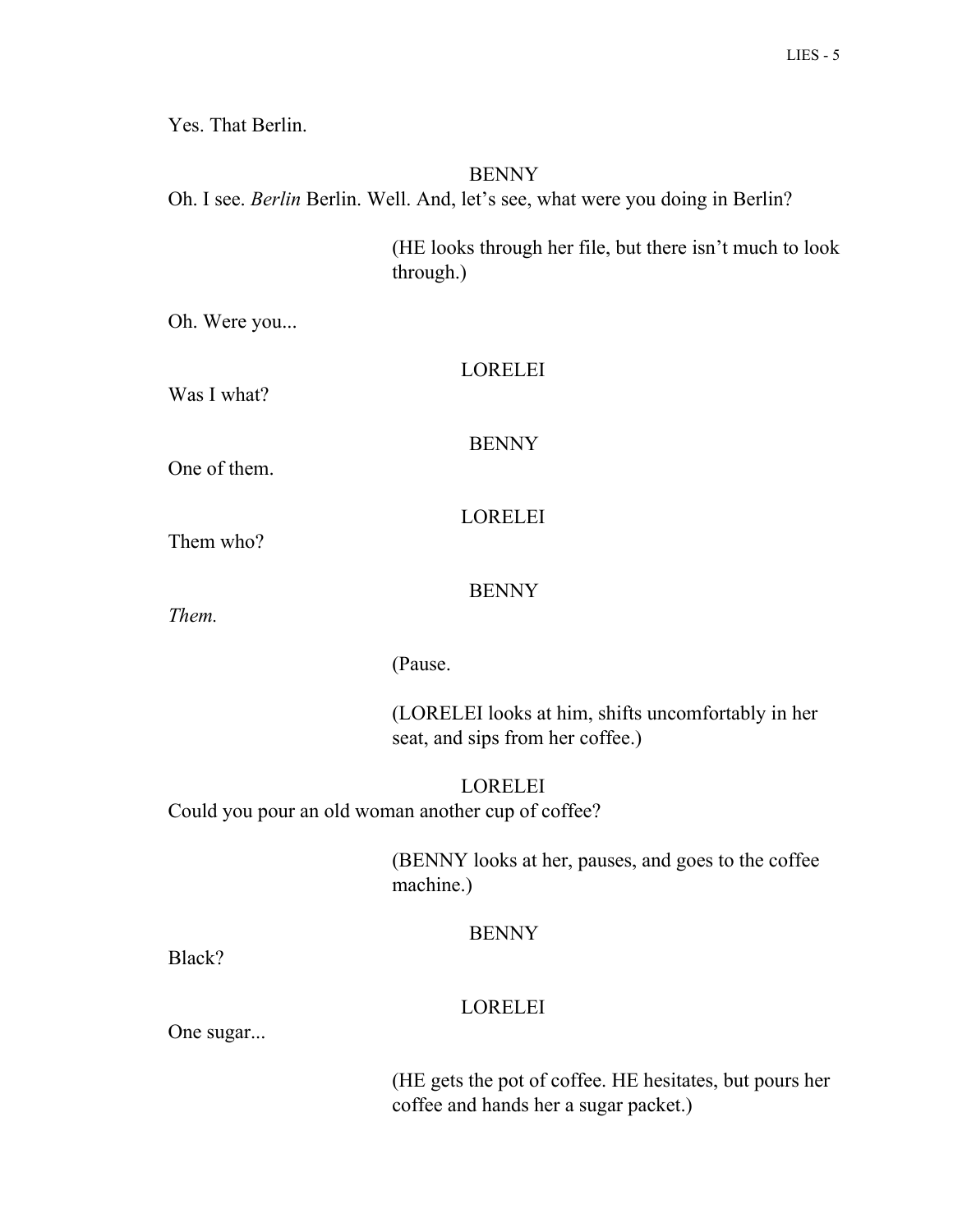...*danke*.

(BENNY turns and stares at her gaffe.)

I mean, thank you.

(SHE buries herself in the coffee and doesn't return his stare.)

## **BENNY**

So, Mrs. Beckmann...

# LORELEI

Miss.

BENNY

(slightly snidely)

Or would you prefer "Frau"?

# LORELEI

"Miss" will do.

# **BENNY**

Yes. Uh, I'm sorry. I was taught to treat all women with respect, no matter their circumstance.

# LORELEI

Thank you.

# BENNY

I mean, it's been five years since the war. We're all on the same side now.

# LORELEI

Yes.

BENNY Against Uncle Joe Stalin and the rest of them.

# LORELEI

Strange, isn't it?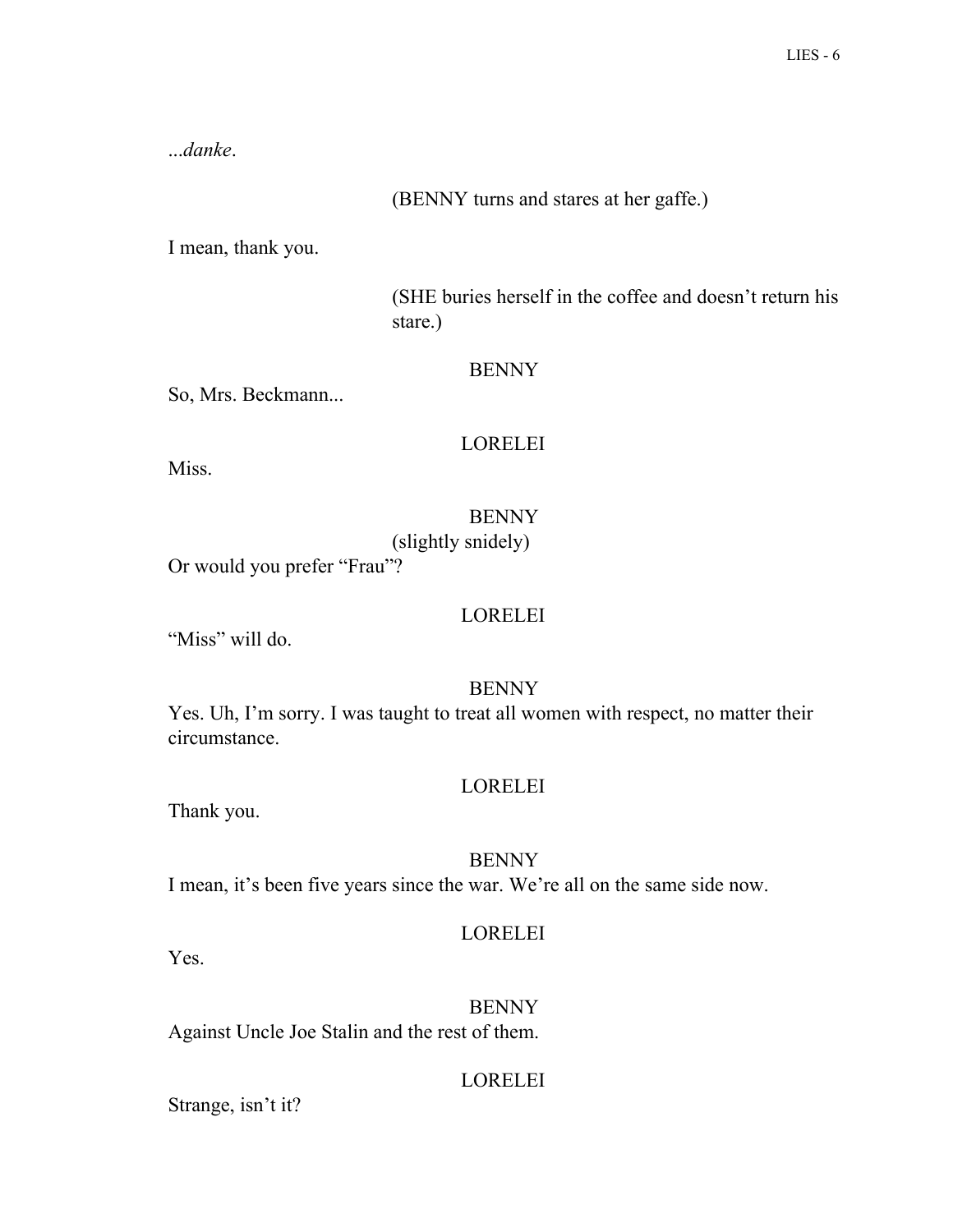## **BENNY**

What?

# LORELEI

The fact that we're all on the same side now.

**BENNY** Well, some with greater moral clarity than others.

# LORELEI

(getting a little more intense) You were with them until you were against them.

## BENNY

I could say the same about you.

(Pause, as HE tries to calm the situation.)

Is the coffee any good?

# LORELEI

Not bad for a federal prison in New Jersey.

# BENNY

I might join you.

(HE gets up and pours himself a cup of coffee. HE makes an elaborate show of putting in the sugar and creamer, stirs, drinks some, adds more, stirs it, and grimaces.)

By my office on Court Street, there's a diner that makes a hell of a cup of coffee. Balanced, not too strong, not too weak. Holds up to creamer. Joe's Coffee Shop. A cup of coffee and a hamburger, eighty-five cents, and a dime tip to the waitress because she's cute and maybe you'll get her number. You can't beat it. And you've still got a nickel back from your dollar.

(HE drinks.)

# **LORELEI**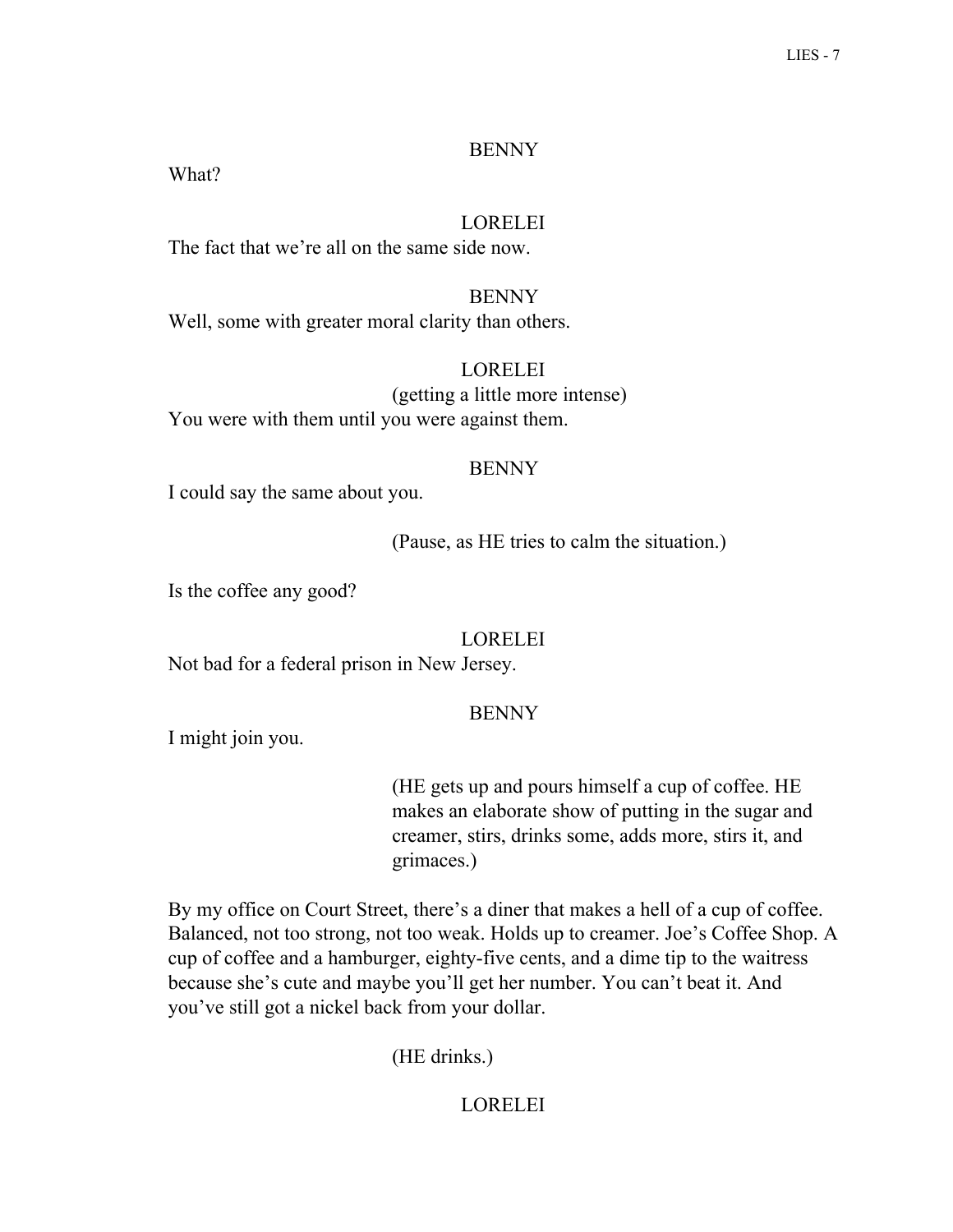Were you...

#### BENNY

No. Deferments. And bad eyesight. I led the Civil Defense Corps in Flatbush. In case anyone made the mistake of trying to invade Brooklyn.

#### LORELEI

I had nothing to do with that.

#### BENNY

But you must have done something. Or else you wouldn't be here and they wouldn't have assigned me. Your file is very very thin.

> (HE looks through her file. It's just a few sheets of paper, nothing of consequence.)

So. Beatrice Lorelei Beckmann, a-k-a *Beebee*.

# LORELEI

(interrupts him with some annoyance) Excuse me, but who exactly are you?

(BENNY looks up, startled.)

## **BENNY**

Hmmm?

#### LORELEI

You haven't introduced yourself.

#### BENNY

I'm your lawyer.

## LORELEI

Lawyer? I have no need of lawyers.

#### BENNY

You weren't told I was coming?

**LORELEI** Perhaps I heard, but it was so long ago. One day drifts into another here.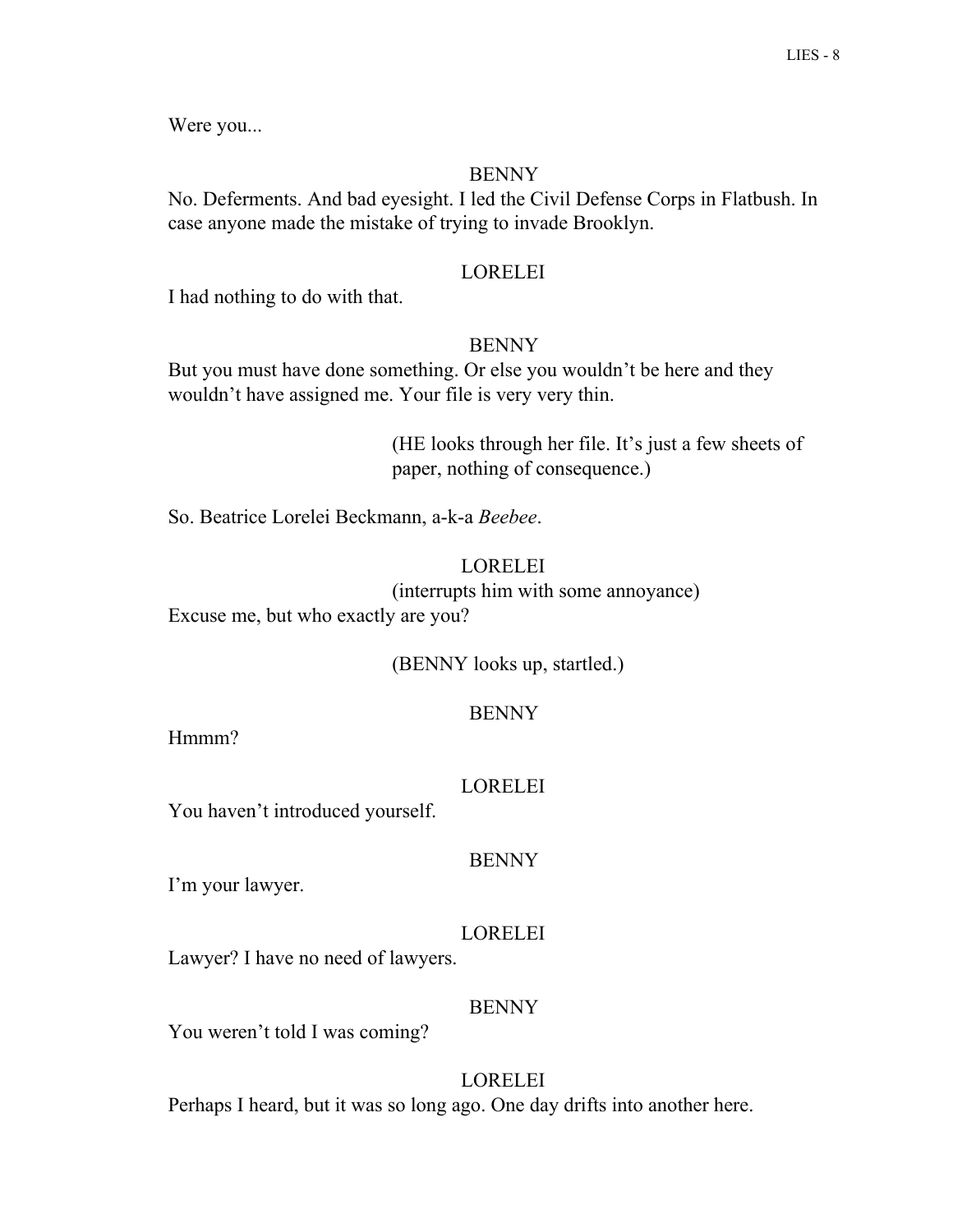#### BENNY

Oh. I'm sorry. I'm your court-appointed lawyer. Benjamin Kleinfeld. But everyone calls me Benny. I'm representing you at your parole hearing next week.

> (HE sticks his hand out for her to shake it, but SHE doesn't accept.)

## LORELEI

Good afternoon to you, Mister Kleinfelt.

(SHE throws a hard T in at the end of his name; it sounds more German that way to her.)

#### BENNY

Klein-*feld*. With a D at the end.

## LORELEI

Ah. *Kleinfeld*.

## BENNY

But Benny is OK.

LORELEI

I will call you Mister Kleinfeld in our dealings here, if it is not too much trouble.

## BENNY

Ah, yes.

LORELEI Excuse me, Mister Kleinfeld, but may I ask your heritage?

## **BENNY**

My heritage?

## LORELEI

Yes. Your ancestry.

# **BENNY**

You mean if I'm Jewish.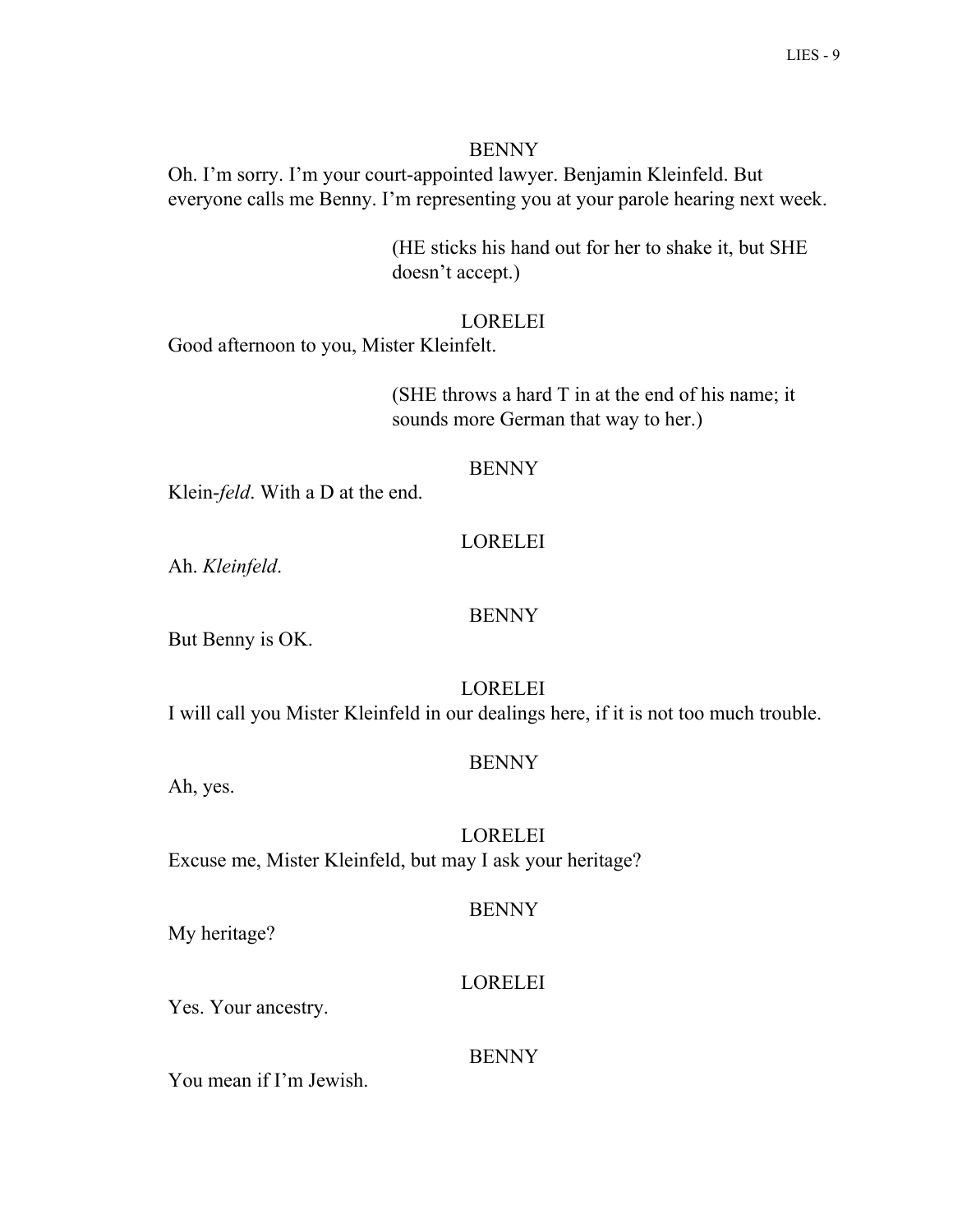# (Pause.)

# LORELEI

Whatever would make you think that?

# BENNY

Uh, the last twenty-odd years of German history.

# LORELEI

While yes, I may have been inquiring whether you were Jewish or not, I meant no harm or disrespect to your race.

## BENNY

My race?

# LORELEI

Yes. An ancient race of people, steeped in the law.

# BENNY

So you're happy you got a Jewish lawyer?

# LORELEI

I am neither happy nor unhappy. It makes no difference to me. It is merely for my own knowledge and edification.

## BENNY

You were part of the resistance?

# LORELEI

Excuse me?

# BENNY

The resistance.

# LORELEI Did I oppose the policies of our government? In my heart.

# BENNY

But you kept quiet about it.

# LORELEI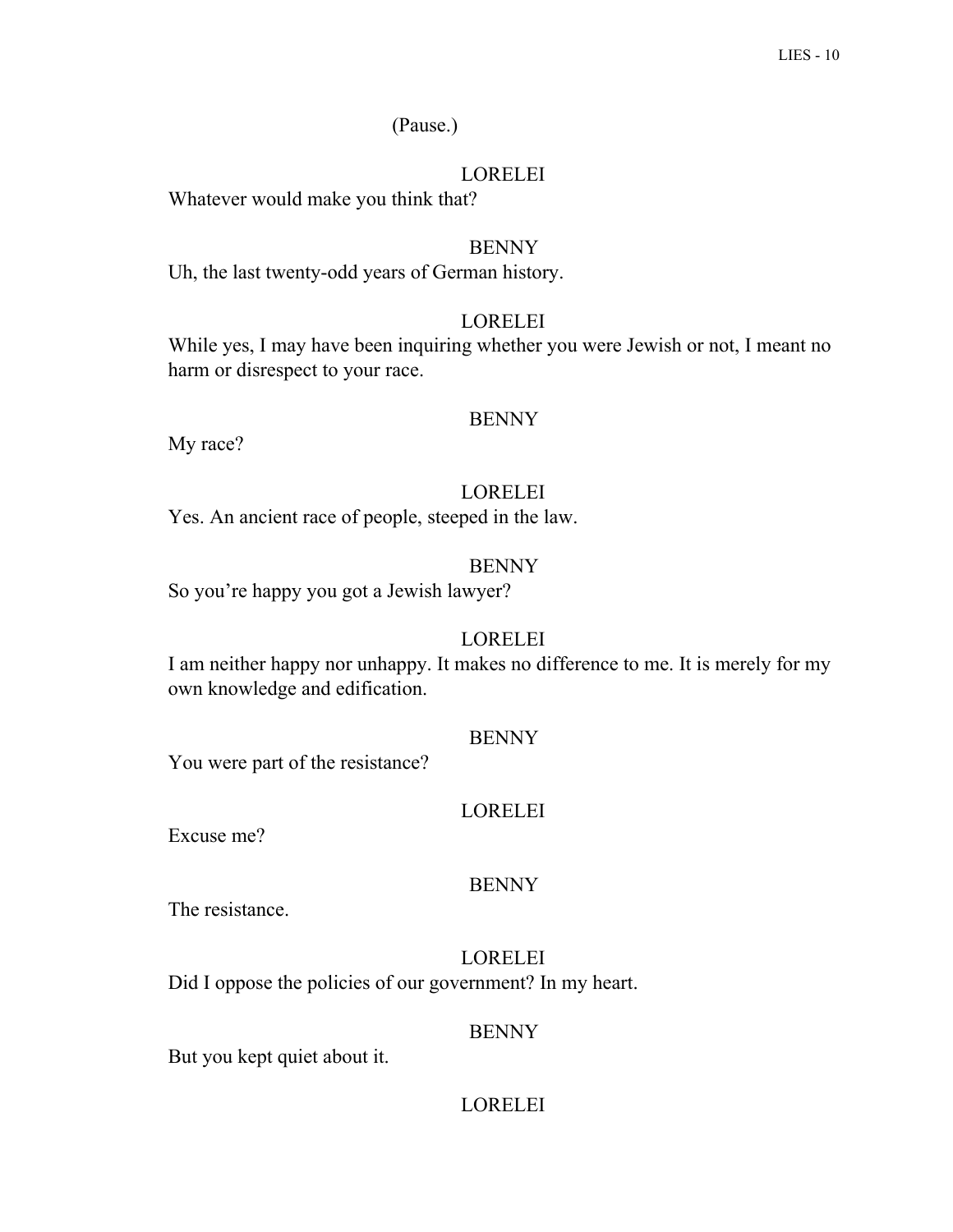Yes.

# **BENNY**

Then you were not. Which may well be why you're here.

# LORELEI

Don't play word games with me.

# BENNY

Words, Miss Beckmann...words are all we have.

(HE goes back to her file.)

So, let's see... Arrested in Berlin December 1945, tried and convicted in Brooklyn federal court April 1946, sentenced to 30 years for...*treason?*

# LORELEI

I know. Silly, isn't it.

# BENNY

Why would you be charged with treason if you were arrested in Berlin? And what did you do that was so treasonous?

(Pause. HE looks at LORELEI, who is silent.)

# LORELEI

I'm sorry if you're not seeing the penitent prisoner you were expecting me to be. They say I have a "poker face." Displaying one's feelings can lead to nothing but trouble.

# BENNY

Denied parole in 1948, and this is your second parole hearing. And that's where your file ends. I don't know what you did, but short of murder – which they would have charged you with, not treason, but I wouldn't mind the challenge... You didn't kill anyone, did you?

# LORELEI

(hesitantly) I was found guilty of the actions of which I was charged.

(Pause.)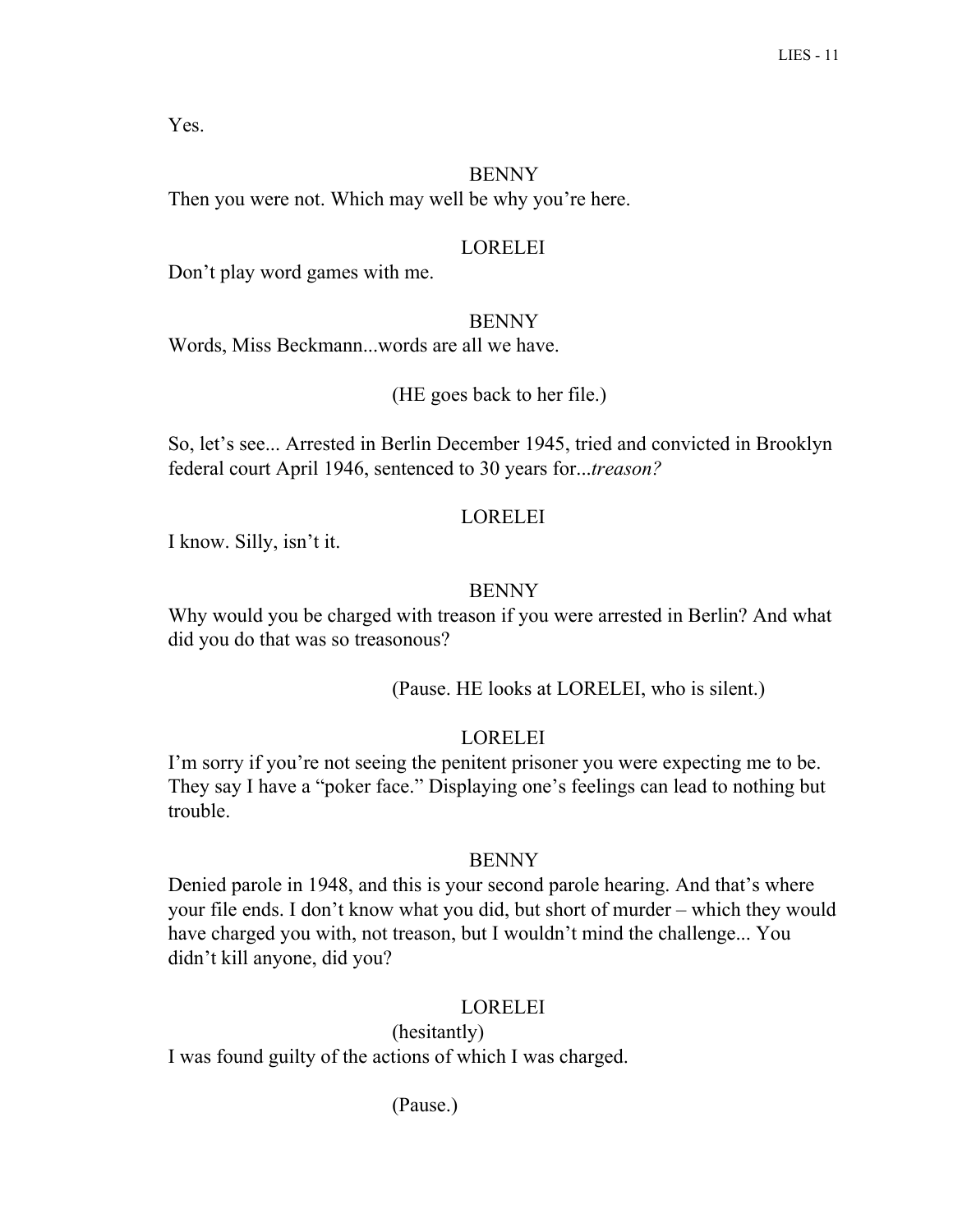#### **BENNY**

Hmmm. You do have a poker face. I'm not insensitive, Miss Beckmann. In fact, as they say, I'm from the government and I'm here to help. But I must probe, you realize that. Anyway, let's see what we can do to get you out.

## LORELEI

(quietly)

I don't want to get out.

## **BENNY**

Excuse me?

## LORELEI

I don't want to be paroled. I was convicted, and I must serve my sentence.

## BENNY

You don't want to be paroled.

## LORELEI

No.

## BENNY

Only the guilty or insane refuse parole. And I get the feeling you're far from insane.

#### LORELEI

Nor am I guilty.

## BENNY

But I'm the only one here who can get up and leave.

#### LORELEI

I can leave.

## BENNY

You can?

LORELEI I can leave this room right now if I want.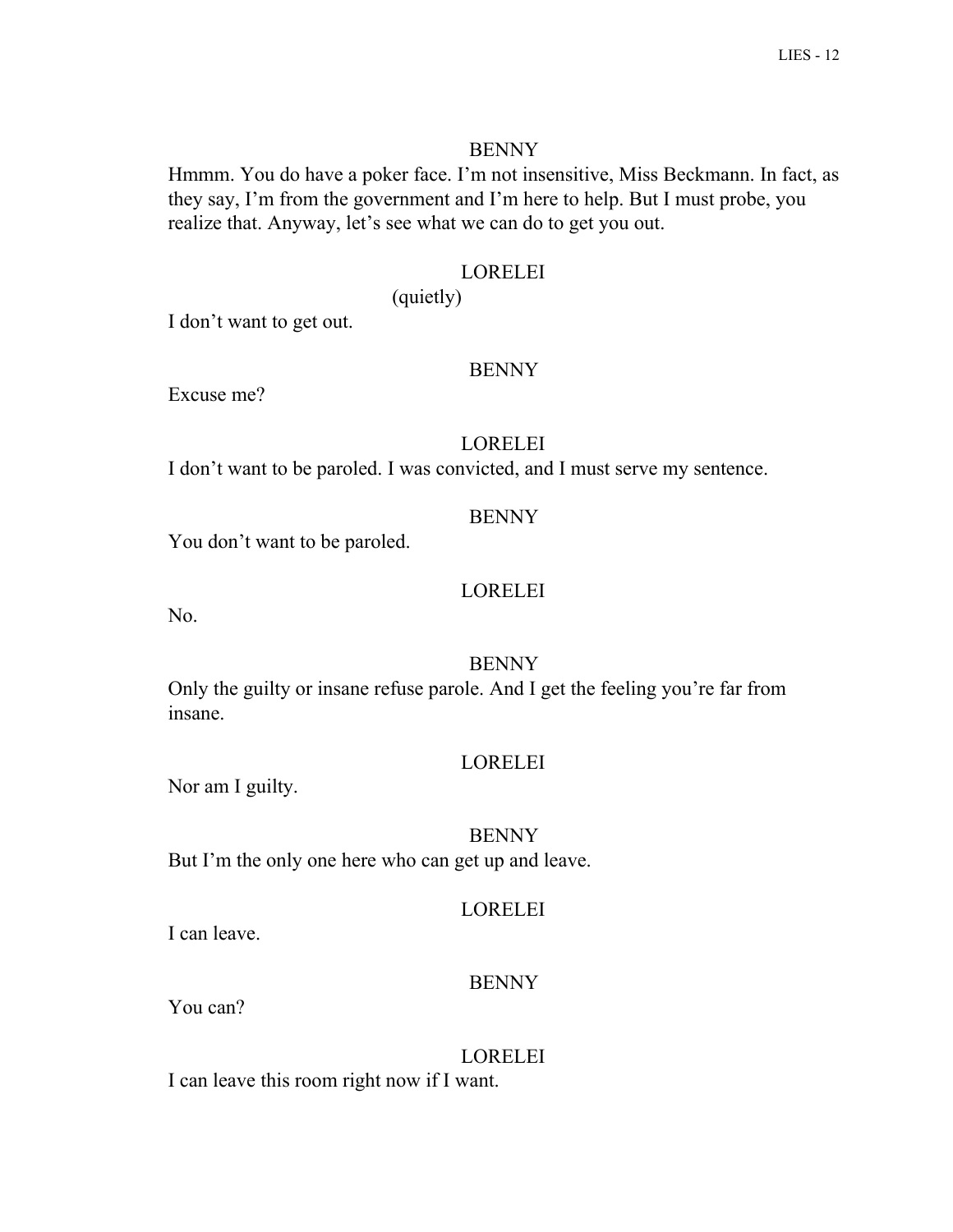#### BENNY

You might be able to leave this room, but you wouldn't get very far after that. I, on the other hand, can take a leisurely drive through the Holland Tunnel, along Canal Street, and go back to my house in Bay Ridge.

## LORELEI

You own a house? A young boy like you? America is quite a country.

| <b>BENNY</b>   |
|----------------|
| <b>LORELEI</b> |
| <b>BENNY</b>   |

It's more like a room.

Well, it's small.

# LORELEI

A room?

But still.

# BENNY

It's my parents' house.

## LORELEI

A lawyer who still lives with his parents? I thought they didn't do that in America.

## BENNY

Public defenders just out of law school don't make much. And I have the whole basement.

## (Pause.)

Why don't you want to be paroled?

## LORELEI

I have my reasons.

## BENNY

And guilt isn't one of them?

## LORELEI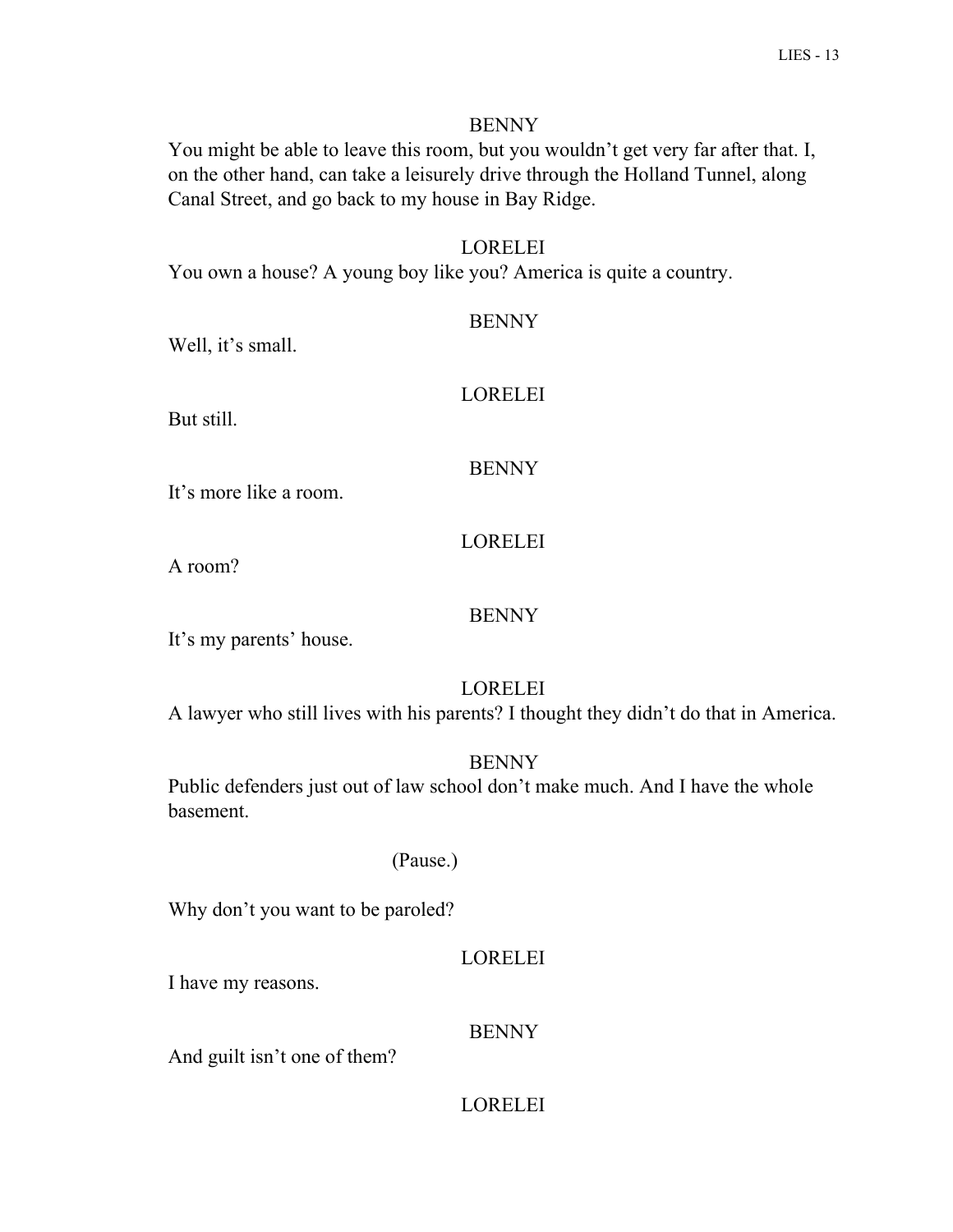I have no personal guilt, at least none I would admit to you.

#### BENNY

You also have no file.

## LORELEI

What do you need with my file? I don't need you at my hearing. I can say *no* just as well as you.

#### BENNY

The last client I had, he had a file like a phone book. Salvatore Conte. Collected his victims' ears. Then there was Andy Rabinowitz. Nice Jewish boy from the Bronx, but very adept with a meat cleaver. I needed a circus strong man to lift his file.

#### LORELEI

And because of your legal excellence they were declared not guilty?

#### BENNY

Well, not exactly.

#### LORELEI

I see.

#### **BENNY**

But I could have. Maybe with more time, I could have been more...creative in my arguments. And if they were more cooperative. If I didn't have all these trials, all these hearings, these meetings, more help. But I definitely could have gotten them off. So I stretch the truth a little in service to a higher cause. So what.

#### LORELEI

And you're proud of that? What of the consequences of your lies?

#### BENNY

I don't have any problem telling the truth.

#### LORELEI

The truth is a slippery thing, Mister Kleinfeld.

#### BENNY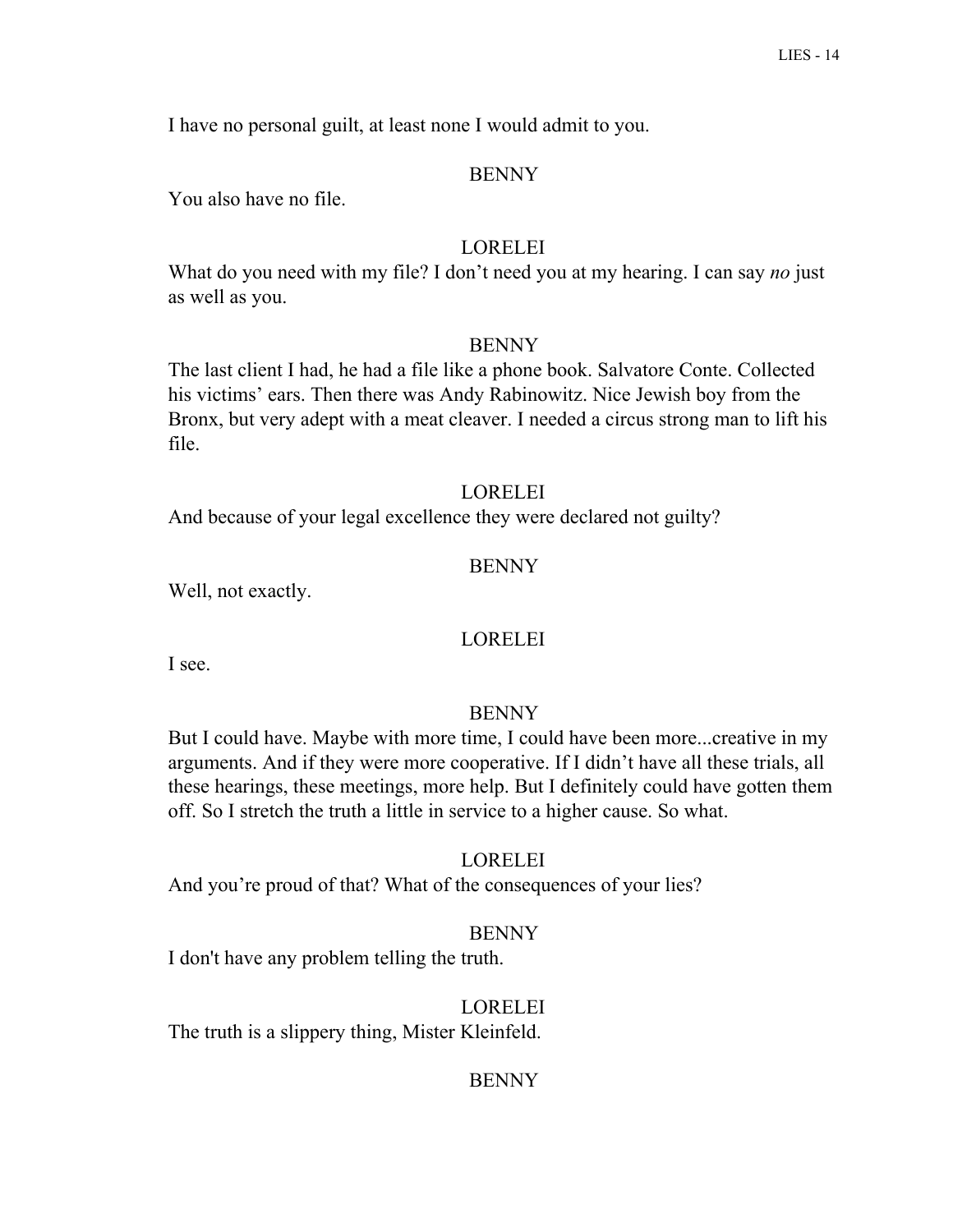You think I'm this puny fresh-faced kid just out of Brooklyn Law School. But you'd be wrong. I was recruited by all the top law firms here. They call them "white shoe" firms – did you know that? I had my pick of them. But I turned them all down. Tens of thousand of dollars, but I turned them down. I became a federal public defender because that's the kind of person I am. And it's a good civil service job.

#### LORELEI

So by the fruits of your labors, by your lies to gullible jurors, your clients could be back on the streets, stealing, robbing and murdering innocent people.

#### BENNY

It's the American justice system. Guilt or innocence is up to twelve people you wouldn't sit next to on a bus. And since in your opinion I'm a lousy lawyer, and you don't want parole, we're perfectly matched.

#### LORELEI

So it seems.

#### BENNY

Now, your file. This puzzles me. Every closet has its skeletons, Miss Beckmann. It's just a case of finding the key that opens the door. I know you're hiding something behind those glasses.

#### **LORELEI**

Glasses? I don't wear glasses.

#### BENNY

You used to. I see the indentations on your nose. Did they take them when you entered prison?

#### LORELEI

I lost them. There's nothing to see here anyway.

#### BENNY

That's a pity.

(HE stands up with the file, pacing and thinking. HE takes a pack of cigarettes out.)

Cigarette?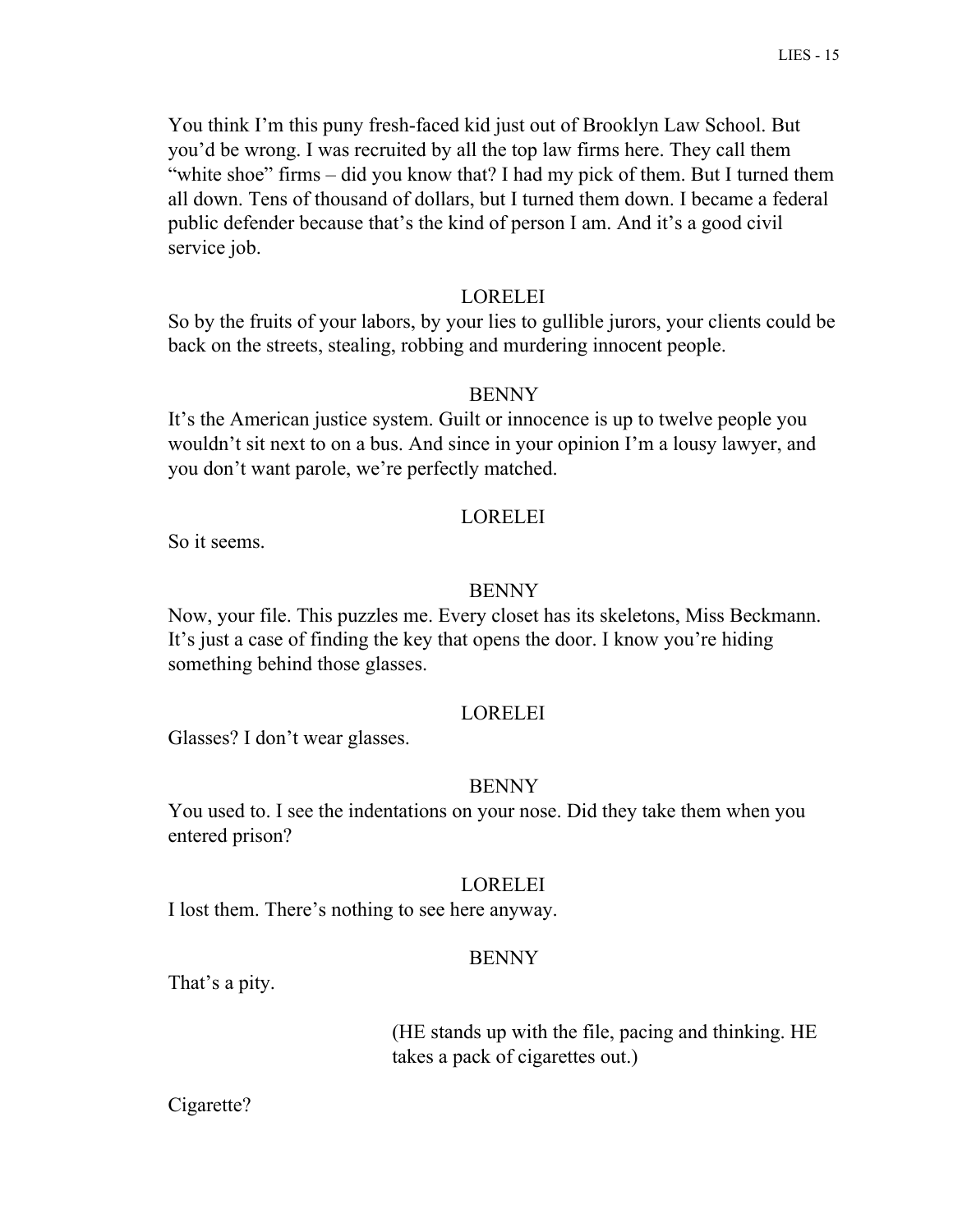# (HER eyes light up.)

# LORELEI

Really? I haven't had one since 1945. Oh, I miss it so. They wouldn't be Lucky Strikes, would they? We used to smoke them all the time. They were the best at making you forget you were hungry.

# **BENNY**

Camels.

# LORELEI

We traded those on the black market. You could get one chicken for thirty Camels.

# **BENNY**

Would you like one?

# LORELEI

Oh, yes.

# BENNY

Well, let me make a note of that.

(HE puts them back in his pocket.)

# LORELEI

People use them as currency here. Perhaps you could give me a few. Not to smoke.

# BENNY

You'd smoke one or two though.

# LORELEI

I might.

# BENNY

They'd let you?

# LORELEI

With all that goes on here, I'm sure they'd turn a blind eye to an old woman smoking in her cell.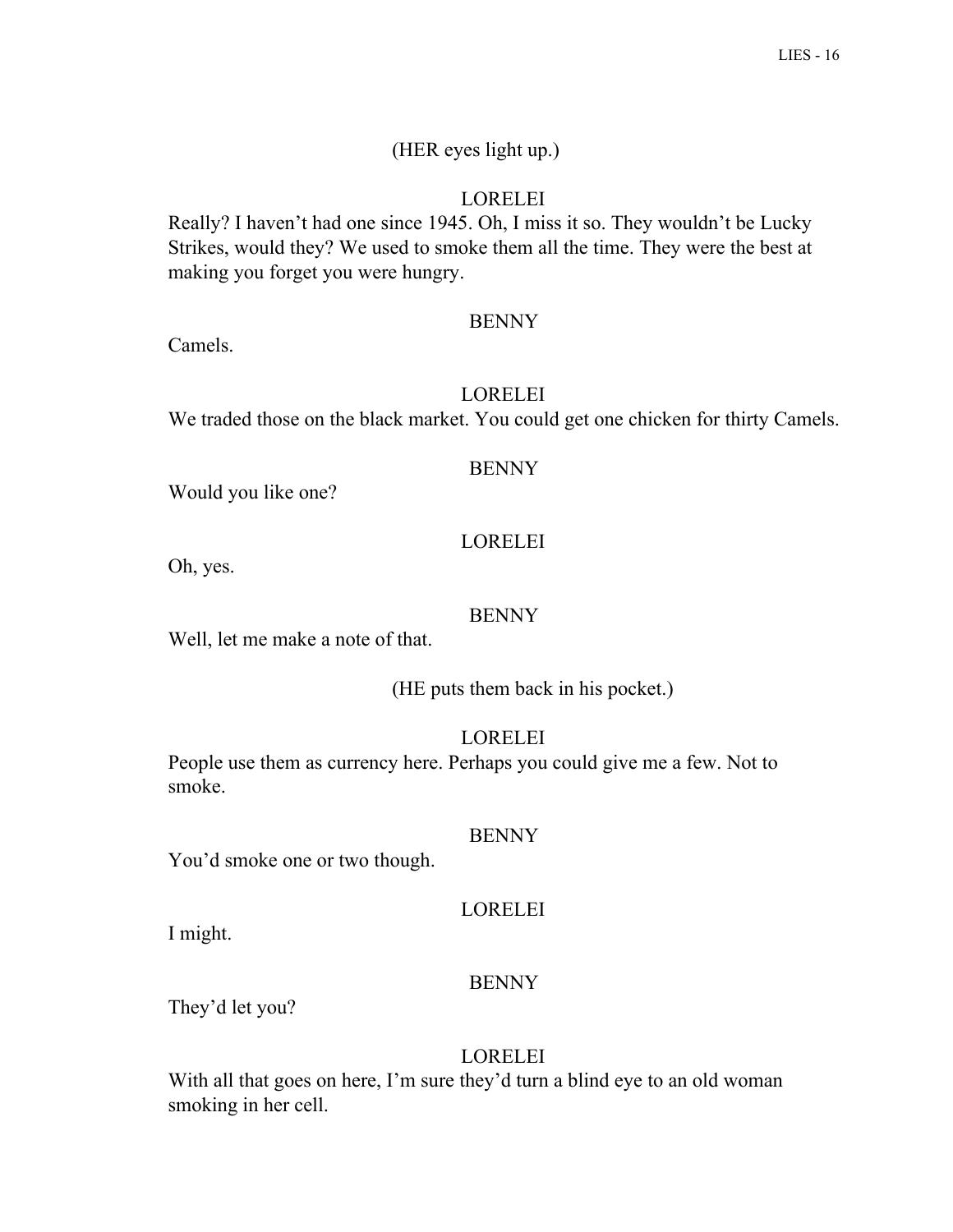**BENNY** You call yourself an old woman. You're only...

# (HE looks at the file.)

You're only forty-two.

#### LORELEI

I feel like an old woman.

#### BENNY

You do? How so?

## LORELEI

I've lived too long.

## **BENNY**

Seen too much, perhaps? Which is why you're here, I'd bet. Except I can't figure it out from your file. And you're an American. An American citizen.

## LORELEI

I was born in America, yes.

## BENNY

Where?

LORELEI

Cleveland Heights, Ohio. Superior Road, across from Cain Park. Do you know it?

## BENNY

I've never been out of Brooklyn for more than a few days. This trip to see you in New Jersey is the farthest west I've been in years.

## LORELEI

Really?

## BENNY

We Americans don't get around much.

## LORELEI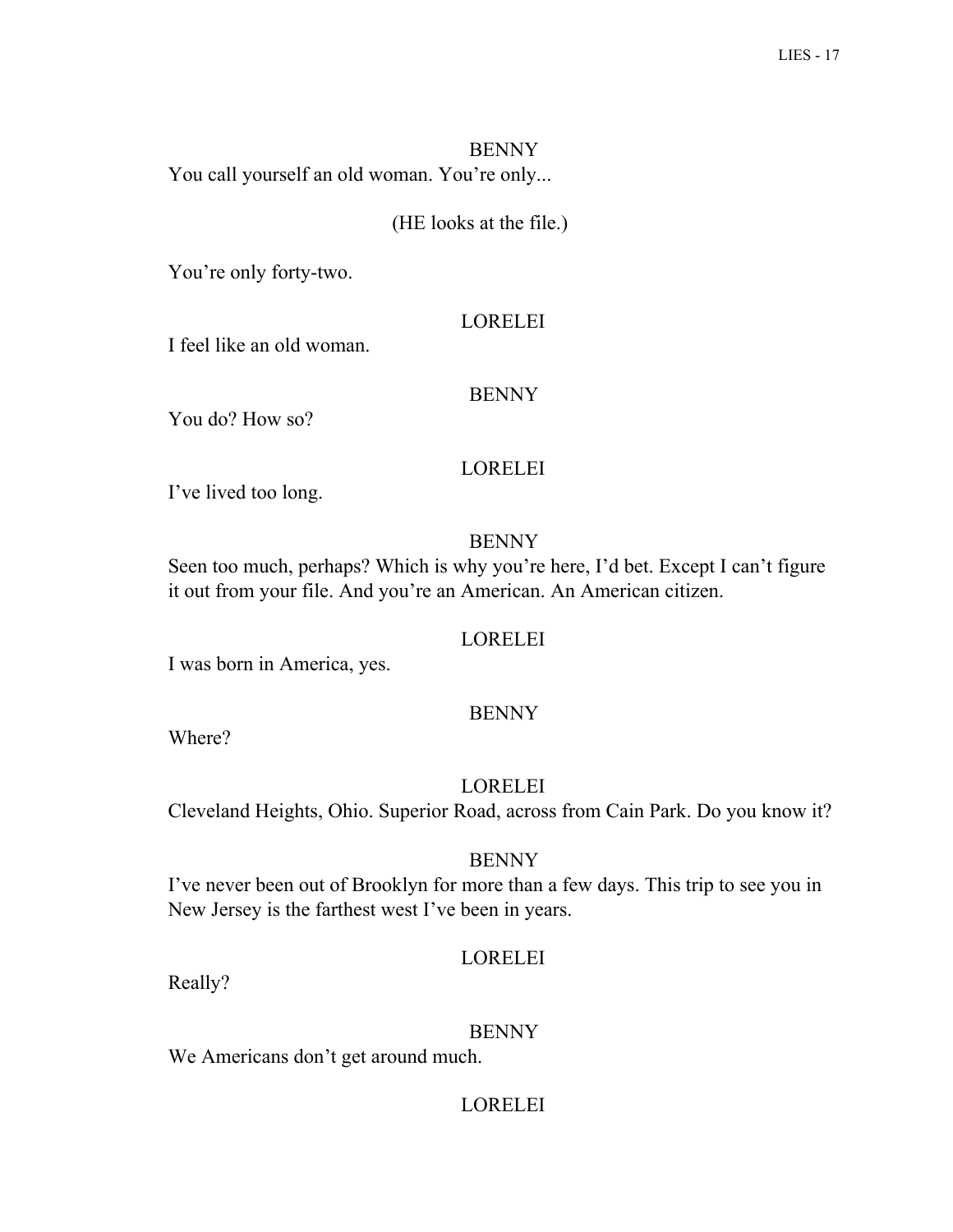Except when you're fighting wars.

#### BENNY

Point taken.

## LORELEI

You should travel. It broadens the mind. Different places, different people. I recommend it.

**BENNY** Have you traveled much? Aside from Berlin?

#### LORELEI

Yes, I have. All over Europe.

#### **BENNY**

Before?

## LORELEI

And after.

#### BENNY

But the "during" is probably why you're here.

## **LORELEI**

I loved Cain Park. We had space and trees and a beautiful old theater. I saw Mark Twain speak there when I was a child. I remember him reading from *Huckleberry Finn*, my favorite book. My sister and I would play tennis in our white shorts, and all the boys would come and watch us. And then on hot summer days we would run through the sprinklers and get soaking wet and momma would be so angry at us!

#### **BENNY**

I never thought someone would be nostalgic for Cleveland.

#### LORELEI

It was a magical time. You know, I've travelled the world, but home is best.

## **BENNY**

And where would that be now?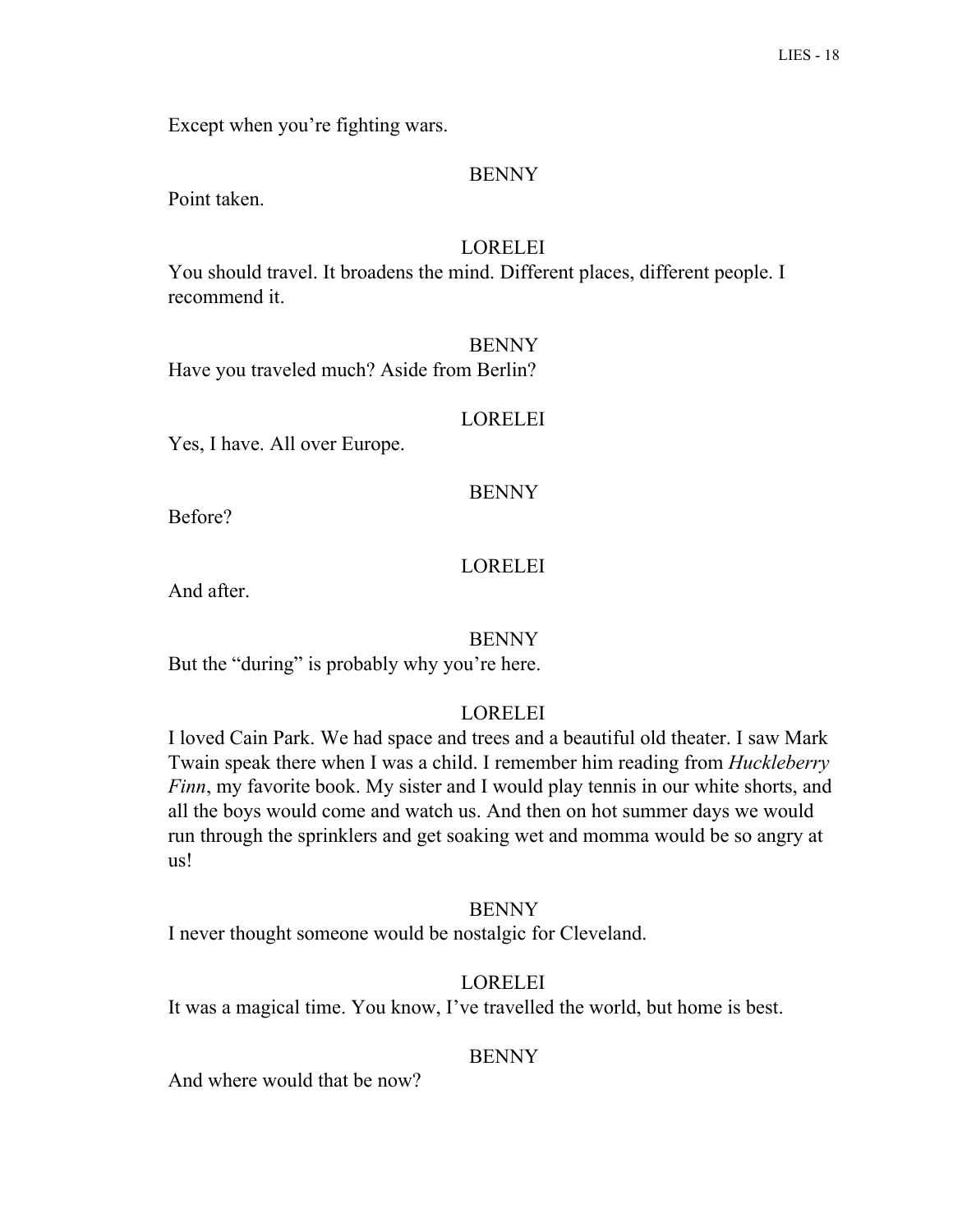#### LORELEI

What do you mean?

# **BENNY**

Home. When I get you paroled.

## LORELEI

I do not want to be paroled!

**BENNY** That's what you say now. But when I do, where would you go?

#### LORELEI

I have no one, no place.

## **BENNY**

Your parents?

# LORELEI

Long gone.

#### BENNY

Your sister?

LORELEI I haven't heard from her since I left for Europe.

BENNY Well, that could pose a problem. Not insurmountable, though. And when was that?

#### LORELEI

1929. Paris.

Paris?

BENNY

I was twenty-one.

## **BENNY**

LORELEI

I was four.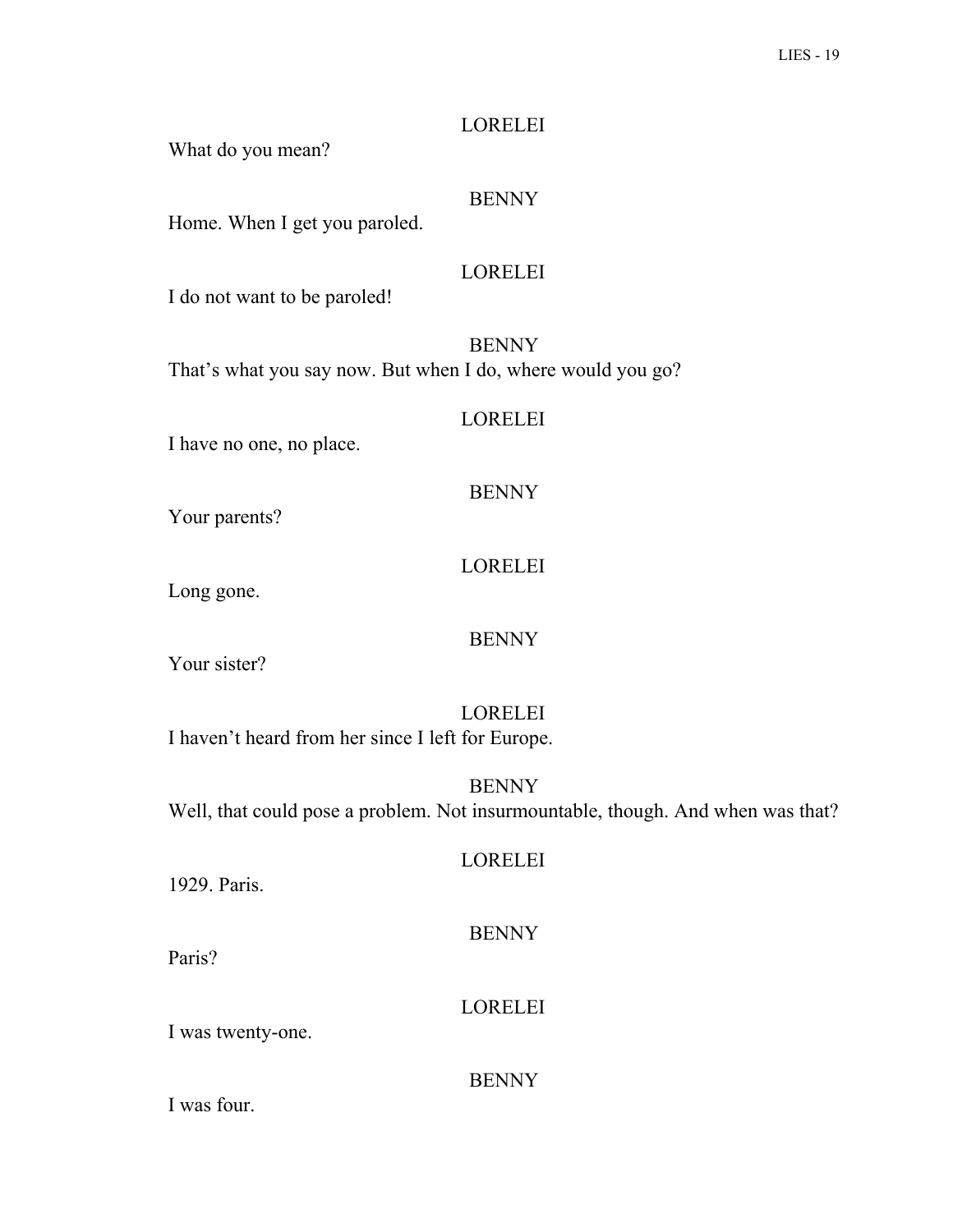# (LORELEI laughs softly.)

Why did you leave?

## LORELEI

Can you get me some more coffee? Please.

(HE gets up to get her more coffee.)

**BENNY** I've always heard the coffee is better in Europe.

LORELEI

When you could get it. Wartime rationing.

**BENNY** 

Here too. My mother would use coffee grounds three times. She was very frugal.

LORELEI

During wartime, you have to be.

BENNY

Except none of us wanted war.

LORELEI

Neither did we.

BENNY

Really? That's not what I remember.

LORELEI

Well, I didn't.

## BENNY

Looks like you were outvoted.

## LORELEI

No one wanted war. No one who I knew at least. I had nothing to do with war. I was a dancer.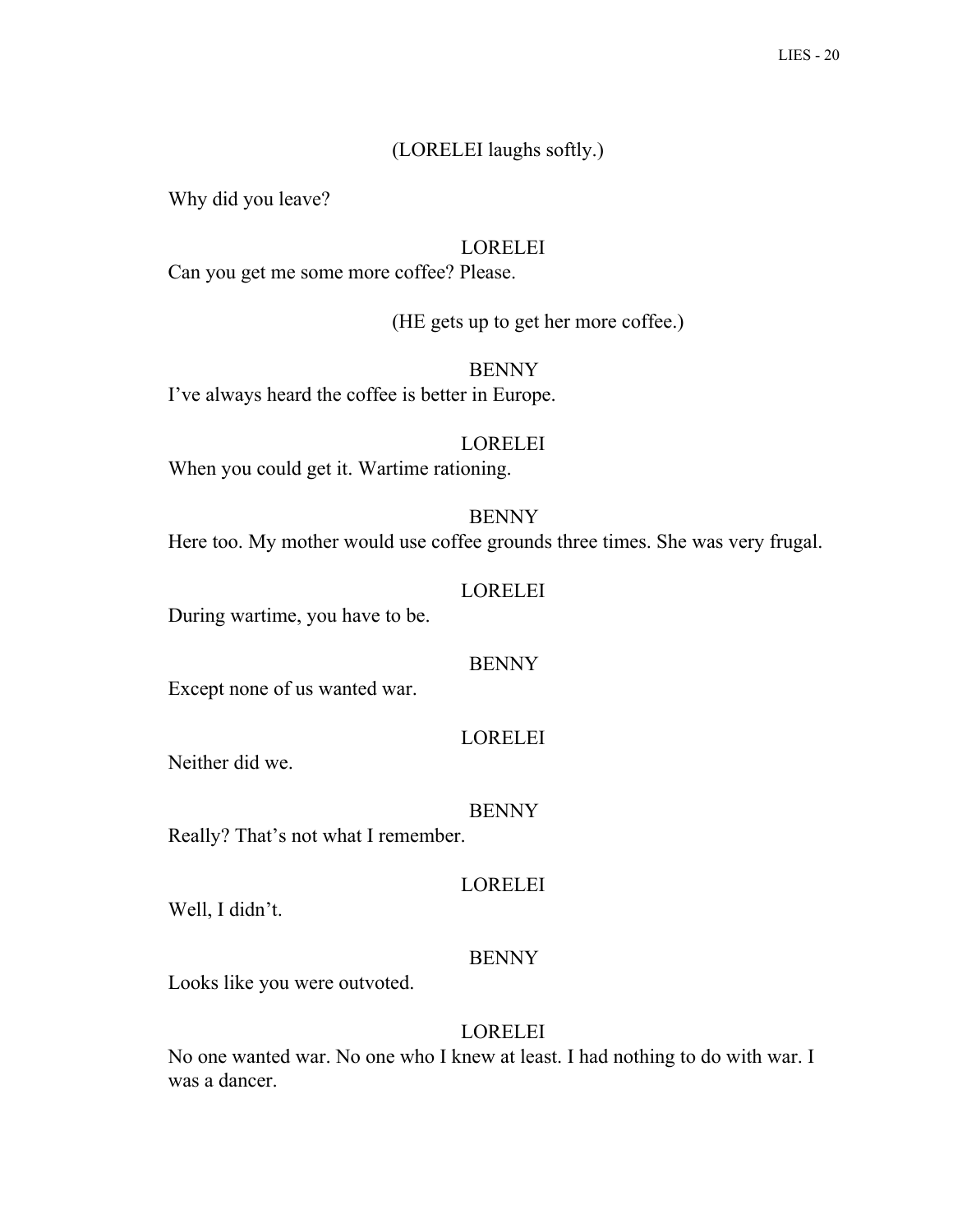## **BENNY**

A dancer?

# LORELEI

That's why I went to Paris. Why does anyone leave a place like Cleveland for Paris? Cleveland is for growing up. I loved being a child there. But Paris is for living. Have you ever been?

No. Tell me about it.

#### LORELEI

Why?

#### BENNY

Why?

#### LORELEI

Yes. Why do you want to know?

#### BENNY

So I can help you. It's my job.

## LORELEI

No it's not. Your job is to represent me.

#### BENNY

We all want something, Miss Beckmann. And at times, the needs and wants of a lawyer do not align with his client's.

#### LORELEI

Really?

#### BENNY

You *want* to stay in prison. I *need* to set you free, whether you want it or not.

#### LORELEI

Why is that? To prove your skill as a lawyer? That you could lie and cheat to get freedom for even someone like me? I am not just an academic question that you can debate with your friends and put on your resume, Mister Kleinfeld.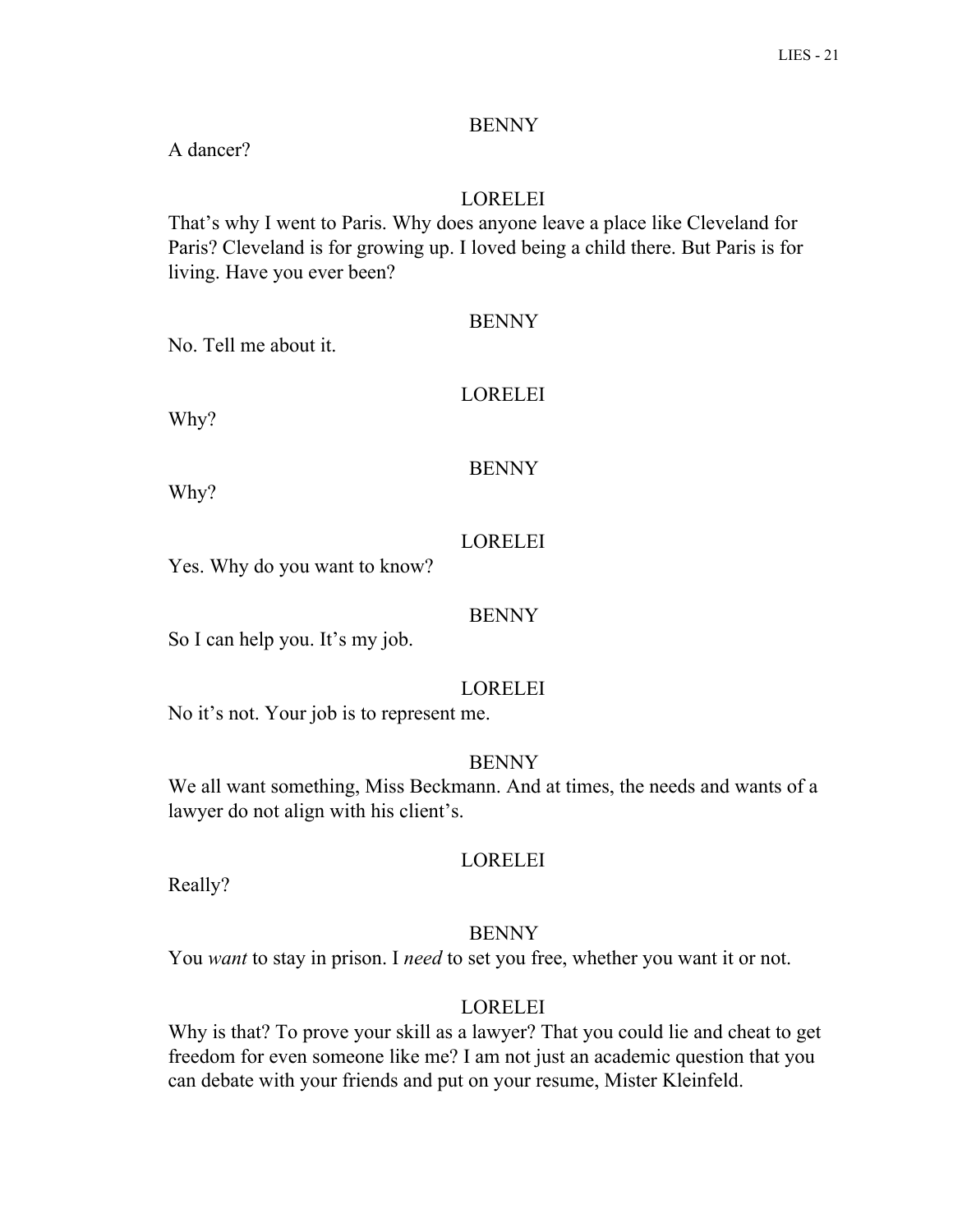## (Pause.)

## **BENNY**

In any case, I am being paid to lie by the good people of the United States of America, and not you.

#### LORELEI

When we lie, we lose our moral compass as a people and a nation.

#### BENNY

Fine words coming from someone whose last address was Thirty-seven Pottsdammer Strasse. But there is something else you do want, I'd bet.

#### LORELEI

And what would that be?

#### **BENNY**

Absolution.

## LORELEI

Really? Absolution? Why would you think that?

#### BENNY

I read the newspapers like anyone else.

## LORELEI

And I need it from you? From a mere boy like you? You can absolve me of my, my...

#### (SHE stops.)

I don't think I should talk any further.

BENNY Tell me about where you lived in Paris. There's no harm in that.

#### LORELEI

How do I know?

(BENNY gives a big smile.)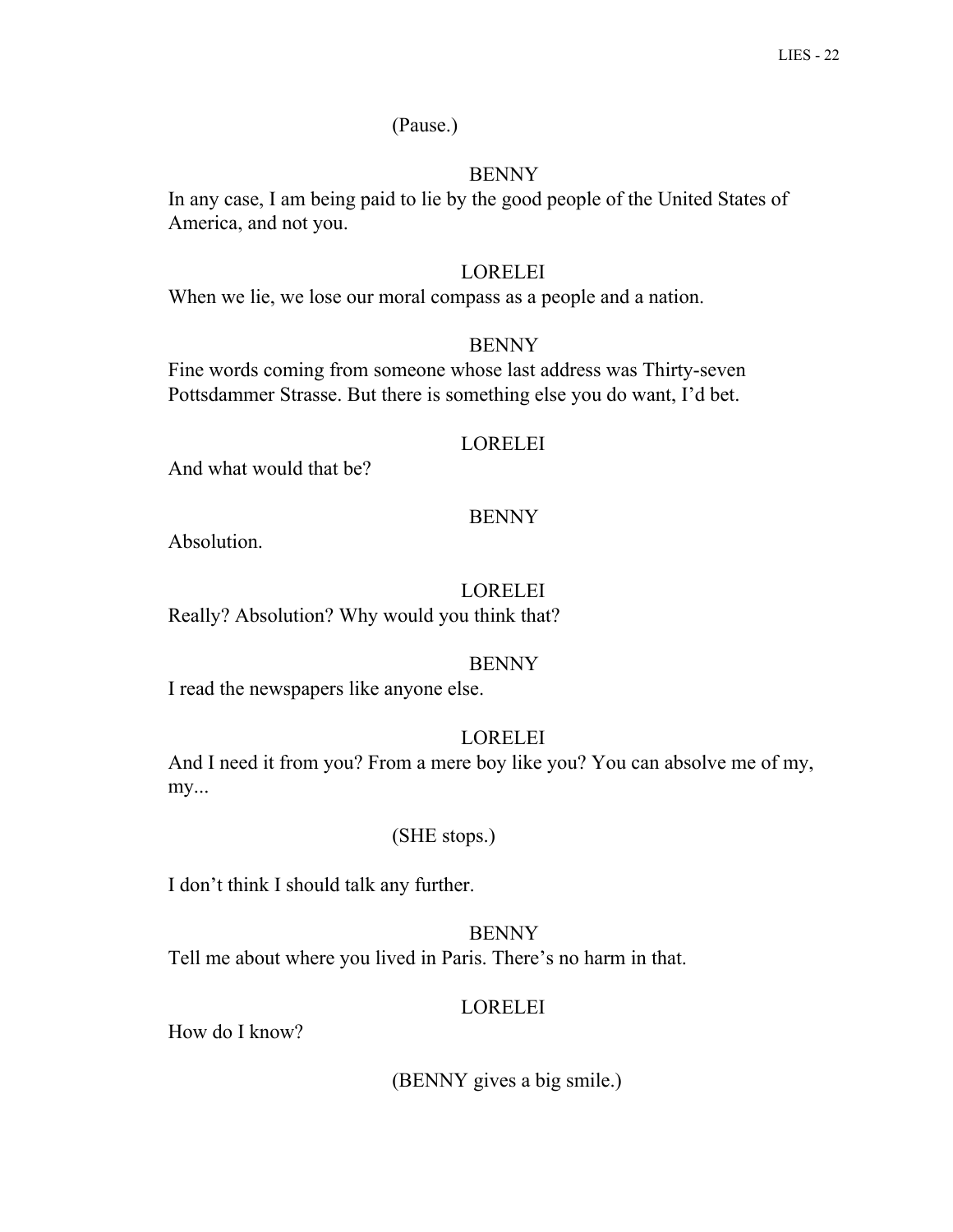## **BENNY**

Trust me.

# LORELEI

I haven't trusted anyone in five years.

## BENNY

Then this is a good chance to start again.

#### (Pause.)

## LORELEI

If you give me a cigarette.

(HE pauses for a second, thinking it over. HE then takes out a cigarette and gives it to her. SHE places it delicately in her mouth, looking at him with both expectation and a silent thank you that SHE feels but does not want to outwardly express.

(HE strikes a match, bends down, lights her cigarette. SHE inhales and savors it for a while.

(BENNY takes notes as SHE speaks.)

Incidentally, am I under oath?

#### BENNY

Excuse me?

## LORELEI

All that Perry Mason silliness.

## (mockingly)

"Do you swear to tell the truth, the whole truth, and nothing but the truth." I remember that from the movies. What a silly film – *The Case of the Velvet Claws.* Even then I thought that telling the truth was not something to be taken lightly.

## **BENNY**

Oh really?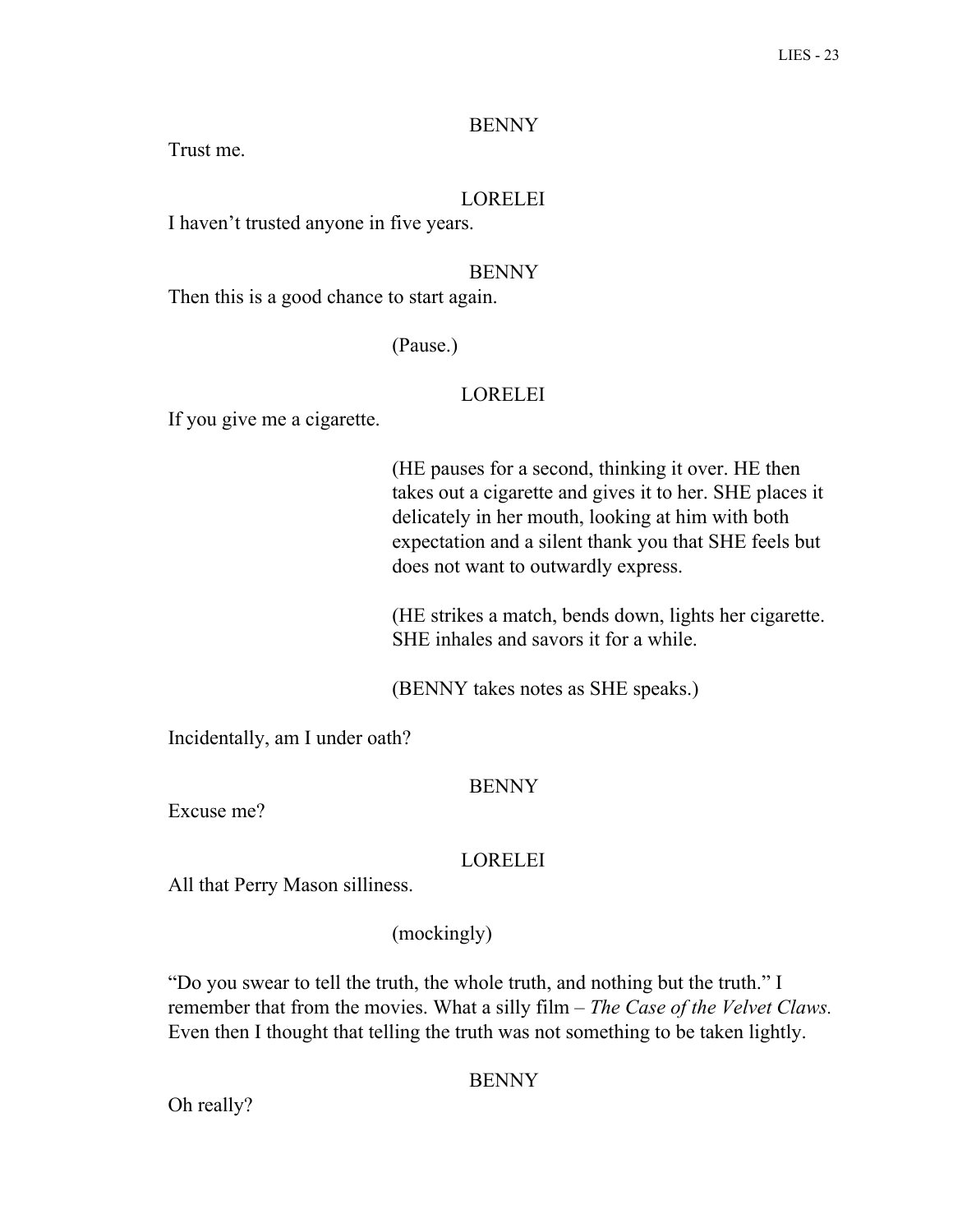# LORELEI

The real truth, anyway. The unvarnished real truth. No one wants that.

# BENNY

So how will I know whether you're lying to me or not?

# LORELEI

You have to take my word.

# **BENNY**

And you will have to take mine. Agreed?

# LORELEI

If we are to make any of this bearable, *you* must trust *me*. Expressly and unyieldingly.

# (Pause.)

So, am I under oath?

# BENNY

Does it matter?

# (Pause.)

LORELEI Did you ever play poker, Mister Kleinfeld?

# BENNY

I'm not a gambling man.

# LORELEI

We used to play, just a few of us, while we were waiting outside the studio. I was able to supplement my wages with my winnings. As I said, I had a poker face. They could never tell what I was thinking. I never showed any emotion, unless I wanted to.

# (Pause.)

# **BENNY**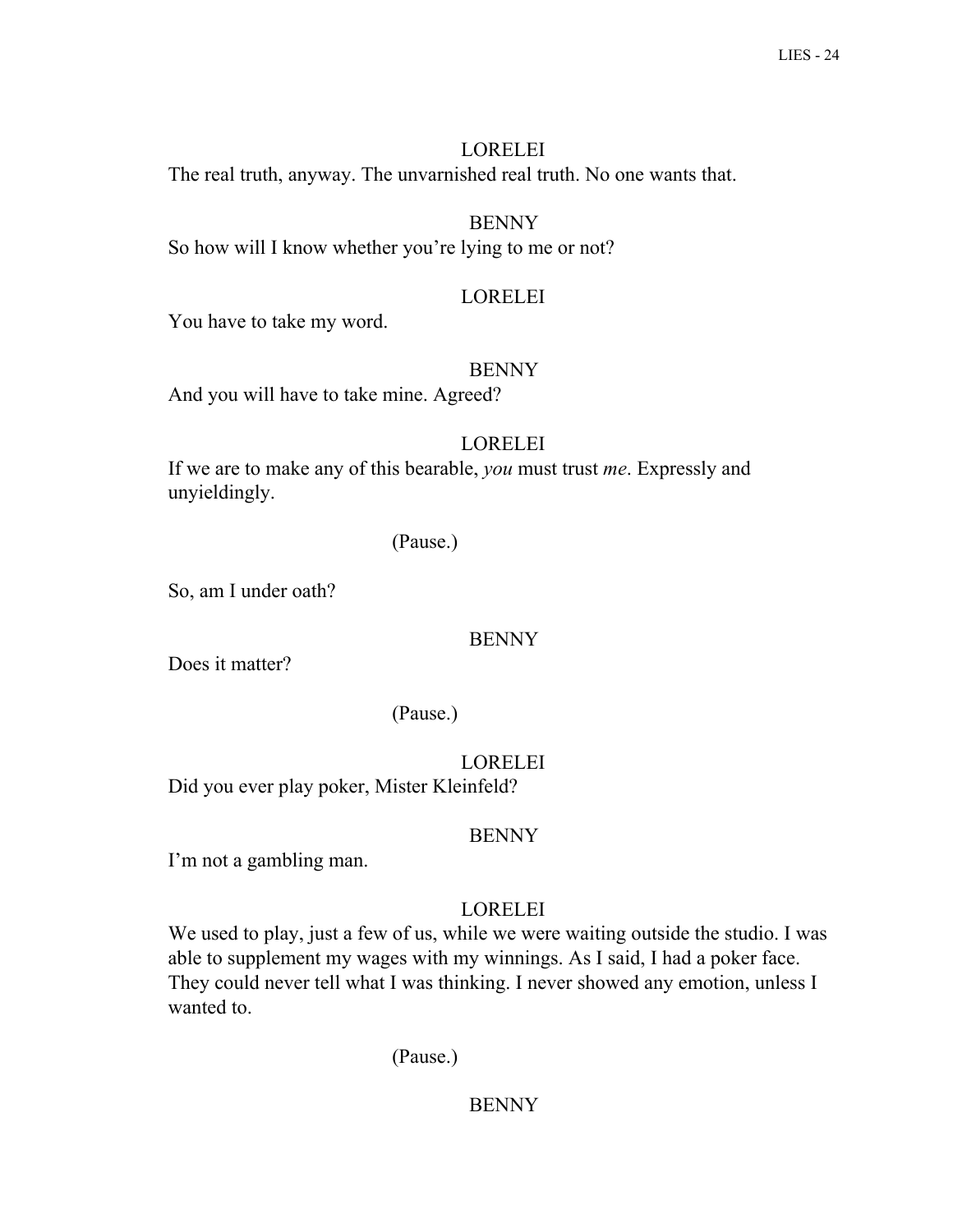What studio?

#### LORELEI

What do you mean?

## **BENNY**

You mentioned a studio. What studio? Where? In Paris? Or in Berlin?

(SHE ignores him and changes the subject.)

#### LORELEI

I lived in a student dormitory off Saint Germain. The lower floor, so I saw everyone come in and out. And heard them. What a racket they made! We all lived together. We were very forward thinking for the times, even though the men and women were on separate floors. I was on the girl's floor, of course, but everyone came in the same entrance. All the dancers lived near each other, and I'd watch them, young and lean and graceful, even just walking to get coffee or out for a smoke. Remember, they were all French, and I was the only American. I felt so...awkward. A girl from Cleveland among all these lithe and lovely bodies. I spoke French relatively well, and between my French and their broken English, I made friends. Slowly though.

#### BENNY

Why Paris?

#### LORELEI

You ask that because you have never been there. It's like asking "Why breathe? Why eat?" To be twenty-one in Paris and a dance student and have a few francs in your pocket, well, there's nothing better in the world. I didn't hate Cleveland, of course, but mama had died suddenly, and father didn't know what to do with the two of us. Marguerite was only seventeen, and she went to live with our aunt and uncle in New Haven. We called them Aunt Rose and Uncle Wiggily in Connecticut. She was kind, and he had a funny red nose. The checks they sent me every other week helped with my popularity, of course.

That's all I remember of them.

#### BENNY

And that's when you met him.

#### **LORELEI**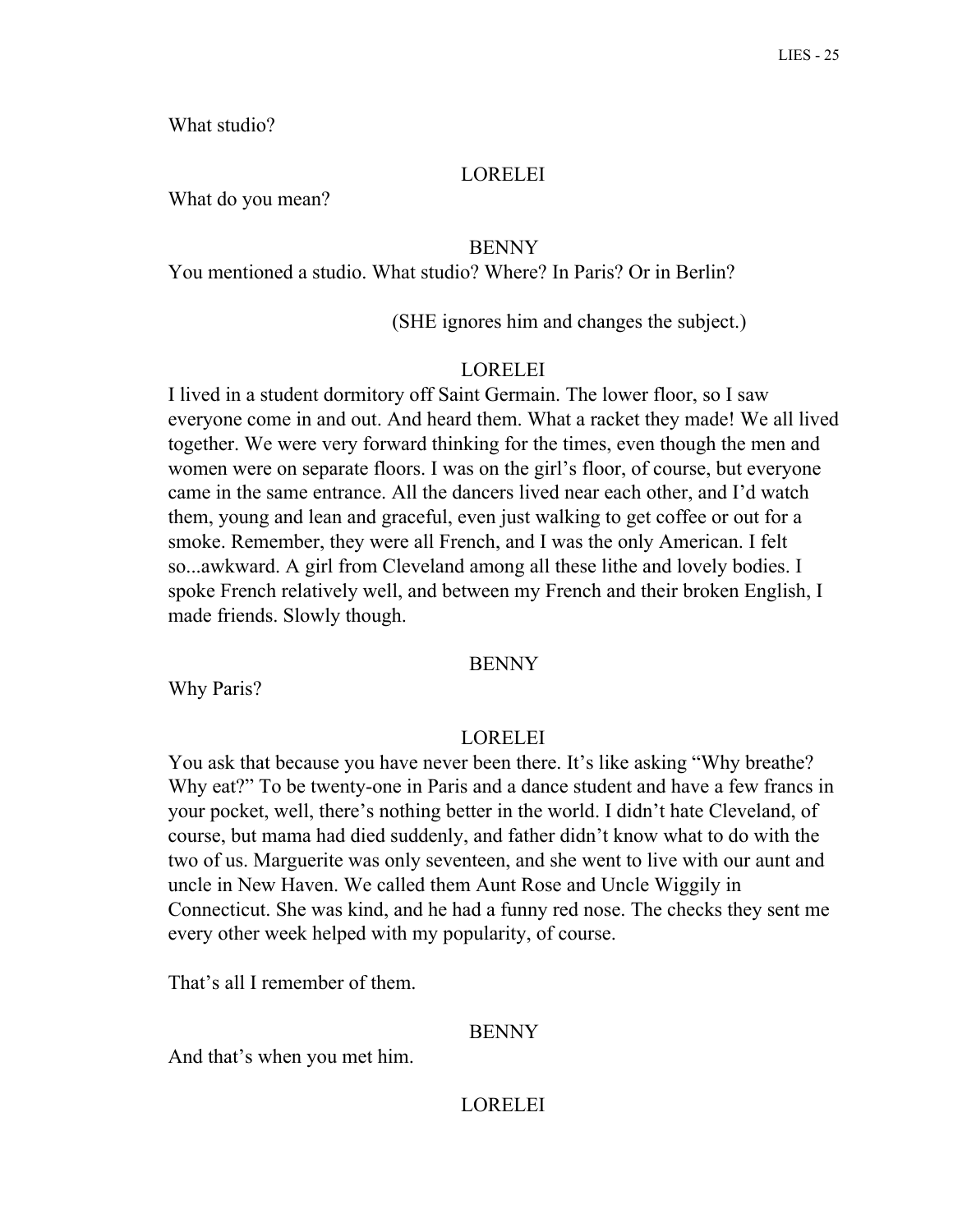Yes. Wait a minute. How did you know that?

#### **BENNY**

I haven't had many clients, but of the ones I've had, it's always the same. A good woman gets corrupted by a bad man.

#### LORELEI

I'm not a good woman.

#### BENNY

But you once were.

#### LORELEI

When I was young.

(BENNY suddenly looks at her.)

All right. *Younger.*

#### BENNY

That's what I like to see.

#### LORELEI

I fail to understand...

#### BENNY

You still can be that good woman you once were. Until I do more research I won't know what lead you here. But you were, and can be again. And that's how I'm getting you out of here.

#### LORELEI

How many times must I say it. I don't want parole.

#### BENNY

What you want doesn't matter. The legal system will take its course. My job is nudge it along a bit, in our favor.

#### LORELEI

*Our* favor?

#### **BENNY**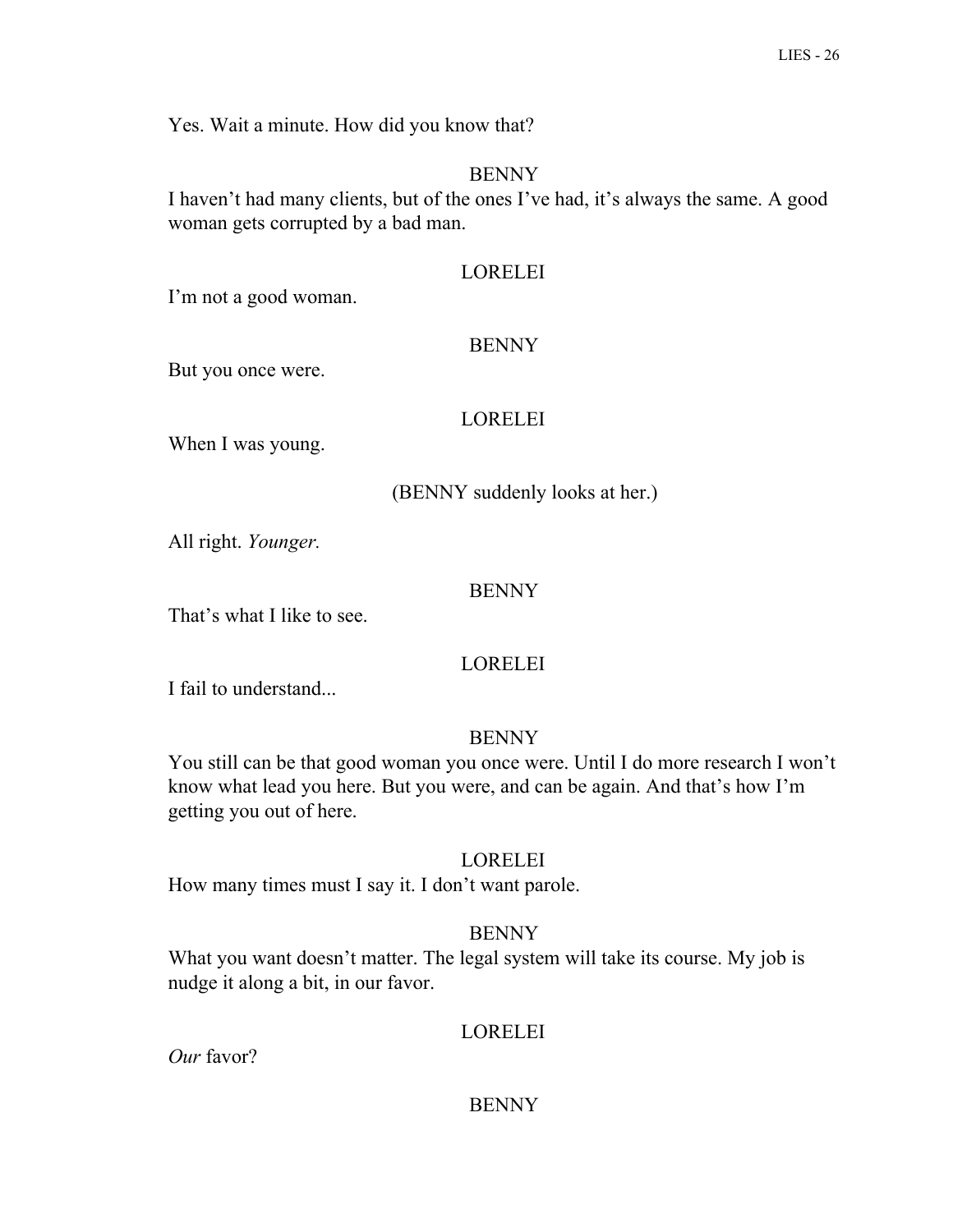We're in this together, Beebee.

#### LORELEI

You must have other things to do, other clients to see.

#### BENNY

Nope. They cleared my calendar for this. My boss, Mister Ryan, he came up through the Tammany Hall political machine. My uncle David was his tailor, and he introduced me. You've got to know people in this life to get ahead. He's a nice guy and all, but if you ask me, not a great legal mind. Not a political animal, either. But he knows people, you see. He discussed your case with the boys in Washington. He said to me, he said, "Benny, you're the only one I trust with this case. Focus on it, take all the time you want. Forget your other cases. And remember," he said, "make sure justice is done. True justice."

#### LORELEI

Justice is done if I stay here.

#### BENNY

Justice is done when I say it is.

(Pause. LORELEI begins to quietly laugh.)

#### LORELEI

How old are you, Mister Kleinfeld?

#### BENNY

Twenty-five. And a half.

#### LORELEI

And tell me, *mein kleines Kind*, what do you know of justice?

#### **BENNY**

What are you guilty of?

#### LORELEI

I am guilty of meeting the wrong people. Of being in the wrong place at the wrong time. I am guilty of going along with the crowd.

#### BENNY

Nothing else?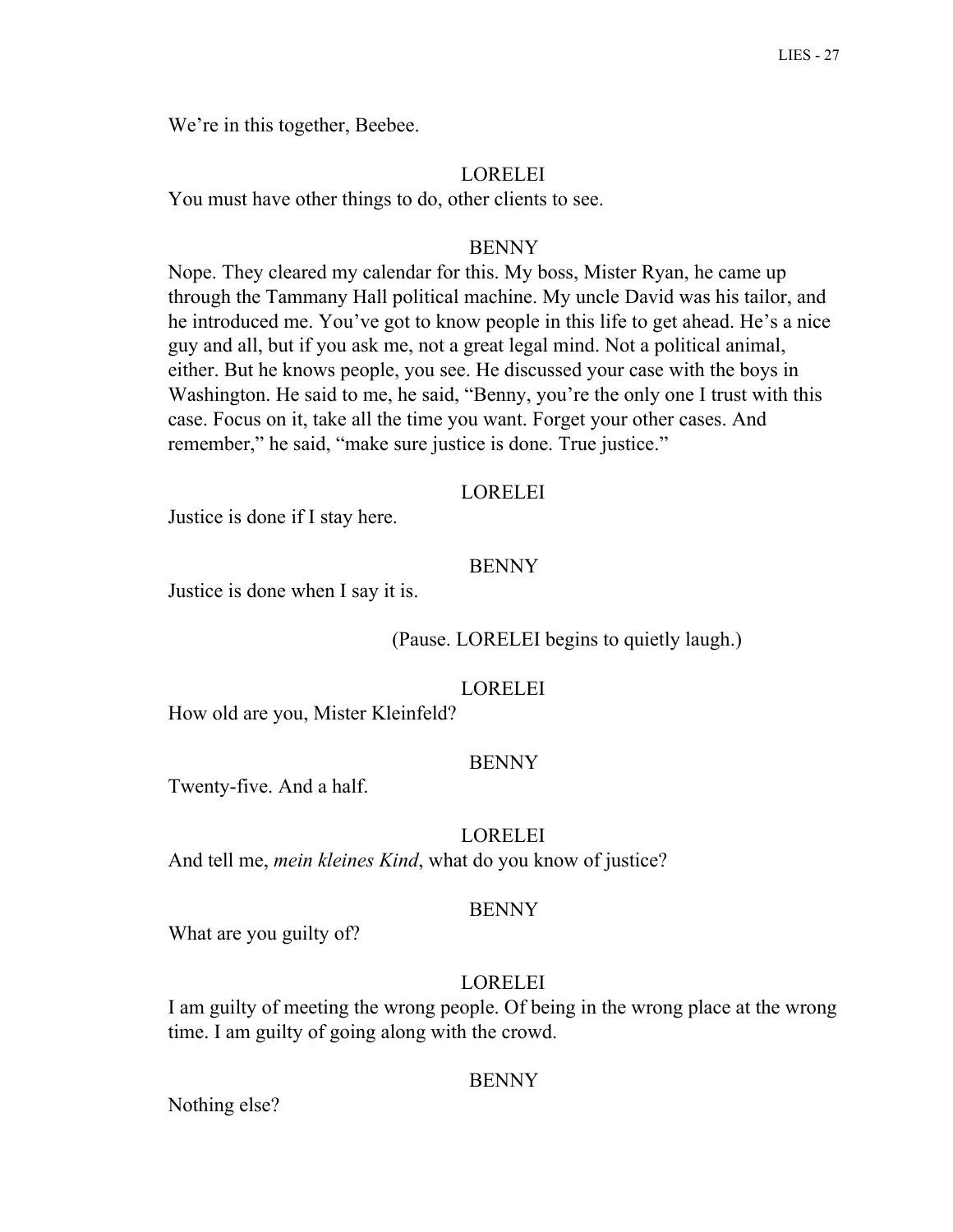## LORELEI

Nothing that would interest you.

# BENNY

I'm your lawyer. It all interests me. You must have had some real lousy attorney representing you to wind up here on treason.

# LORELEI

I don't remember. It was a military court.

# BENNY

A military court?

# LORELEI

I was convicted in a military court, but transferred to a federal court for my sentence.

# BENNY

But you weren't in the military. Were you?

(Pause. Silence from LORELEI.)

Were you?

(Pause. More silence.)

We're getting nowhere. I can't do anything without more research. And your hearing is in six days.

(HE closes his briefcase.)

I'll be back on Thursday. Can I bring you anything?

(SHE pauses, and thinks.)

# LORELEI

Yes, actually. You know what I crave? A sweet roll. A sweet roll from the bakery on 83rd Street. I used to visit someone there.

# **BENNY**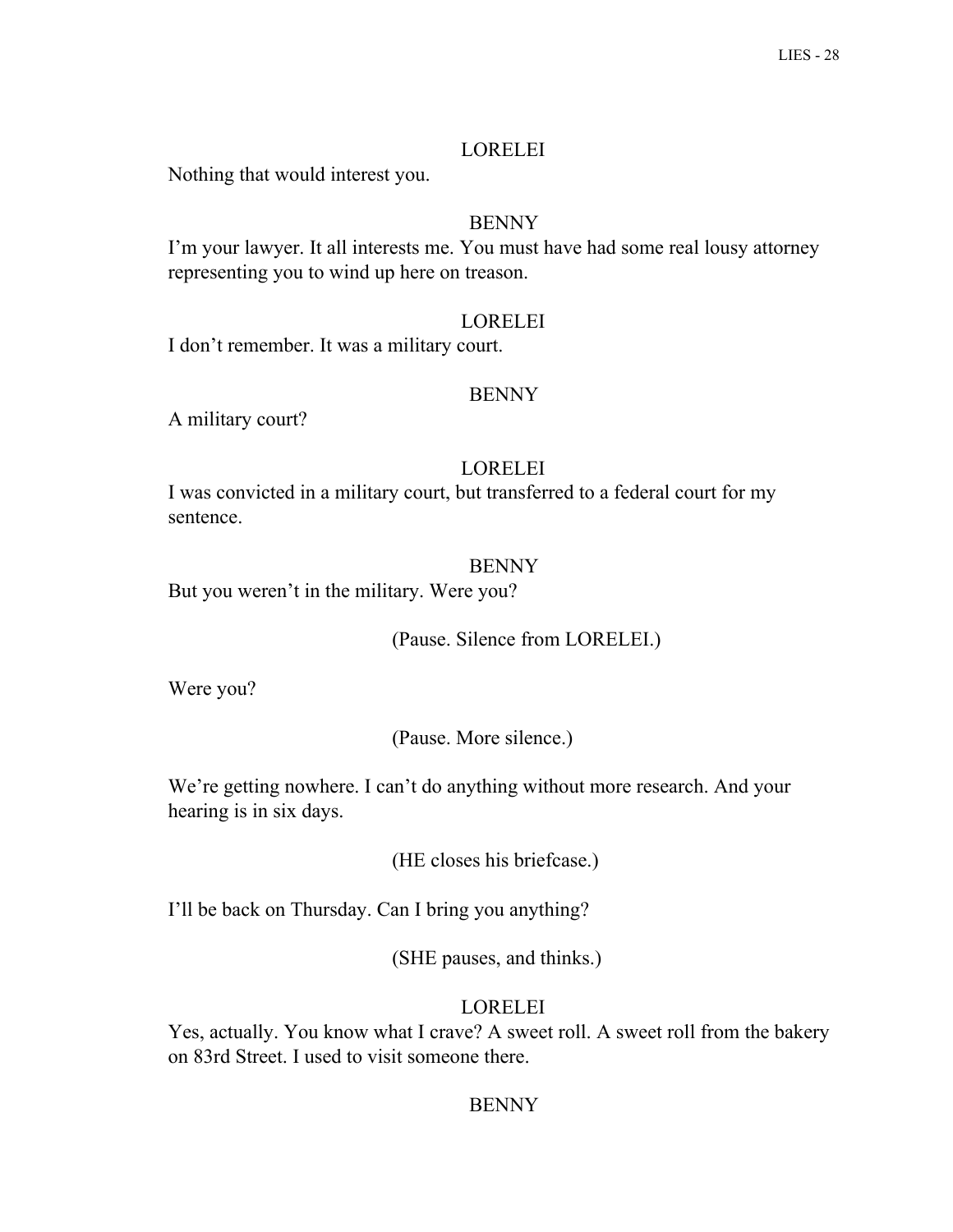Who was that?

# LORELEI

I'd be in your debt ever so much. A sweet roll. For an old lady. Tell them Lorelei asked for it. They'll know.

## BENNY

Well, I really don't get into the city often. How about one from Brooklyn? Lots of good bakeries in Brooklyn.

# LORELEI

I asked for a sweet roll from the baker on East 83rd Street. East 83rd and Second Avenue. Pfannenstiel's Bakery, 312 East 83rd Street. Helga makes them. Tell her it's for me. She called me Lorelei.

## BENNY

I don't think I'll be able to...

# LORELEI

(sharply)

Just do as I say!

## BENNY

Well, I can't make any promises...

# LORELEI

All I ask is for some common decency!

# (SHE breaks.)

Go. Look at books. Read your journals. Then come back to Beebee and let me tell you about life.

## (Pause.)

Now go home to mother and wean yourself from your legalistic fantasies.

## BENNY

My God. What did you do?

(Pause.)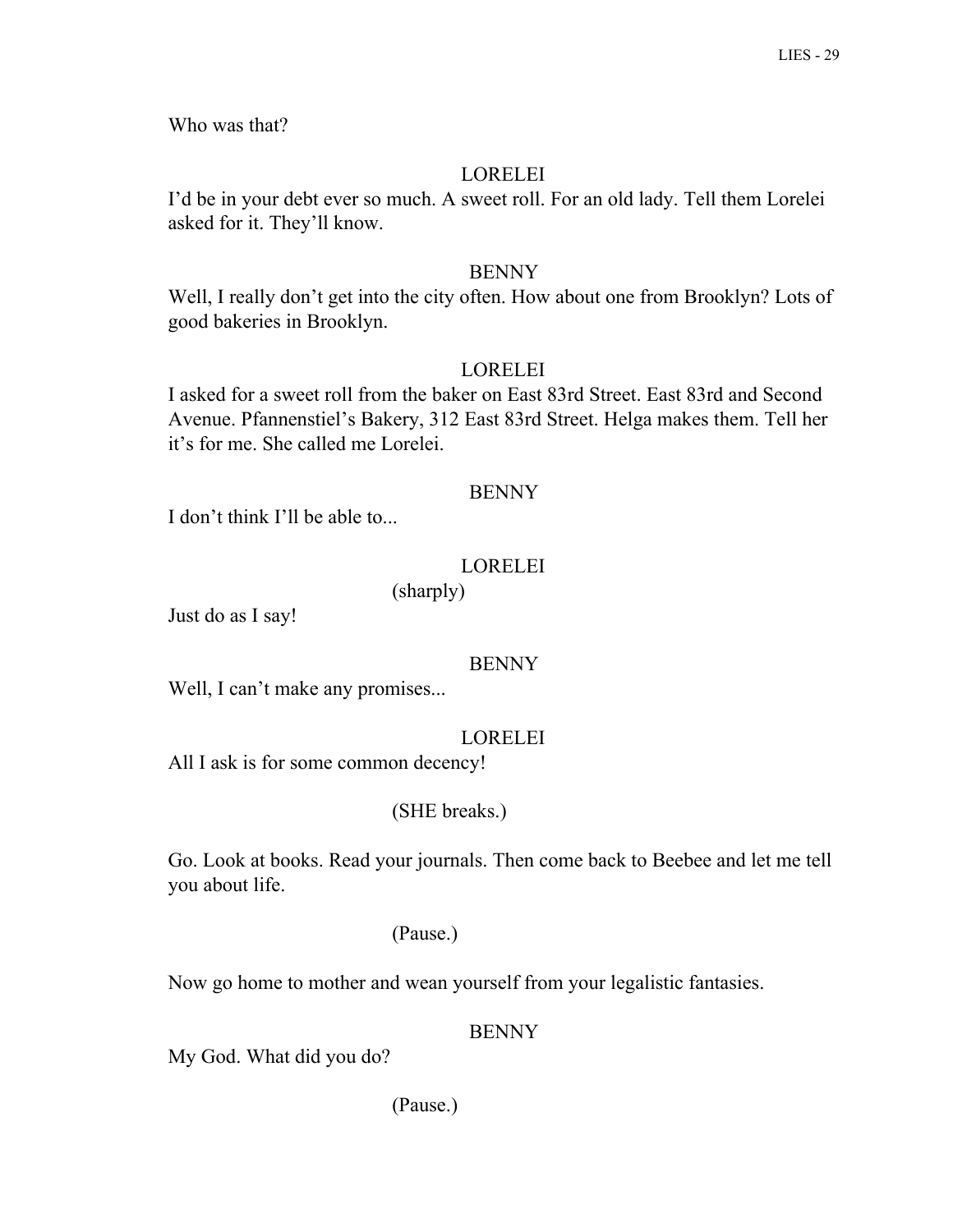# LORELEI

Light my cigarette.

(BENNY lights her cigarette again. LORELEI composes herself, takes a long elaborate drag on the cigarette, and puffs out some smoke.)

Have you ever heard of Axis Sally?

# **(END OF SCENE ONE.)**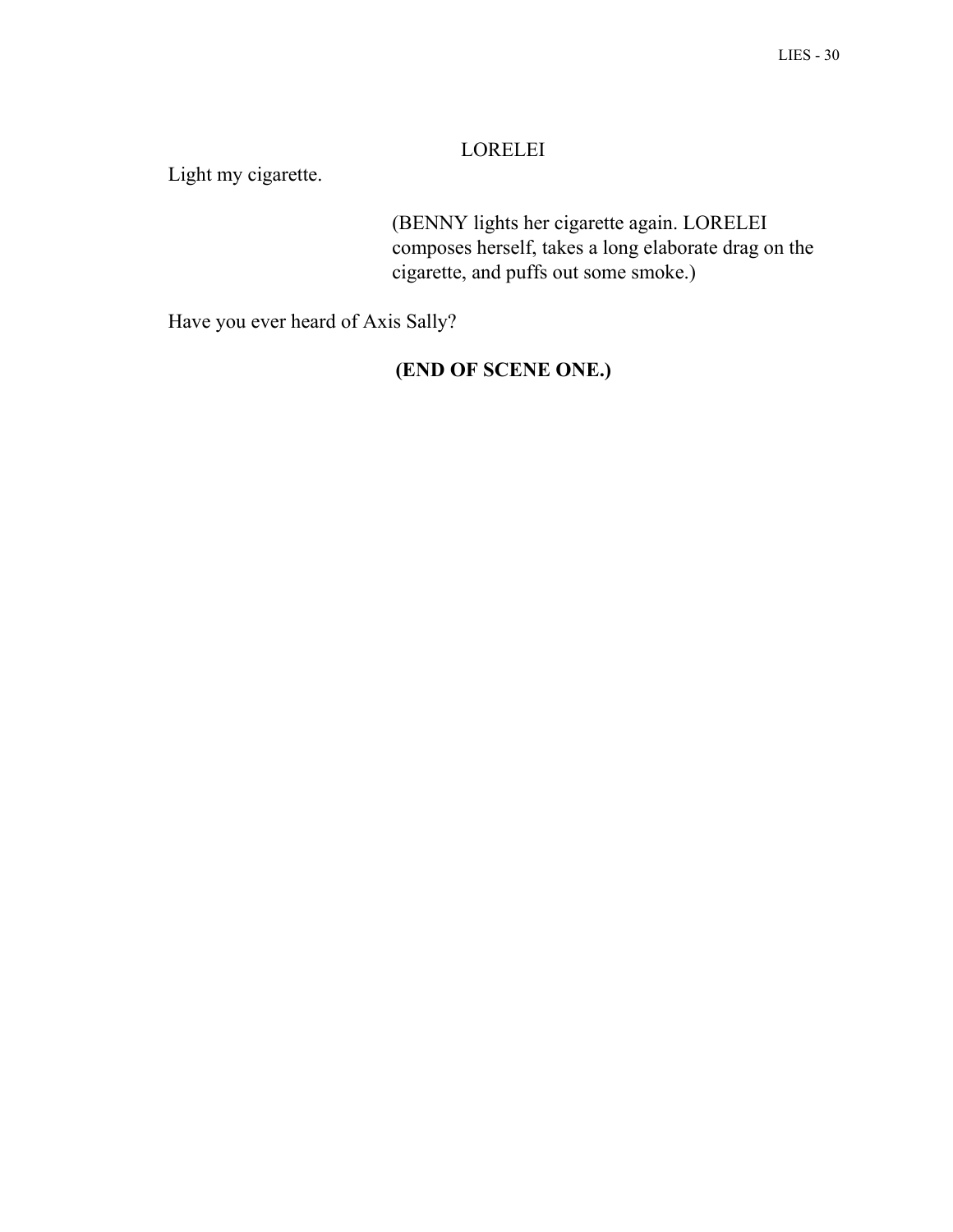## **Scene Two**

(The same interview room in a minimum security federal prison in New Jersey.

(LORELEI is dressed as before, and seated at the same table, sipping coffee from a paper cup. Again, we hold for a bit.

(It is two days later.

(BENNY enters very much as HE did in the first scene, harried and rushed, in the same ill-fitting suit. HE seems a bit more disheveled today, though.)

#### BENNY

Good morning, Miss Beckmann. Actually...

(HE checks his watch.)

Good afternoon. I'm sorry. I thought I had it figured out. The traffic. So instead of Canal Street and the Holland Tunnel, I figured I'd go uptown and take the Lincoln Tunnel and double back in New Jersey, where there's less traffic. Big mistake. I didn't account for the tolls on the Garden State. It's ten cents every few miles, and you have to stop, fish a dime out of your pocket, and then pitch it at the basket like you're Preacher Roe. You know who Preacher Roe is? Pitcher for the Brooklyn Dodgers. Throws a spitter. Totally illegal. But he can get away with it. I have his autograph. Canny guy, that Preacher Roe. Canny guy.

(SHE looks blankly at him.)

So, let's get down to...

#### LORELEI

#### (sternly)

I've been waiting for you for over an hour.

#### BENNY

Yes, I'm sorry, but I told you, the Garden State Parkway, the traffic...

#### LORELEI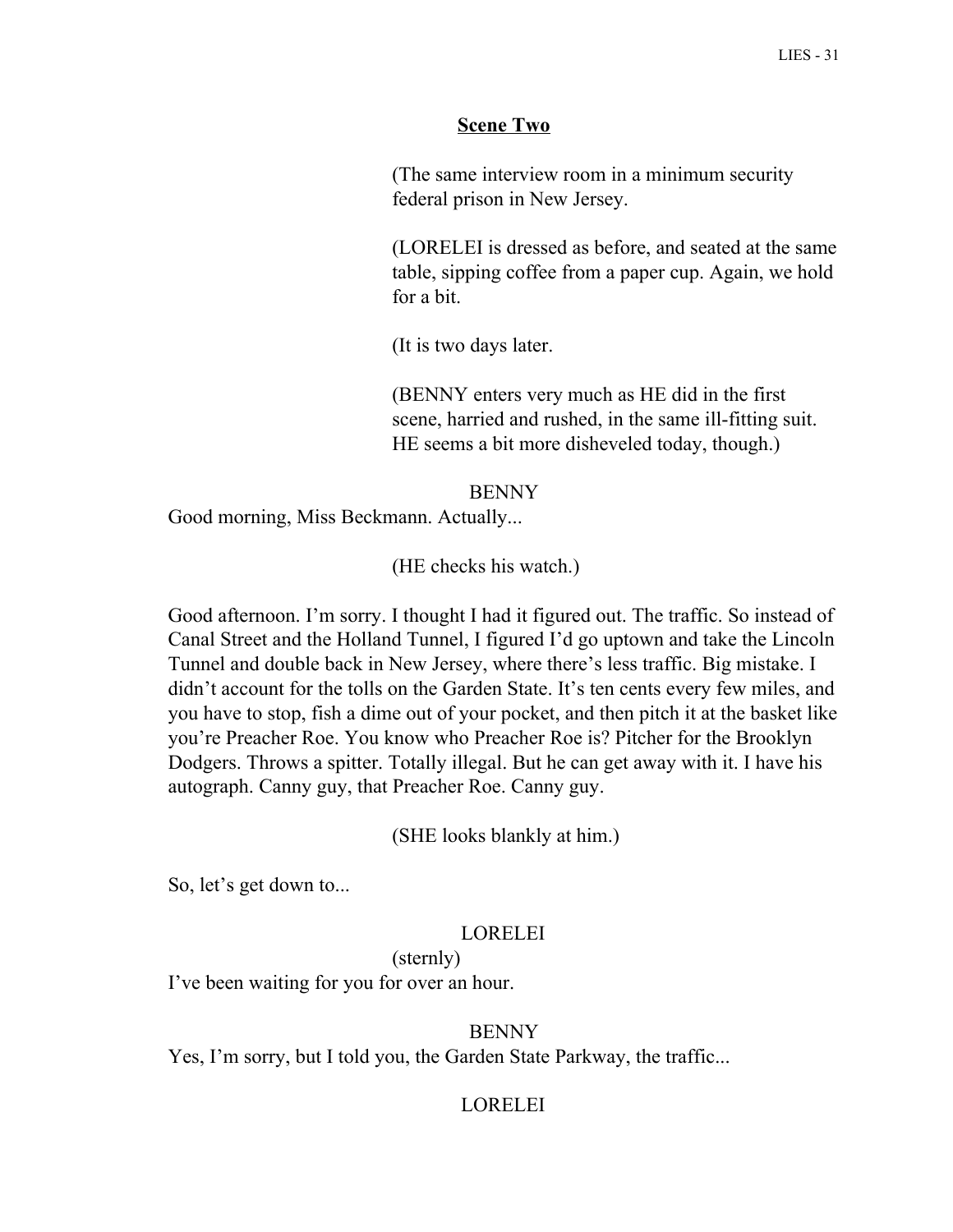I do not enjoy waiting for people, Mister Kleinfeld. Even here in this god awful place, my time is precious. If that sounds arrogant, so it must be. I ask you in the future to be on time for our meetings.

#### BENNY

Um, it was unavoidable...

#### LORELEI

Nothing is unavoidable if you plan well.

#### **BENNY**

Besides, I've been up late for the past two nights. Pulling all-nighters.

#### LORELEI

The waitress at your coffee shop? Beebee remembers everything.

#### **BENNY**

No, as a matter of fact. I've been researching your case.

(HE takes out the small, slender file from scene one from his briefcase.)

#### LORELEI

That's quite the large satchel. Did mother pack your lunch as well?

#### BENNY

I found out why your file was so small. Someone wants you to stay in prison. Aside from you, of course.

#### LORELEI

As I told you, I will serve my sentence.

#### BENNY

I also found out all about you.

#### LORELEI

(suddenly a little nervous)

Oh?

#### **BENNY**

Yes. And you weren't Axis Sally, the famous Nazi radio propaganda broadcaster.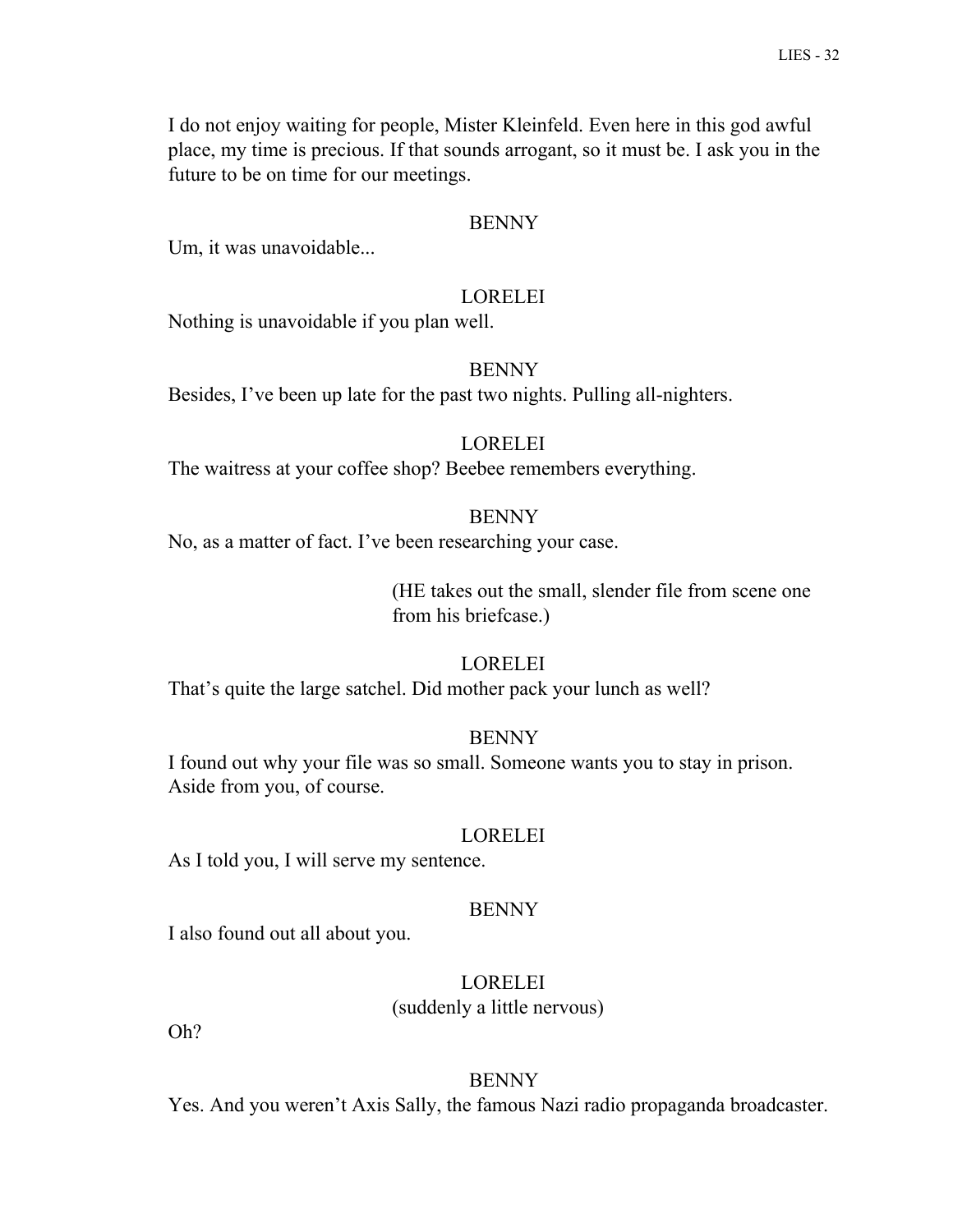## LORELEI

Please don't use that despicable word to describe me. And I never said I was.

#### **BENNY**

Yes you did.

## LORELEI

No. I asked if you *had heard* of Axis Sally. Language must be used precisely, Mister Kleinfeld, or else why speak?

#### BENNY

Precisely yes, but truthfully, too.

## LORELEI

Truth is always in service to a higher loyalty. What good is the truth if it has no further use?

#### BENNY

Because the truth is the truth.

## LORELEI

There are many truths in any situation. And a lie can tell more of the truth than all the judges and lawyers in all the world.

#### BENNY

There are no "both sides" to the truth.

## LORELEI

On the contrary. You can pick and choose the truth as you see fit. As you seem to do with your other clients.

#### **BENNY**

In any case, you may have been *an* Axis Sally, but you never were *the* Axis Sally.

## LORELEI

There were a number of us.

## **BENNY**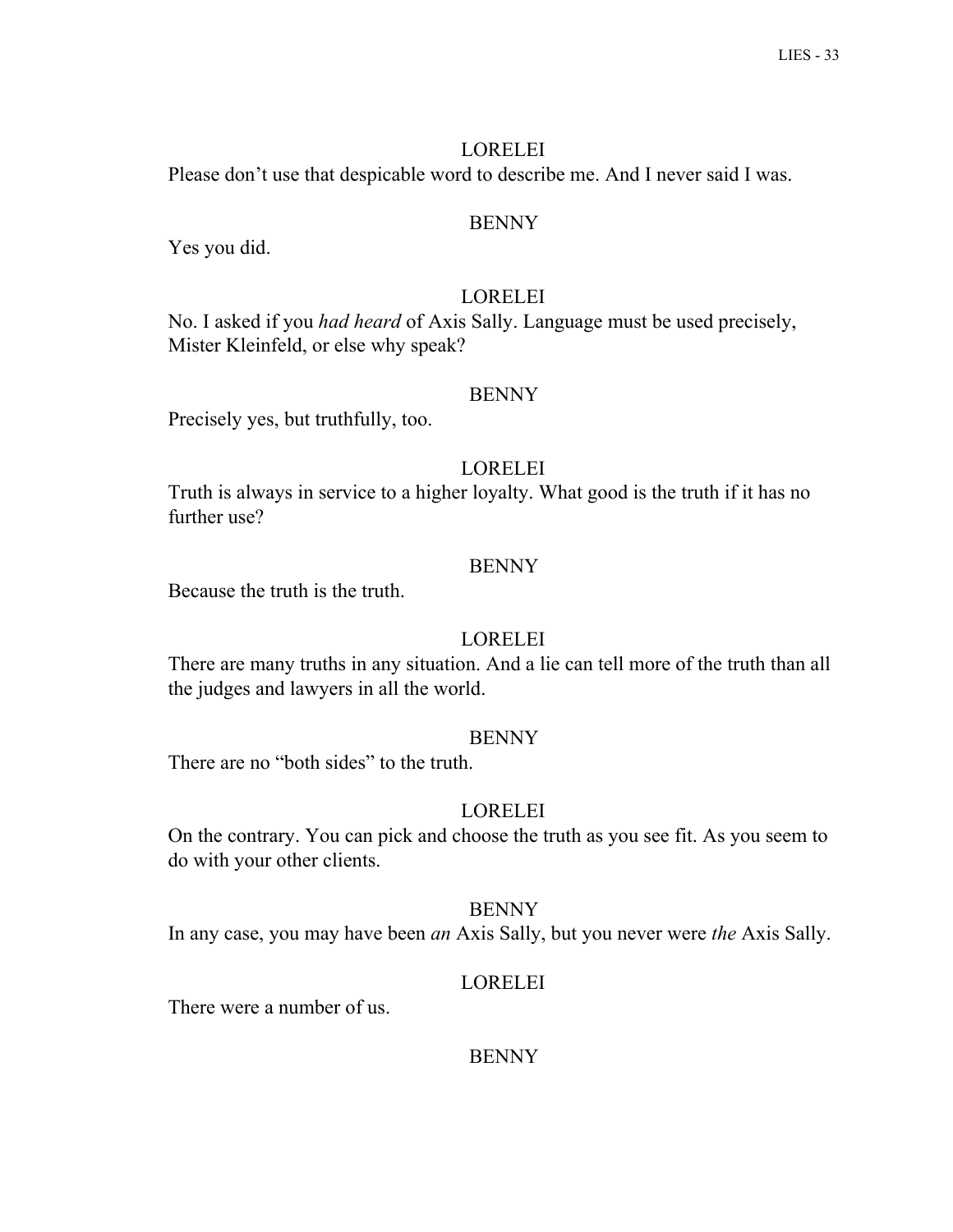Yes. The most famous of which being prisoner 37229, one Mildred Gillars, an American citizen like you, currently also serving time for treason, in the Federal Reformatory for Women in Alderson, West Virginia.

## LORELEI

I filled in for her. And after she left I took her slot. I even had my own broadcasts on Saturday mornings. *Behind the Lines with Lorelei.* A very successful program, I might add.

#### BENNY

Your audiences, however, were not the German people, since you were broadcasting in English. They were the American and British troops, and your broadcasts told them of their impending doom if they were to even think of invading Germany. You even started every broadcast with *"Hello, suckers!"*

#### LORELEI

Your side did the same. I heard them.

#### BENNY

Perhaps.

#### LORELEI

I remember one. *Toni From America.*

#### **BENNY**

She broadcasted from Italy. But she wouldn't ridicule the soldiers, insult them or tell them to surrender. They never were as lurid and vitriolic as yours.

#### LORELEI

It was wartime and my actions were justifiable.

#### BENNY

So lying in pursuit of a higher goal is okay?

#### LORELEI

We all lie. We lie everyday to everyone.

#### BENNY

Yes, but some more than others. For instance, let me quote from your broadcast of May 17, 1943, on the *Back on the Farm* program. Do you remember it?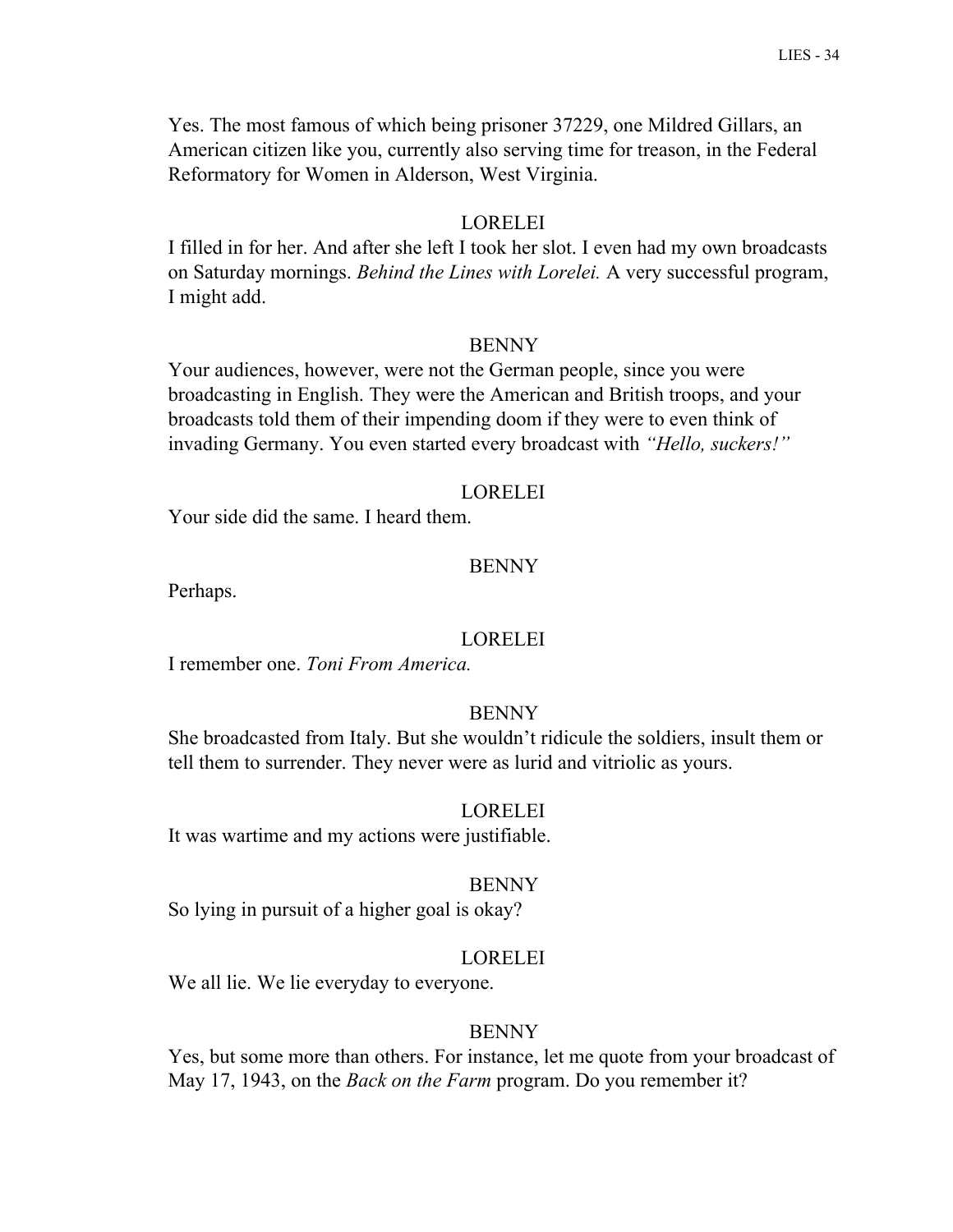## LORELEI

Of course not. One broadcast among dozens.

### BENNY

"It was a shame what happened to those American flyboys over France last night. Instead of being back on the farm, they bought the farm. Now, they will never see their mothers and fathers, or their sweethearts, ever again. Simply because they obeyed illegal orders. I'll bet some of them were on their last mission, thinking of going home and tasting a big slice of mom's apple pie with frosty vanilla ice cream on top. The only thing they taste now and forever is the muddy German soil in which they lay. Poor devils. All fighting for a lie."

#### LORELEI

This is the perhaps the truest thing I said. Where is the falsehood there?

### **BENNY**

First of all, no American or other Allied planes went down over France or anywhere else in the war zone the night before, or the week before.

#### LORELEI

Details.

#### BENNY

But not the truth.

#### LORELEI

I spoke in metaphors, Mister Kleinfeld, in allegories. It was one hundred percent true, even though it may not have happened exactly as I said. There is an art to telling the truth.

#### **BENNY**

One you have mastered, it seems.

### LORELEI

Your truth is not necessarily my truth. We have a saying in German. *Nur Gott kennt die Wahrheit.* Only God knows the truth.

#### BENNY

God, and the Southern District of New York.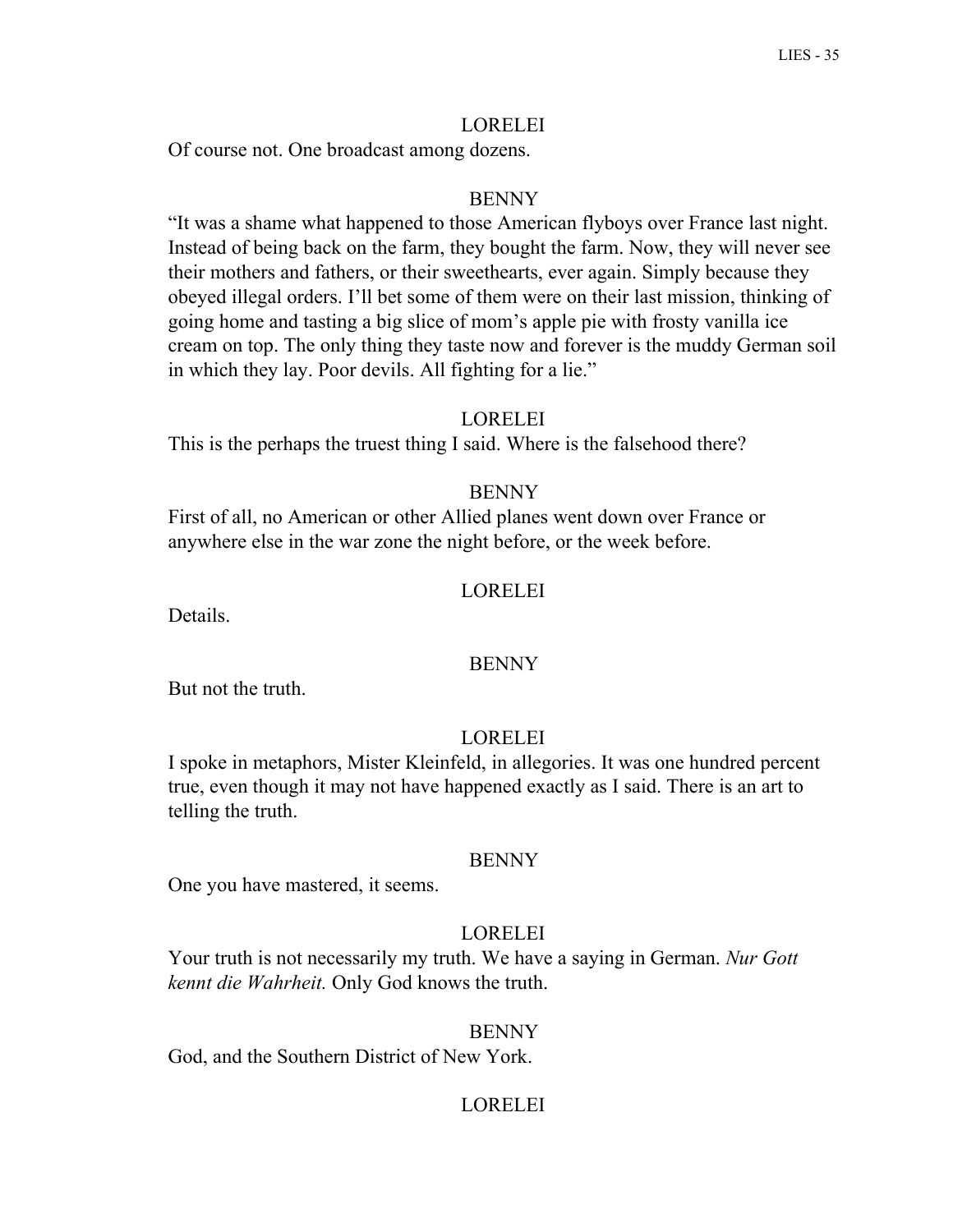Truth does not have to be true to be truthful.

BENNY

So it was true even though it wasn't.

#### LORELEI

You're twisting my words.

#### BENNY

The orders were not illegal.

#### LORELEI

They were illegal in Germany!

#### BENNY

And that's a pretty rough picture you painted.

### **LORELEI**

Language is a weapon of war. And war is language with armaments to back it up.

#### (Pause.)

You naive boy. Where did you find that passage?

#### **BENNY**

In the transcript of your trial.

(HE takes from his briefcase a large file with perhaps one hundred or so pages.)

Now, this isn't everything, but it's a start.

May I read you another? From *Lunchtime with Lorelei,* December 22, 1942. "It's Christmas in three days, suckers. Lorelei knows how much you Americans love Christmas. Don't you all wish you were home now, wrapped tight in a soft and warm blanket of your mother's love, your hometown choirs singing hymns, a big fat goose roasting in the oven? You could have that, and so much more. Leave your units, suckers! Just walk away. You must know the German army will show no mercy if you continue to fight. And who are you fighting for? Roosevelt, Morganthau, Rothschild, Ochs. Jews, all of them. Jews who killed our Lord. Is this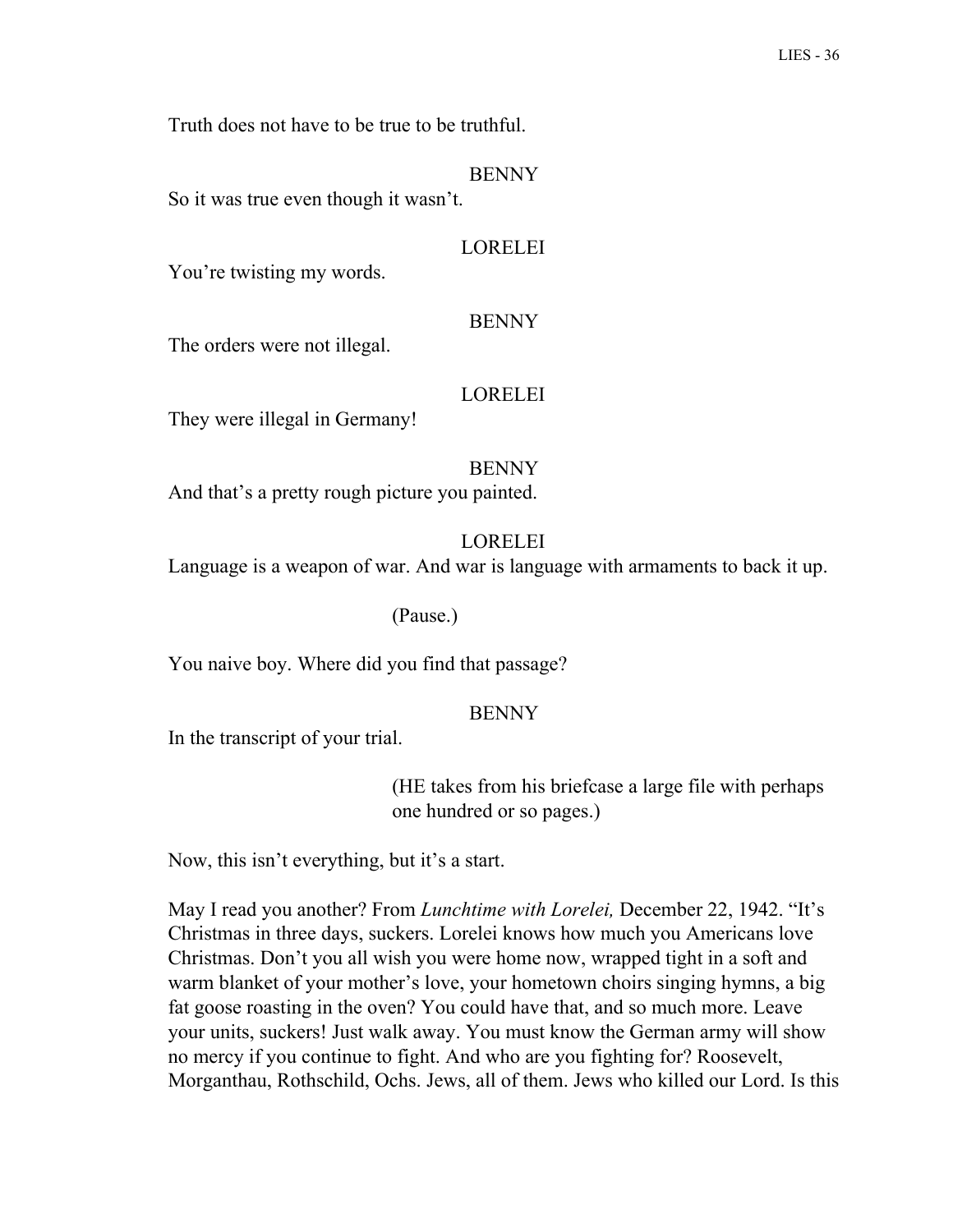why you are fighting? If you love peace, and you love Christmas, leave. You must leave!"

## (Pause.)

# LORELEI

Nonsense. Those were scripts. I didn't write those. Those were written for me.

## BENNY

But you read them.

## LORELEI

(dismissively) I read whatever they put in front of me then.

## BENNY

Who put them in front of you?

# LORELEI

We had writers then. I had a good job, so I did as I was told. You would have done the same.

### BENNY

How can you read something so monstrous? How did you sleep at night after all those lies?

# LORELEI

(sharply)

You weren't there!

# (Pause.)

After the first broadcast, I went to the bathroom and vomited. Does that make you happy? Then, a year later, when all the men were taken from their cushy office jobs and sent to the military, I wrote my own material. It was art. A word here, a catchphrase there, the more outlandish, the better to keep my bosses happy.

# BENNY

Is that all you thought about?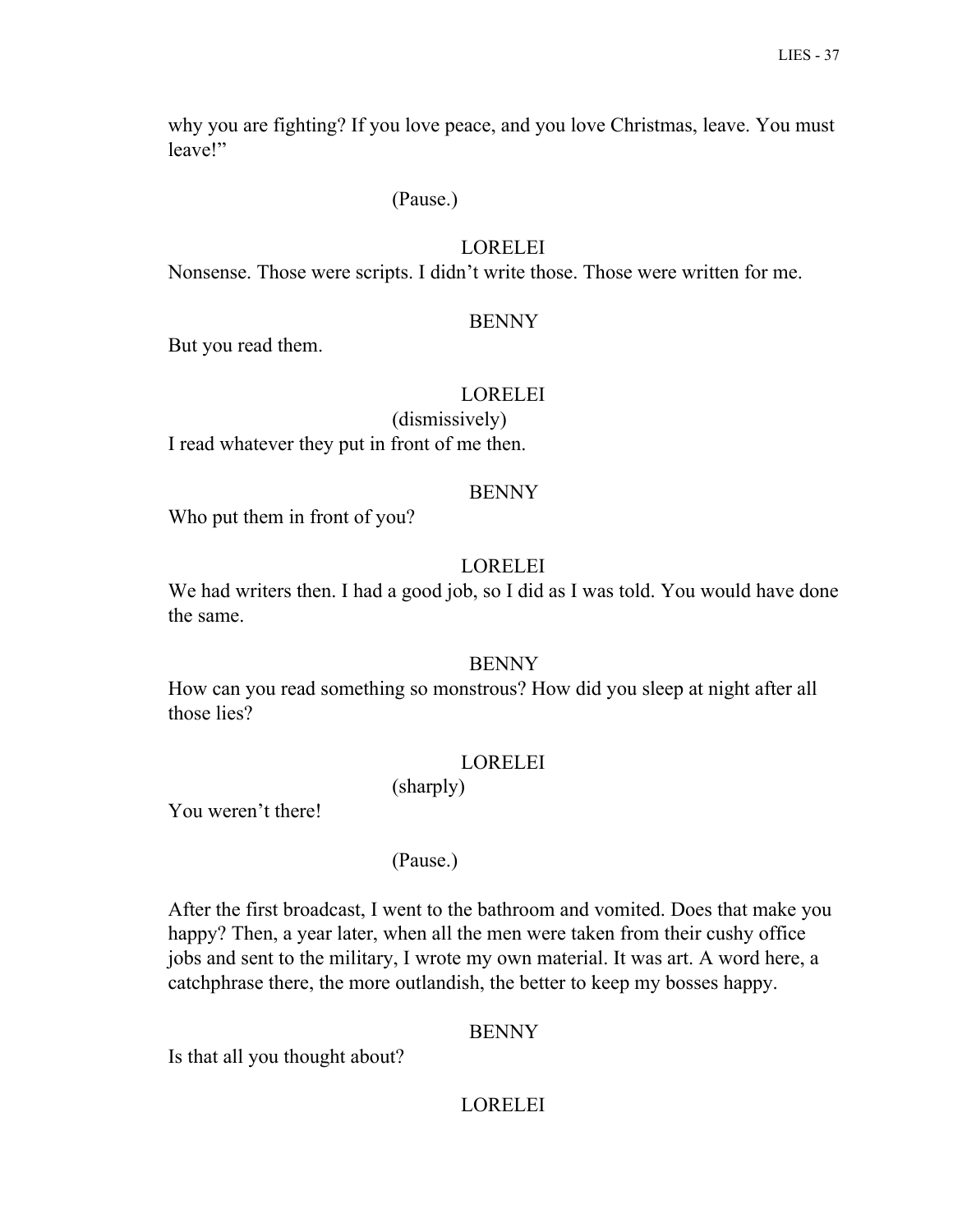As a matter of fact, in wartime, yes.

#### **BENNY**

But you were an American. Didn't that mean anything?

## LORELEI

Do you know the German legend of the Lorelei? It's the name of a hill on the Rhine, and the girl who lived on top of it. She was betrayed by her lover, and devoted the rest of her life to sweet-talking men and luring them to their deaths.

#### **BENNY**

So you were aptly named.

#### LORELEI

I was living in Berlin with a man, I had a job that provided me food rations beyond what others had, and I had the exhilaration of performing for an audience. And once you begin to embellish the truth a bit, you never know when to stop. I was dancing again, but this time with words. Dancing faster and faster until it all collapsed. I no longer could tell our truth with impunity.

#### BENNY

Living with a man? Who?

## LORELEI

That's no concern of yours.

### BENNY

Was he your boss?

#### (Pause. No response.)

He wrote that crap for you? Did he write this? May 12, 1944. "Whose side would George Washington be on today, suckers? Or Lincoln? Not yours, let me assure you. They stood for freedom, not slavery to a so-called chosen race." Most of the men had left in late 1943, so that was you.

#### LORELEI

Yes. Yes that was me! I did it alone, a demure woman, so used to being ignored but when they called me, when they needed me, I rose up and said *Yes, let me! I can do it!* And did you know that by the end of the war, I was the head of the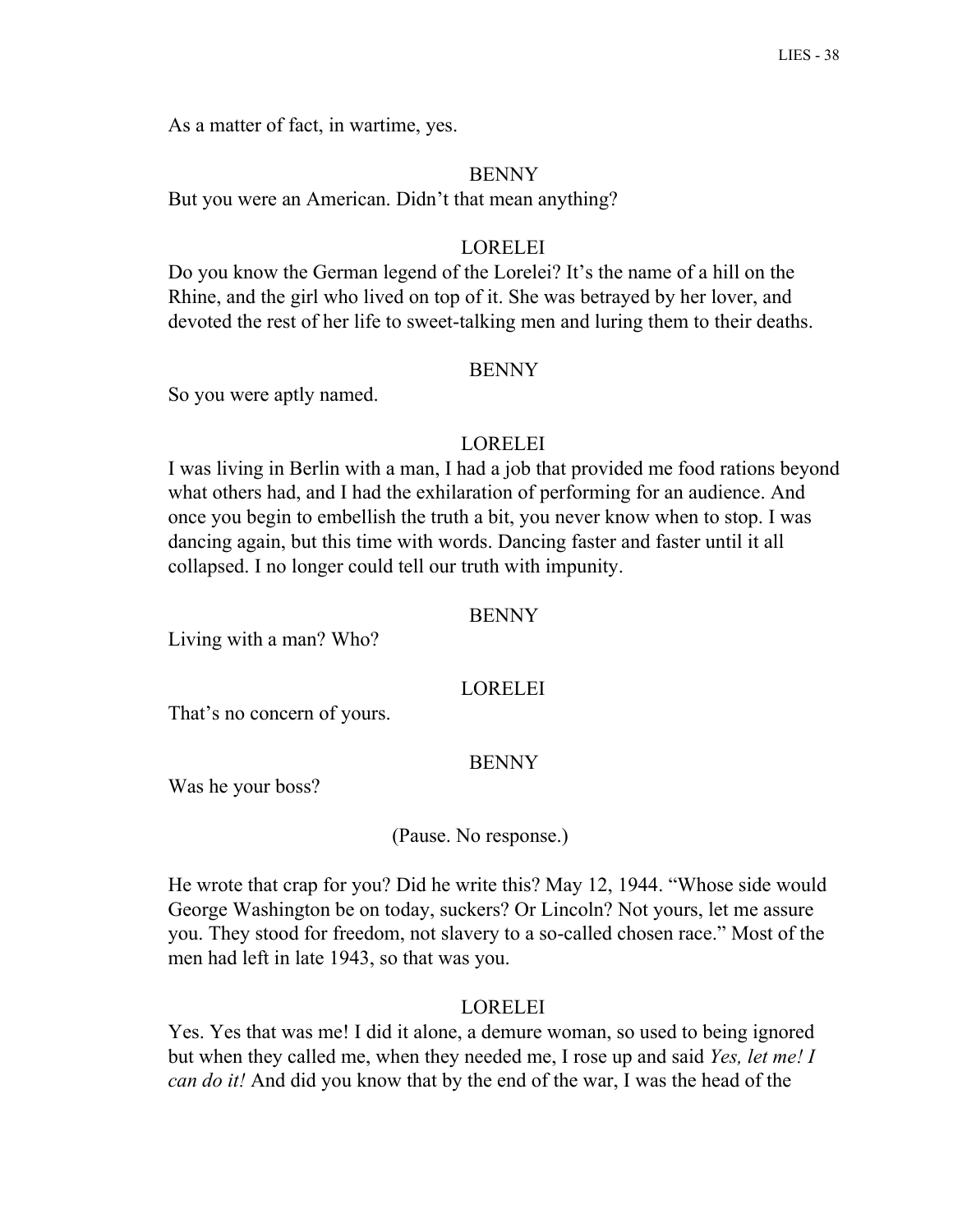propaganda branch! Some little lady no one paid attention to! So don't tell me I can't do anything a man can. Don't tell Beebee she didn't contribute to the cause!

### BENNY

Whose cause?

## (Pause.)

## LORELEI

I thought you were trying to obtain my release, not prosecute me again.

### BENNY

We strive for justice and truth no matter where it lives, Miss Beckmann. Now I know who I'm dealing with. And nice little reference to the "chosen" race there. I won't hold it against you. After all, I'm not the one in prison now.

## LORELEI

Mister Kleinfeld, I've long thought you can have justice or truth, but rarely both. And notice how *prosecute* and *persecute* have similar roots.

#### BENNY

Very good. First thing I learned from the great legal minds of Brooklyn Law School.

#### (Pause.)

### LORELEI

Do you have anything for me?

#### BENNY

What do you mean?

### LORELEI

I asked you for something. Do you remember?

### BENNY

Oh. Yes. Yes I do! Here.

(HE digs around in his briefcase and pulls out a small white paper bag. From the bag he takes a sweet roll and hands it to her, with some paper wrapping.)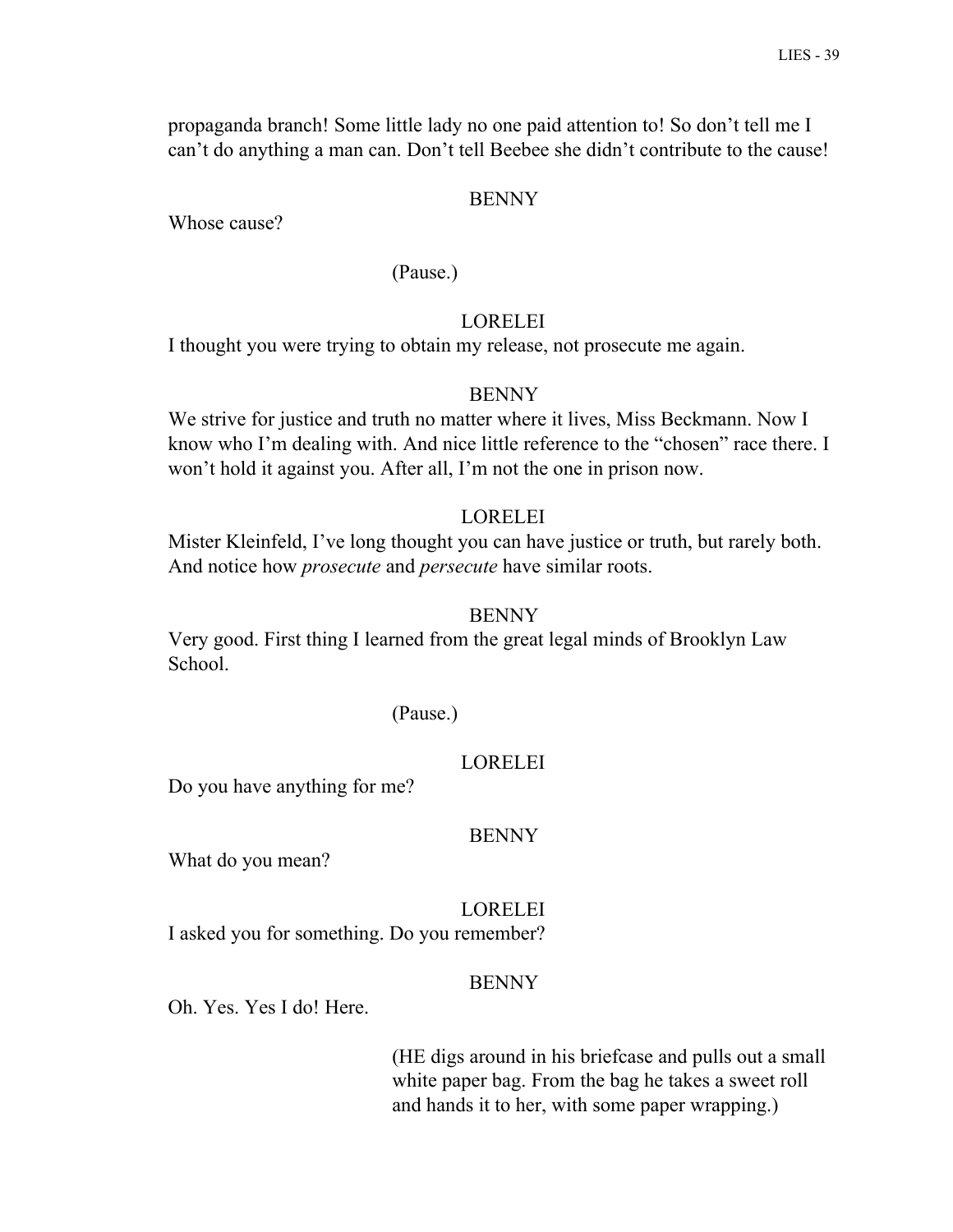These are great. I bought one myself. Ate it on Garden State. I almost threw it in the toll basket.

## LORELEI

(aghast)

*You ate it?*

### BENNY

I know. It can get messy. I'll have to take my car in for a good cleaning.

(LORELEI takes the pastry and smells it, then tears it apart.)

## LORELEI

This is not from Pfannenstiel's as I asked!

# **BENNY**

You can tell?

## LORELEI

This is a poor imitation. Artificial vanilla, fake cinnamon, stale dough. Where did you get this monstrosity? Certainly not Pfannenstiel's. Nothing like this would come from Helga's hands.

# BENNY

Couldn't get up there. Yorkville's a long drive from Brooklyn. I've been preparing for your hearing for two straight days. This is from the A&P.

# LORELEI

You didn't have the time merely to go to a store for an old lady, an imprisoned old woman, who has need of everything but gets nothing. No wonder you're living in your mother's basement.

### BENNY

You could have said thank you.

### LORELEI

For what? This garbage? This inedible rubbish?

(SHE throws it at him.)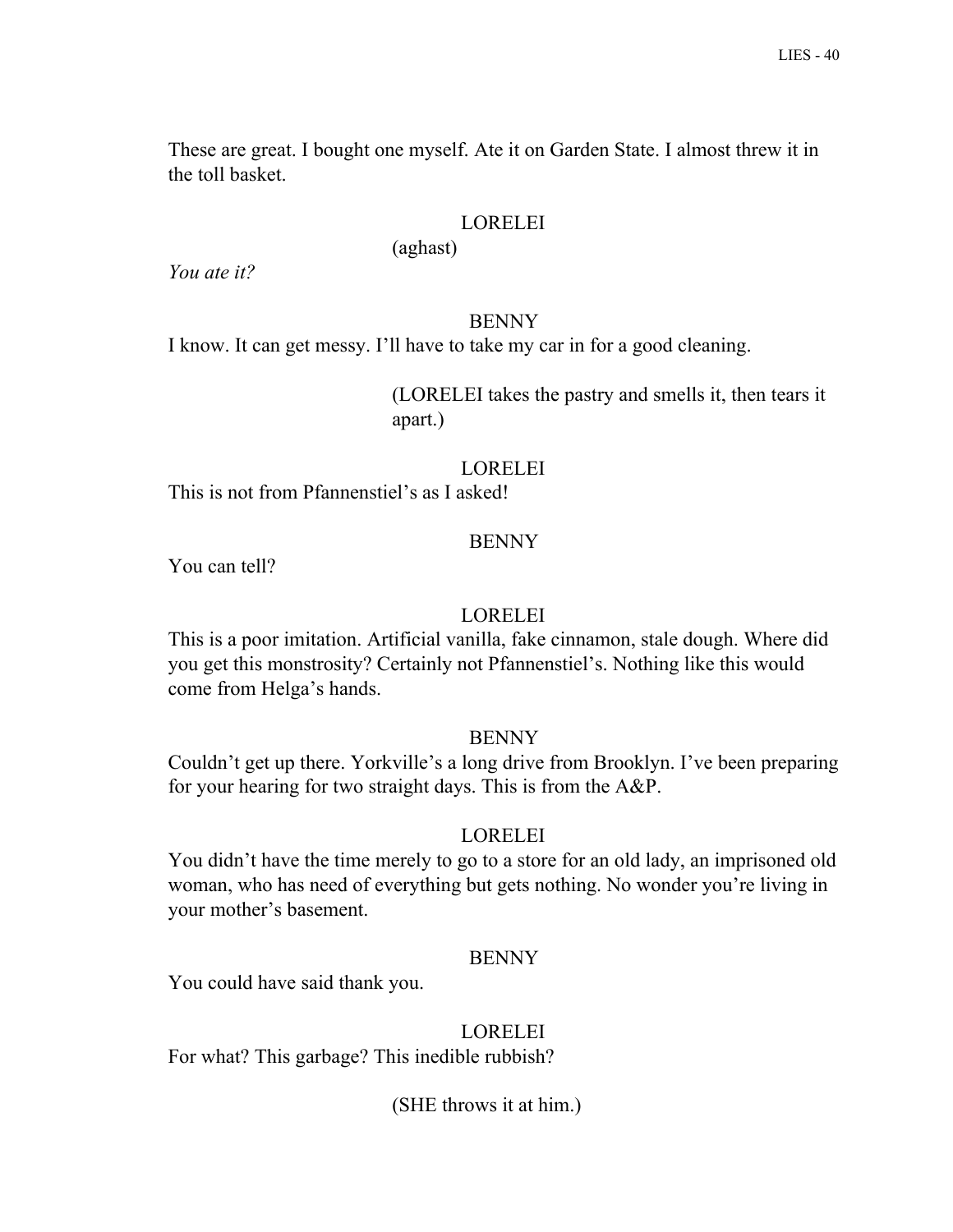I didn't think you were in a position to throw away food.

## LORELEI

On the contrary. The food here can be quite serviceable.

# **BENNY**

#### (getting heated)

Listen, you're lucky they didn't hang you with the others in Nuremberg. Good to be an American, isn't it? You try to do one nice thing for a person, and they crap in your face.

#### LORELEI

Beebee understands. I apologize. It must be horrible to be you.

## **BENNY**

I'm going to get you out of here whether you want to or not. And do you know why? Why? Because they don't want to let you go.

### LORELEI

They? Who is this they?

## **BENNY**

My boss, Mister Ryan. And his boss. And his. And his friend's boss. Up the chain it goes.

### LORELEI

Why me?

#### BENNY

Because none of them want a so-called traitor to their country let out of prison on their watch. And McGrath might run for president in '52. He's the attorney general in Washington. Wouldn't look good for him if you were out on the streets.

#### LORELEI

Am I that infamous? That much of a pariah?

## **BENNY**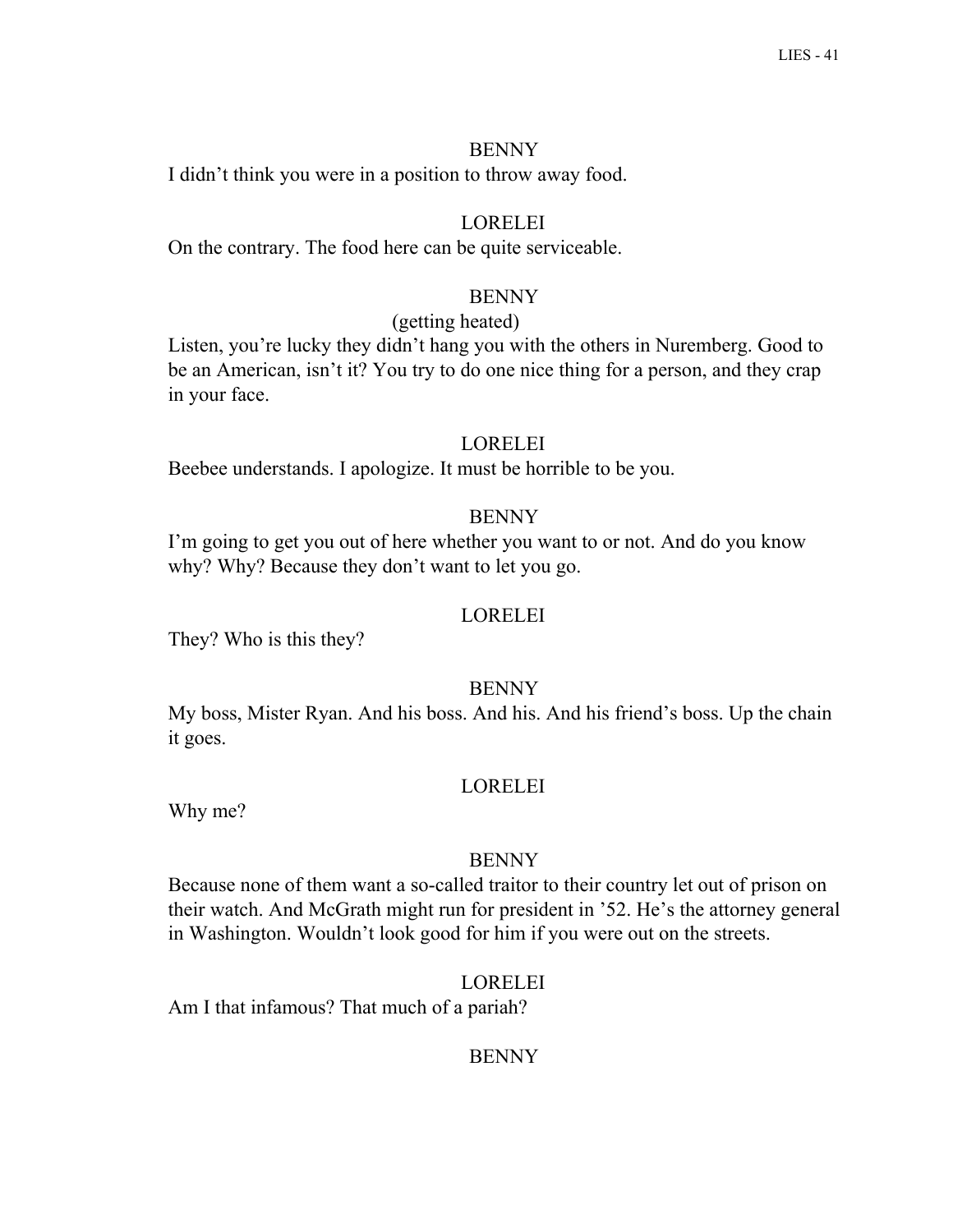You're called a "traitor" and a "liar." That's never good. But, now I know why they withheld your file. So I wouldn't have all the material I needed to win your release.

# LORELEI

Perhaps that is also why they assigned me a 25-year old inexperienced lawyer who lives in his parents' basement.

# **BENNY**

I have plenty of experience.

# LORELEI

Carl William Ellsworth.

# BENNY

Excuse me?

# LORELEI

Sentenced to twenty-five years to life for second-degree murder of a policeman.

# BENNY

I know his case. Last year. I kept him from the chair.

# LORELEI

He maintained his innocence throughout the trial.

# BENNY

I got his sentence lowered.

# LORELEI

Did you know he was three thousand miles away in California when it happened?

# (Pause.)

# BENNY

(quietly)

What?

# LORELEI

His sister and I sit next to each other in the mess hall. Poor girl. Stole one hundred dollars from her employer to buy bread for her baby.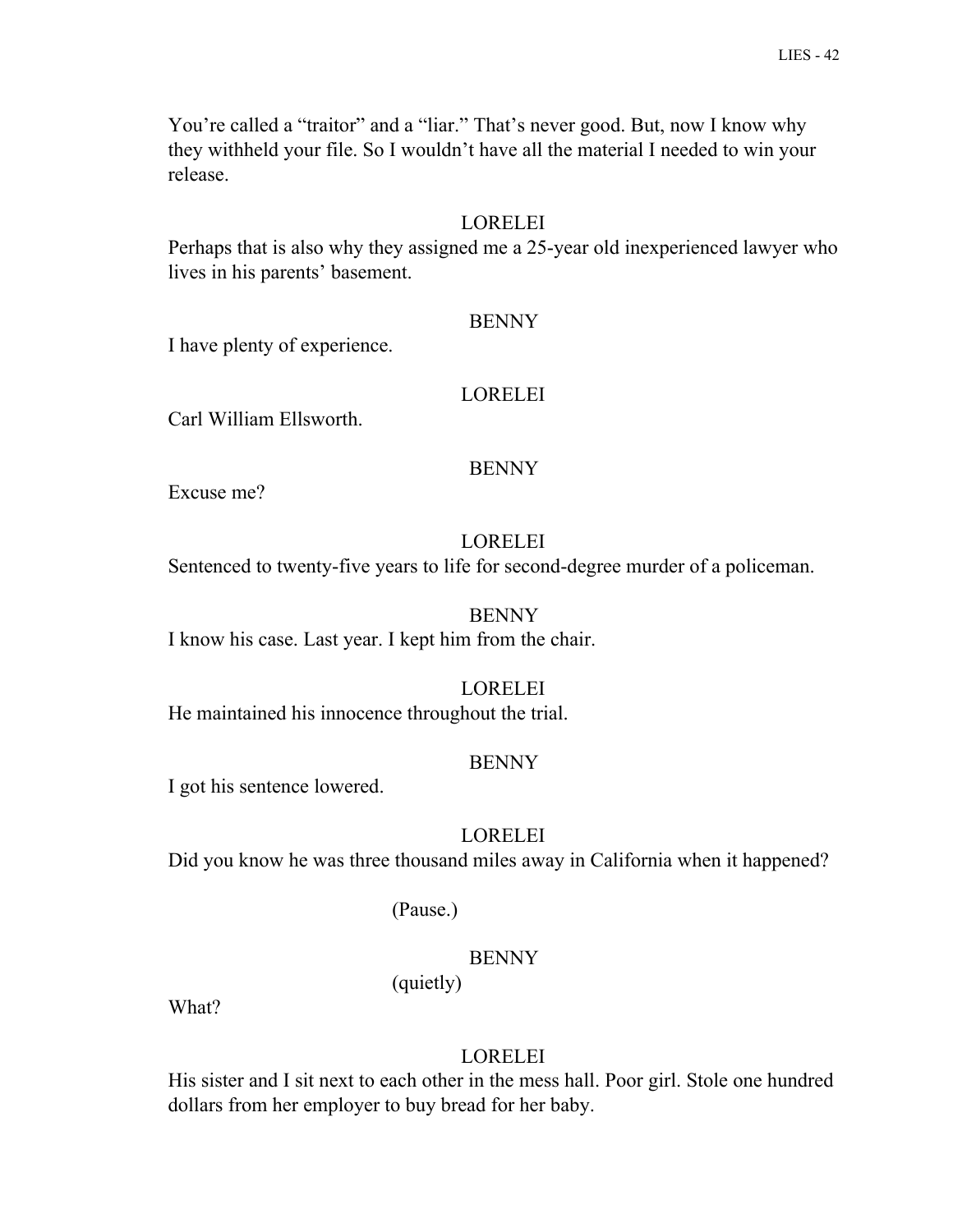**BENNY** He told me that but the other side had proof.

# LORELEI

Doctored falsehoods, no doubt.

#### BENNY

I could reopen his case.

# LORELEI

He was stabbed to death by another inmate last week.

### (Pause.)

He was in Los Angeles fixing cars when the policeman was killed.

# BENNY

I didn't know.

### LORELEI

You knew. You just didn't believe him!

### BENNY

They lied to me.

## LORELEI

To assure someone would go to prison. Meanwhile, the real murderer is on the streets. Seems to be a pattern from you, letting killers go.

### (Pause.)

#### **BENNY**

Can I see her?

## LORELEI

I doubt she'd want to see you.

### BENNY

Can you tell her I'm sorry.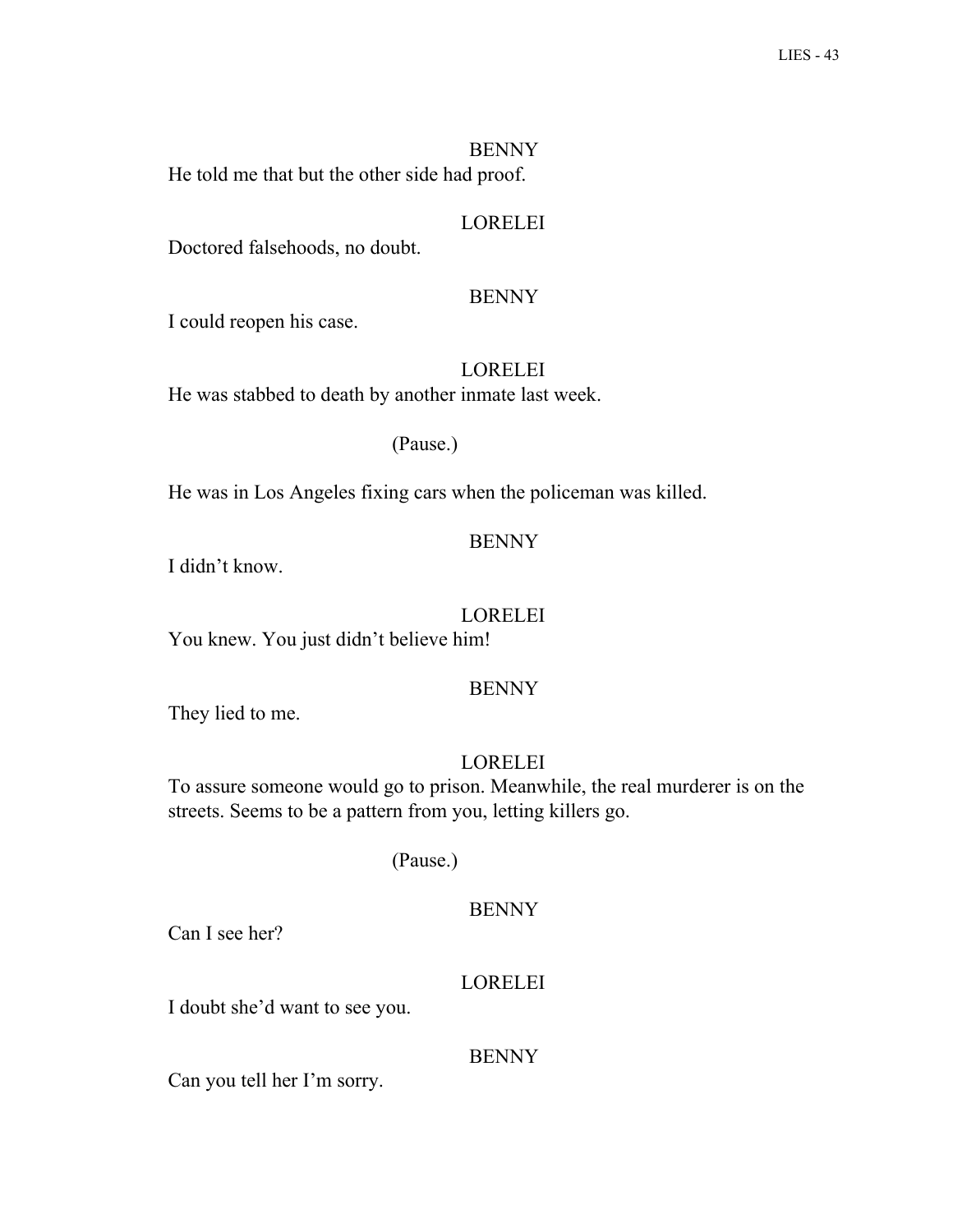## LORELEI

I will pass the message along.

## BENNY

Thank you.

# LORELEI

If you get me a sweet roll from Pfannenstiel's window for our next meeting.

### **BENNY**

You want to have a next meeting?

# LORELEI

Yes. I find your attempts to play lawyer amusing.

BENNY How do I know you're not lying to me about Ellsworth?

# LORELEI

Why would I lie about that?

# BENNY

Yes. Why would you lie about something like that. Why indeed.

(BENNY takes out a magazine from his briefcase and slaps it on the table.)

LORELEI Reading material? Do you find our conversations boring?

### BENNY

I was wondering whether or not to confront you with this.

# LORELEI

With what? A magazine?

# BENNY

Where did you say your sister went in 1929 when your mother died?

# LORELEI

To our aunt and uncle in New Haven.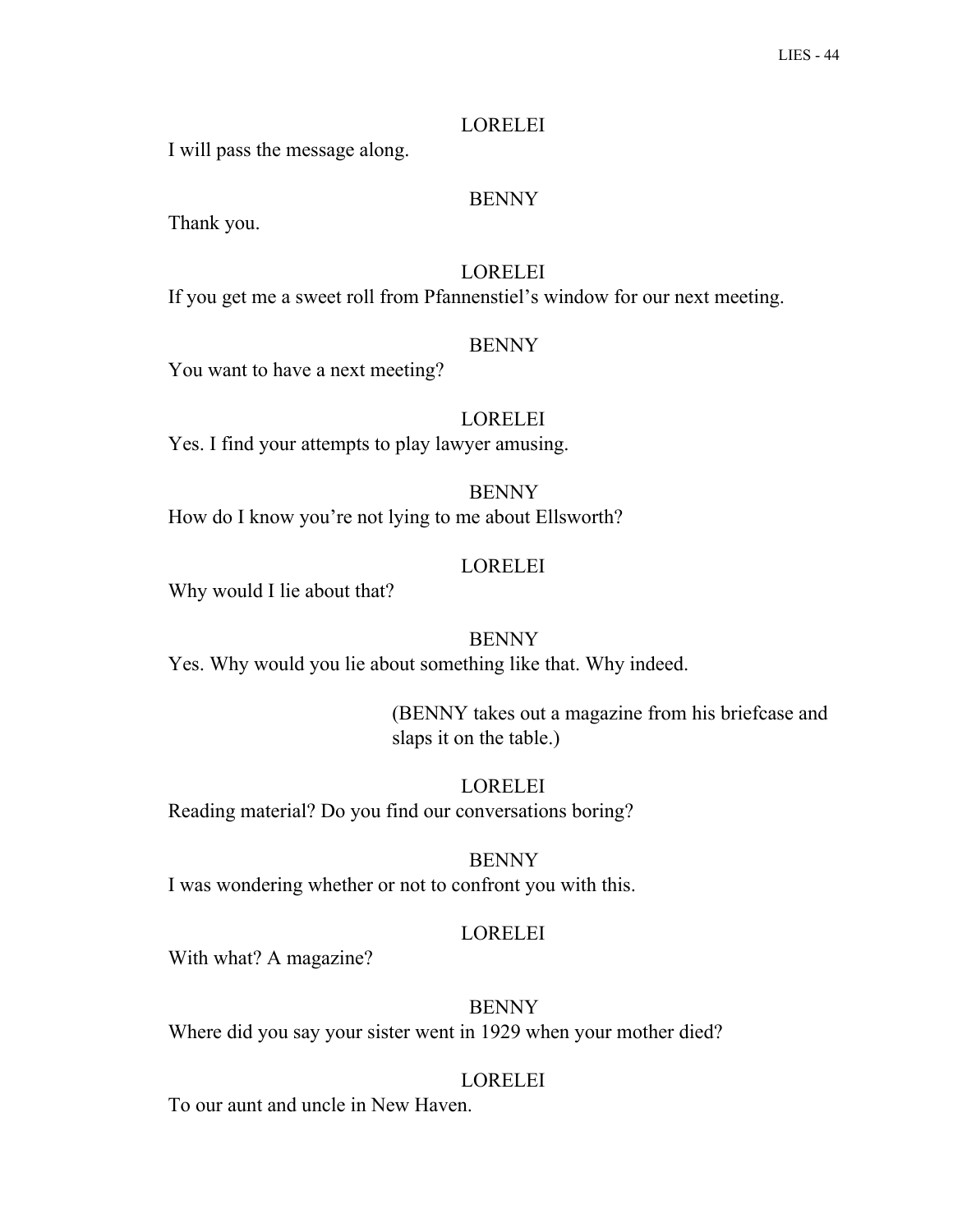And what did you call them?

## LORELEI

I don't know what you mean.

BENNY You called them something very specific. Do you remember?

LORELEI Ah yes. Aunt Rose and Uncle Wiggily. He had a funny red nose.

# BENNY

I thought it was his ears you found funny.

### LORELEI

Ears, nose, what of it?

#### BENNY

And what else did you call him?

# LORELEI

I don't see...

# (BENNY looks at his notepad.)

BENNY You referred to them specifically as Aunt Rose and Uncle Wiggily in Connecticut.

#### LORELEI

Yes. So? They were in New Haven.

#### BENNY

But you couldn't have.

# LORELEI You are telling me what I called my aunt and uncle as a child?

# **BENNY**

Page thirty-four.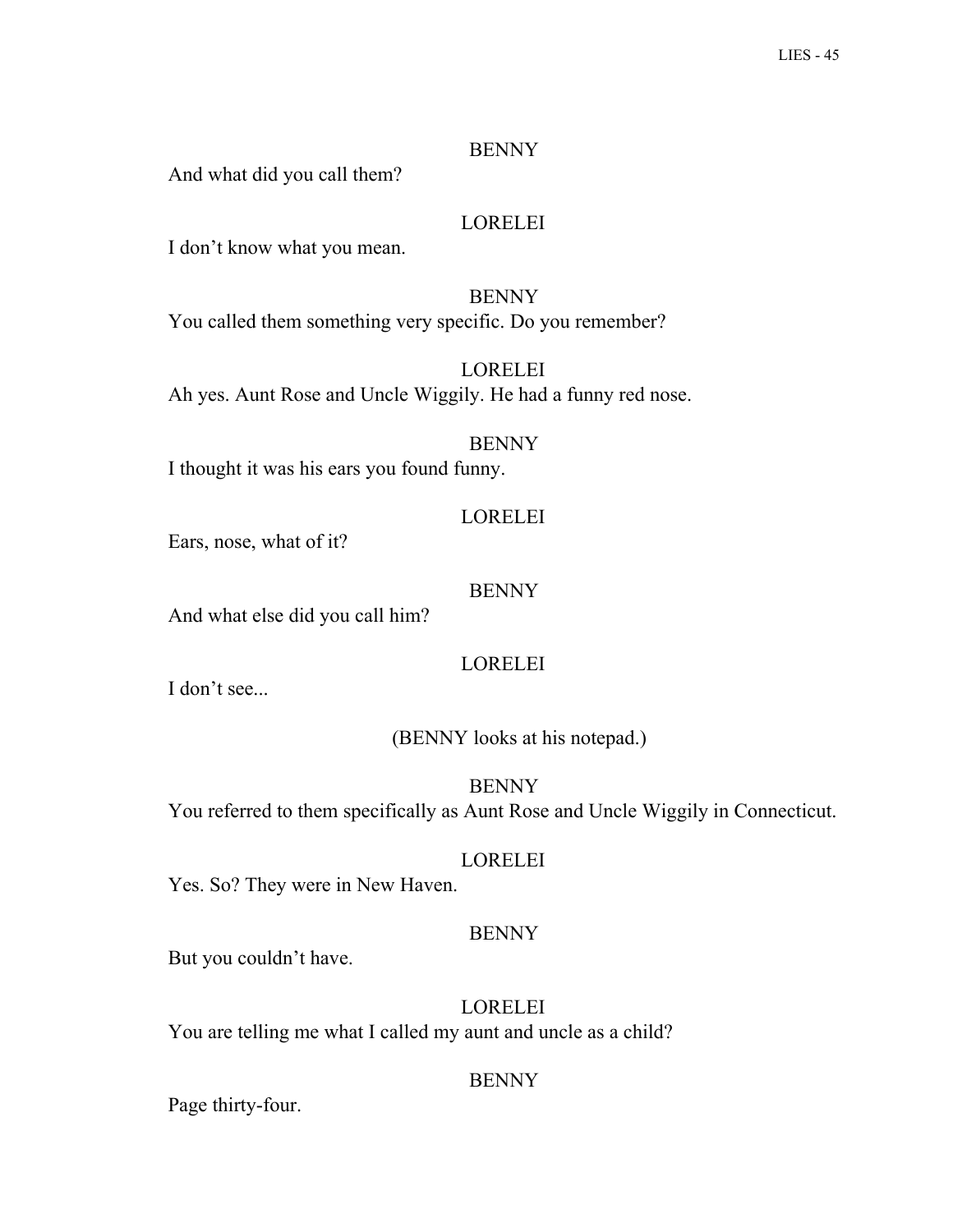## LORELEI

What are you driving at?

# BENNY

Open the magazine to page thirty-four. It's the March 20, 1948 issue of the *New Yorker*. I stole it from the library.

## **LORELEI**

Could it be an advertisement for a transatlantic cruise?

# **BENNY**

It's a story. A story by a young writer named J.D. Salinger. I've read his stuff. Not my taste really but all the intelligent girls think it's the rage so I read it. Page thirty-four. Please read the title.

(LORELEI throws the magazine down on the table.)

# LORELEI

We called him Uncle Wiggily after the children's books about a long eared rabbit, and he was living in Connecticut.

# BENNY

What a coincidence. What a coincidence that you happened to call your uncle in 1929 by the exact same name as a short story by J.D. Salinger published in 1948!

# LORELEI

A mere coincidence.

# BENNY

No. A lie. Clear as glass! And if you're willing to lie about something as simple as what you called your uncle, what else are you lying to me about?

# LORELEI

This Salinger person must have known my uncle.

# **BENNY**

And then, there's this.

(HE takes out a copy of *Huckleberry Finn* and throws it on the table.)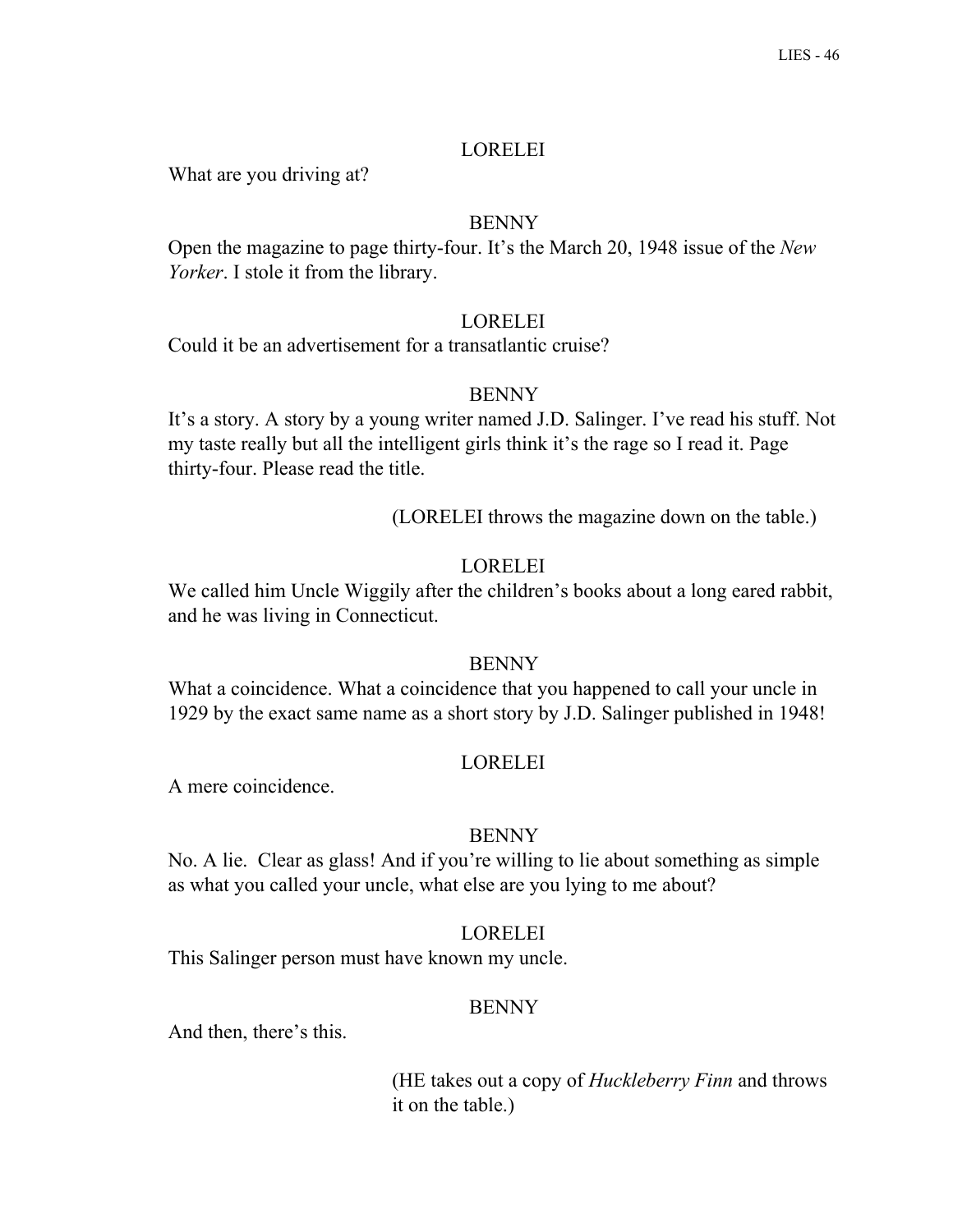# LORELEI Ah, *Huckleberry Finn.* The great American novel, so they say.

## BENNY

Pick it up.

# LORELEI

To what page shall we open our hymnals?

# **BENNY**

The forward. Page V.

# LORELEI

Page V?

# **BENNY**

Roman numerals. I have no idea why they do that. The fifth page of the forward. It describes the end of Twain's life.

# LORELEI

Again, I don't see...

# **BENNY**

Please read the third paragraph on the page.

# LORELEI

There's no need...

# BENNY

Read it.

# LORELEI

"Twain fell into a deep depression in the last two years of his life. After a close friend died suddenly in 1908, and his daughter Jean died in 1909, he never gave another reading or performance. Twain died in his New York home on April 21, 1910, the day after Halley's Comet returned."

# **BENNY**

You told me you saw him give a reading in Cain Park in Cleveland.

(sharply)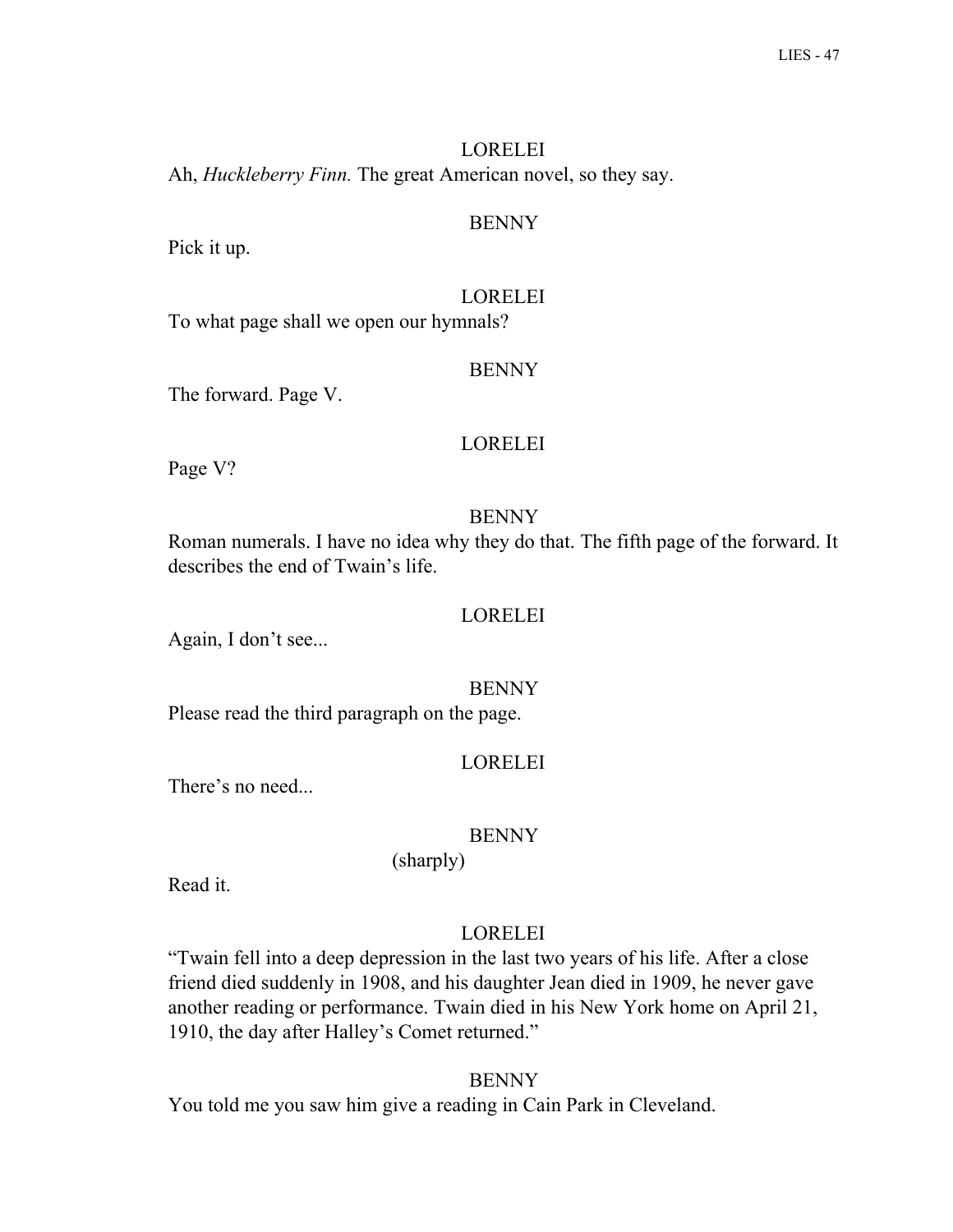### LORELEI

And?

## BENNY

You were born in 1908. There's no possible way you could have.

#### (LORELEI throws the book on the table.)

### **LORELEI**

Why are you bringing this up? It has nothing to do with my hearing.

### **BENNY**

#### (pleading)

Miss Beckmann. *Beebee*. If you won't be honest with me, if I can't depend on your honesty, if you lie about the most inconsequential things, how can I prepare an adequate defense, a cogent argument to win your parole?

#### LORELEI

From what I've seen of your record, you'd find it hard to prepare an adequate defense for anyone. And why should I help you if I don't want to be paroled?

### **BENNY**

I still don't understand you. Why don't you want your freedom? You just made some lurid radio broadcasts. It's been four years. Isn't that enough?

#### LORELEI

You shouldn't go places you might not want to go.

#### **BENNY**

Can we at least do this. Let me argue for your parole, for my sake, so I can show everyone what I can do.

### LORELEI

But I can't just say I'm not leaving. I don't think that's how it works, Mister Kleinfeld.

#### **BENNY**

Please. I need this. I need to show them I'm not some dumb kid playing attorney with a cheap suit and his father's briefcase.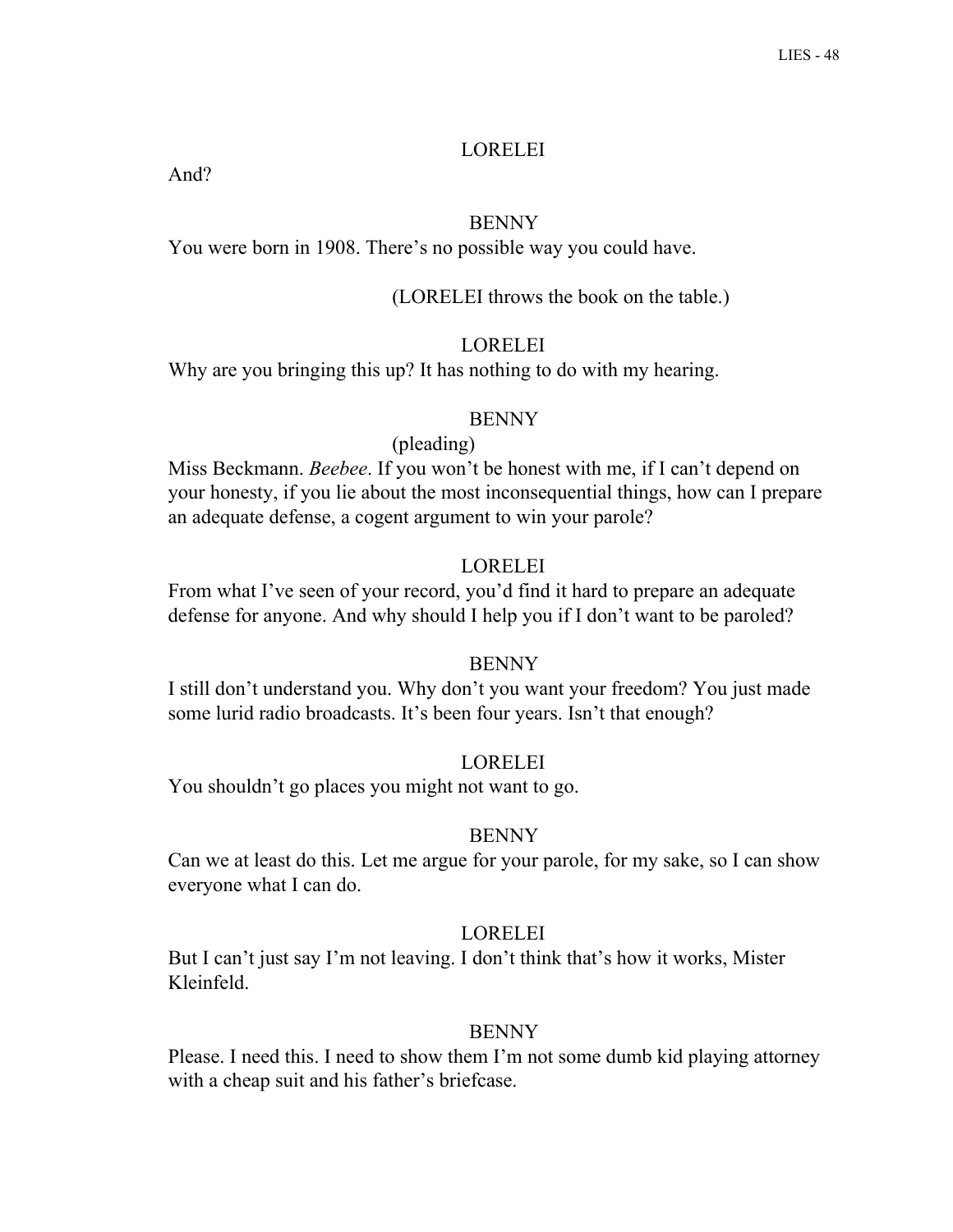### LORELEI

Since when are your needs and wants my concern, my dear boy? And just as you have done your research on me, I have done some research on you.

## BENNY

I know. Ellsworth.

## LORELEI

No. Let me have one of those cigarettes.

### **BENNY**

Why?

## LORELEI

Because I asked you for one.

(Warily, BENNY gives her a cigarette and lights it.)

Benjamin Kleinfeld, 7739 Shore Road – actually it's Emanuel and Miriam Kleinfeld on the deed. Graduate of Brooklyn College 1946 and Brooklyn Law School 1949, 49th of 75 in his class. Not a sterling student. Excelled in research, but not in, shall we say, putting that research into practice. Received exactly two offers on graduation. One from a bankruptcy firm in Forest Hills, the other from a collection agency in Astoria. No white-shoe firms came calling, unlike your story, no prestige positions awaited him. And, your uncle David was not a tailor to the political elite. He was a simple milkman, but a lucky one, since among the customers on his route were Julius and Ethel Rosenberg. David proved a reliable source of information in the early stages of the investigation against the spies, and asked for nothing in return except for consideration for his nephew, Benjamin, who was soon named an attorney in the Southern District of New York and immediately transferred to the public defender's office where he could do no harm.

Shall I continue? Word travels fast in these walls.

(Pause.)

### **BENNY**

So you think you know all about me.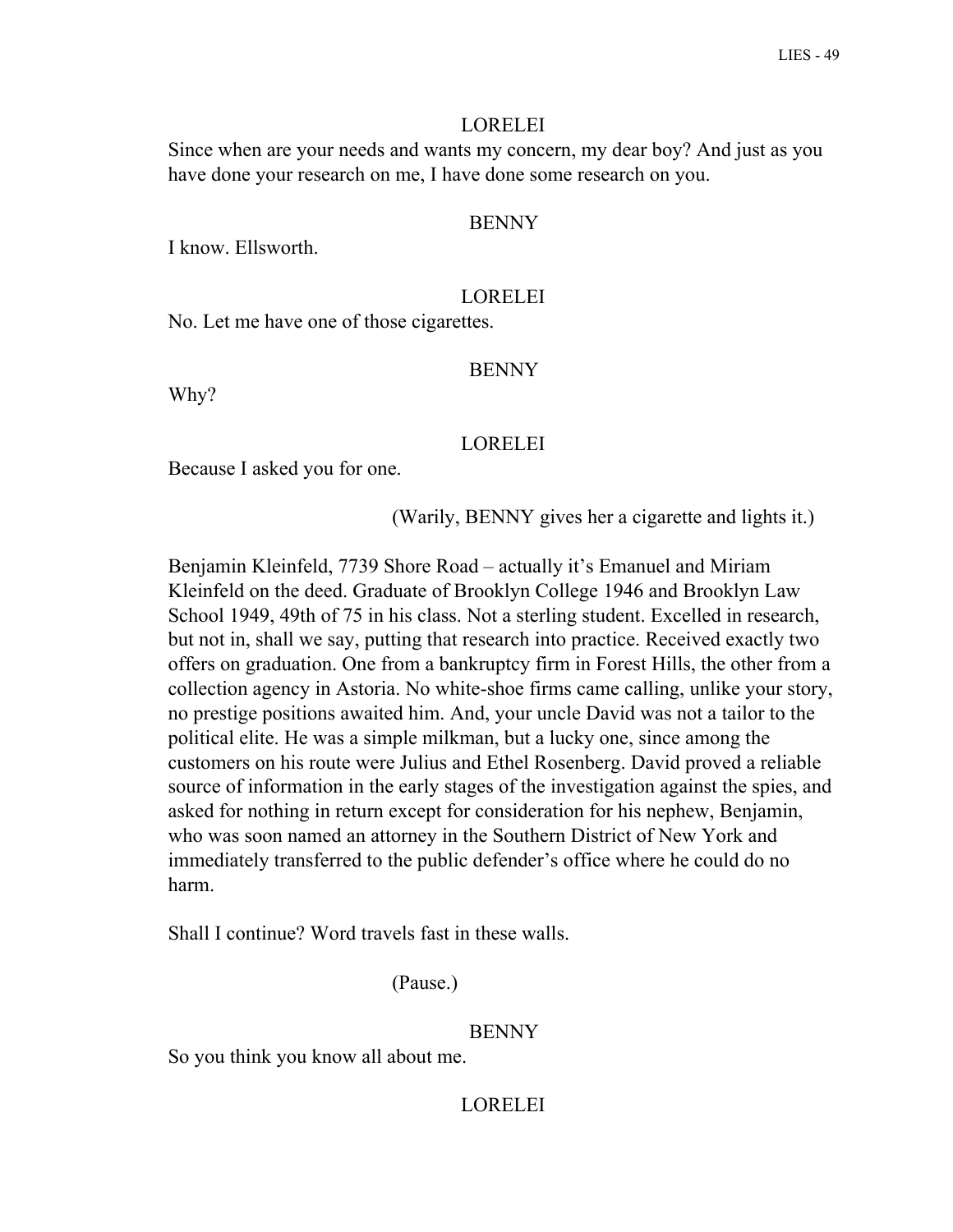I'd say so.

### BENNY

All my secrets. My truths, as you'd say.

# LORELEI

Just the facts. Isn't that what the man on the radio says? "Just the facts, ma'am." Strange show to play in a prison. And I've met your type before, you see.

## **BENNY**

Where would that be? Paris?

## **LORELEI**

As a matter of fact, yes.

## BENNY

At your dance school? The...

# (HE looks in her file.)

The Institut des Arts Chorégraphiques.

# LORELEI

Yes. In Montmartre. I met him in a small bakery, far from my apartment. I didn't want the other dancers to see I was eating a croissant, much less putting butter on it. These other girls didn't eat a thing. A leaf of lettuce, some juice perhaps. And smoked like the tailpipe of an automobile. That's where I picked it up. But I was American, from the home of ham, eggs and butter. He saw me with a double espresso and a croissant, and he said hello. He had the Berliner Zeitung newspaper under his arm. I should have known then. His name was Paul.

### **BENNY**

(checks his file) Paul Debravka. From Prague, originally.

# LORELEI

Yes. Debravka. His name danced in my mouth. And he was tall, friendly, and had eyes like pools of deep black water, water I instantly wanted to bathe in. It was the fall, but he was dressed for the summer. He said he had overstayed his welcome in Paris, and wanted to get back home. He was leaving in two weeks. Then he asked me for a piece of my croissant, which I thought was rather forward. But he took it,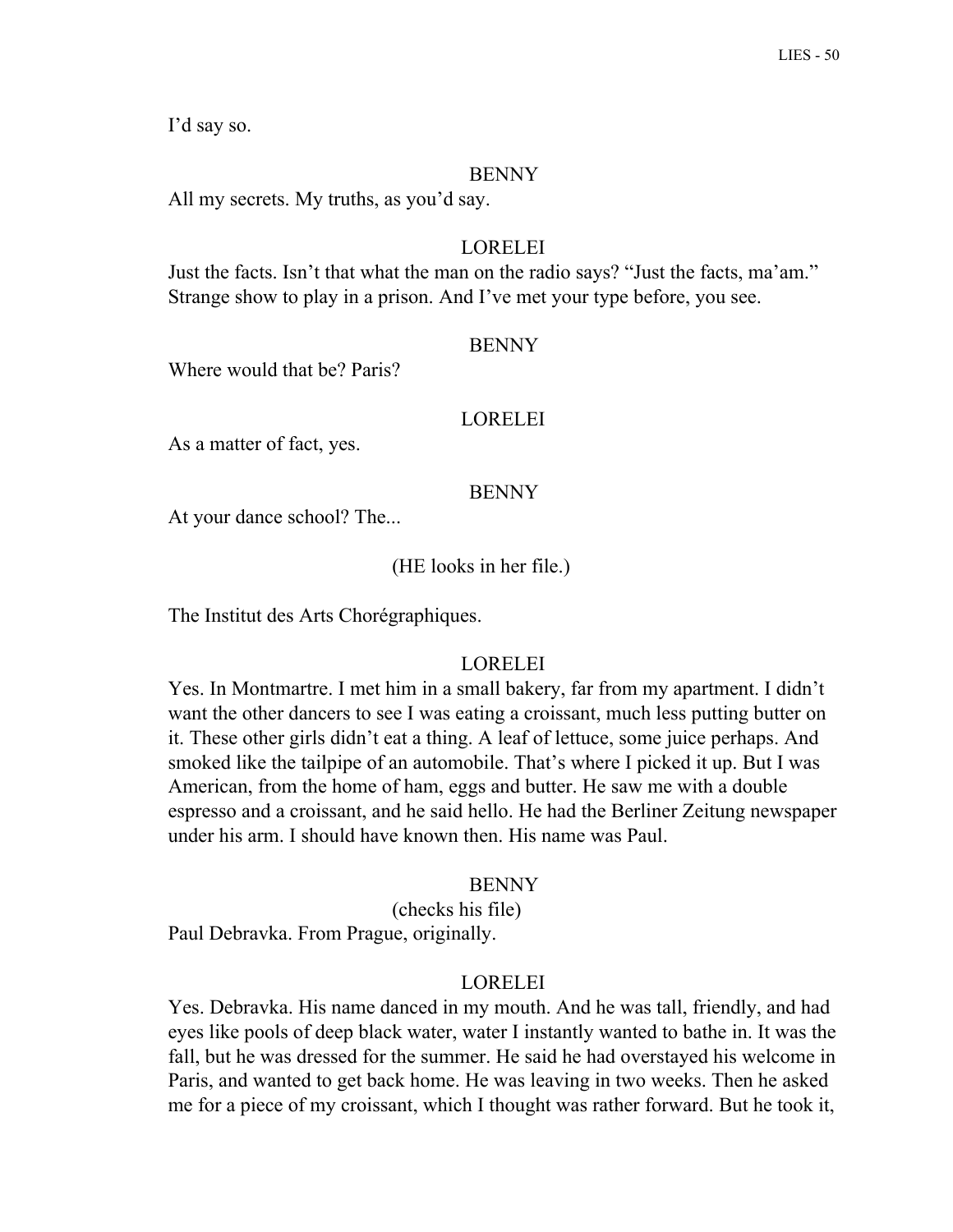placed a microscopic pat of butter on it – and placed it in my mouth, like a mother bird does for her young. My lips caught a bit of his finger, and I immediately gave him a napkin to wipe the lipstick off. No, he said, I'll still have a bit of you with me when I leave.

## BENNY

Suave guy for a German.

# LORELEI

Later that night, much later, he told me he was a journalist, about ten years older than I was. He was returning to Berlin to help staff the German national radio for the new government. His was the cultural department, and he asked if I wanted to help him.

## **BENNY**

So you went to Berlin with a man you had only known for two weeks?

# **LORELEI**

You would have too. I was never meant to be a dancer. The other dancers told me constantly I was an awkward American, too fat and too dumb.

# BENNY

They were jealous of you.

# LORELEI

Perhaps.

### BENNY

You aren't fat, and you're certainly not dumb.

# LORELEI

But if you're told a lie long enough, you begin to believe it.

## BENNY Which is kind of why you're here. So you were lied to...

(HE gets an idea, returns to his chair, grabs his legal pad and pen, and starts feverishly writing.)

# LORELEI

What's this?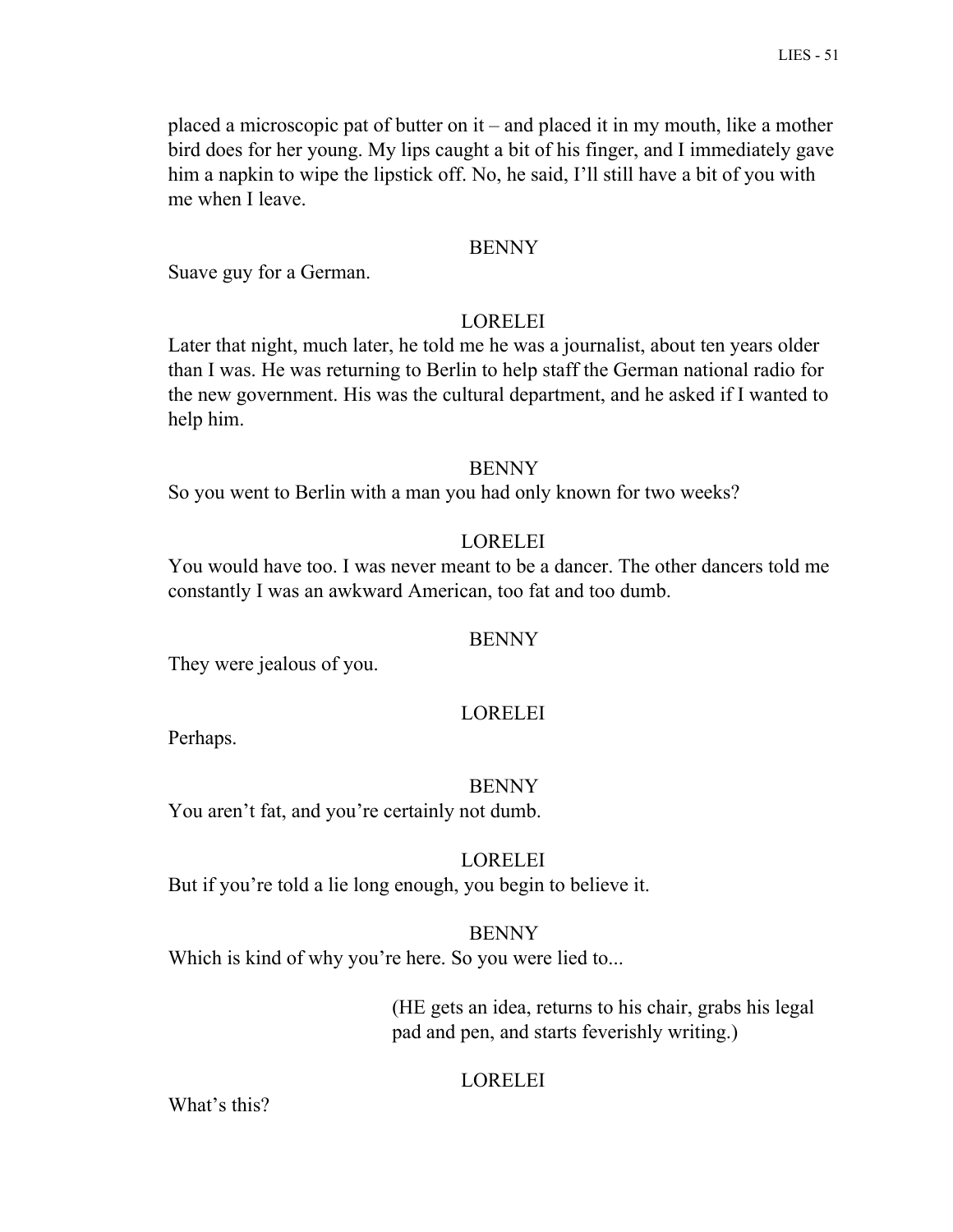Mitigating circumstances. Your defense. You've been lied to all your life, so you couldn't know the consequences of your own lying.

# LORELEI

I don't follow.

# BENNY

Don't you see! This doesn't mean just parole, but maybe a retrial – and an acquittal!

# LORELEI

I can't participate in such foolery. I won't. Acquittals are for innocent people.

# BENNY

But under American law...

# LORELEI

*Truly* innocent people. Now I won't hear another word about it.

# BENNY

C'mon.

# LORELEI

Really? Is that all you can say?

# BENNY

I'm at least as suave as a German.

# **LORELEI**

I had a puppy dog like you when I was a girl in Cleveland. Chapman, for Ray Chapman. My father loved the Cleveland Indians. Chapman would slobber all over the house, track in mud and dirt. He'd jump in a puddle and shake off the water all over papa.

# BENNY

Those are lovely memories.

# LORELEI

Then one day out of nowhere he attacked my grandmother and we put him down.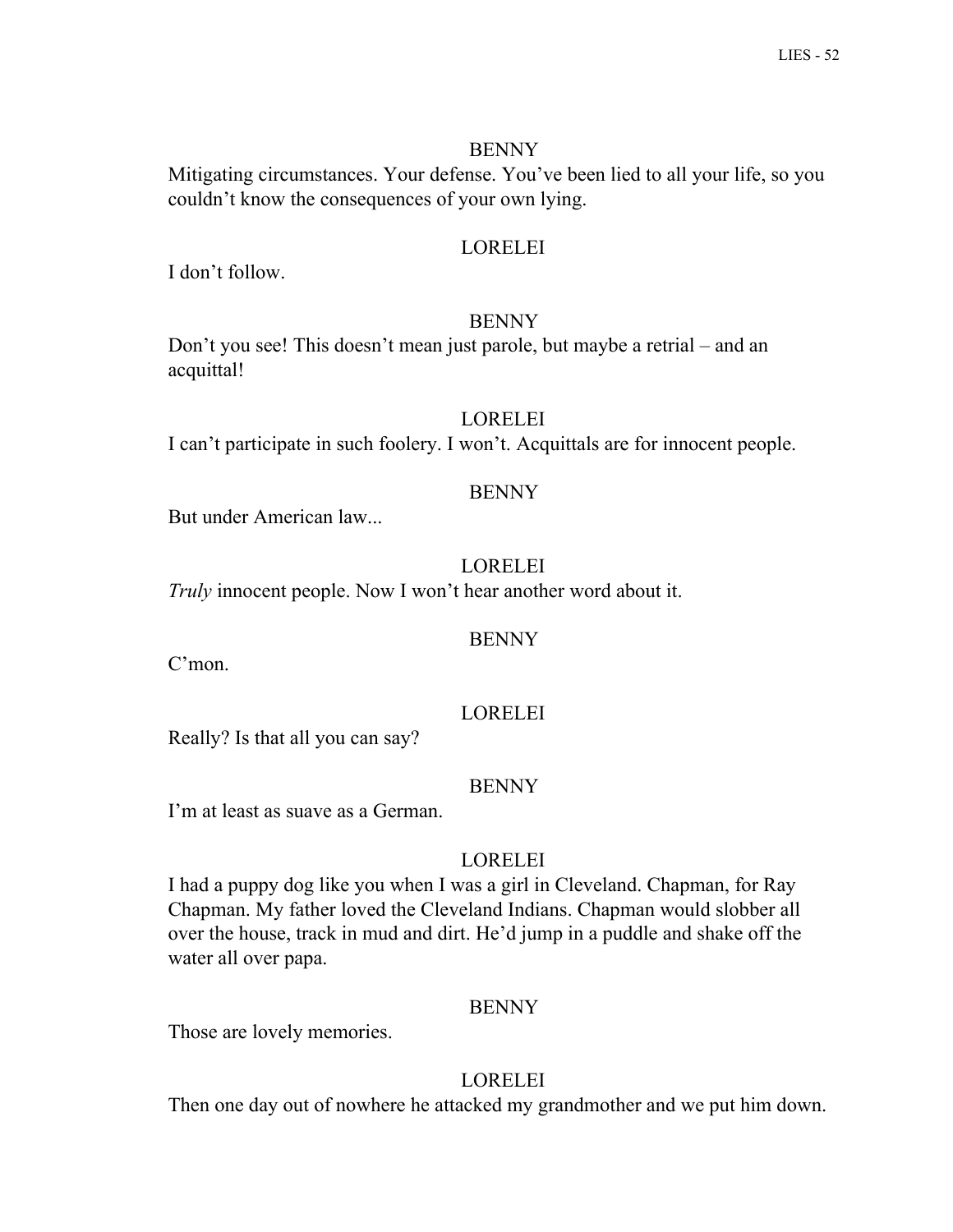## (Pause.)

# BENNY

Give me something. Please. Give me something to help your case.

# LORELEI

Why?

# **BENNY**

To prove I'm not like your dog.

(Pause.)

LORELEI Remember I said I would play poker outside the studios?

# BENNY

Yes.

# LORELEI

You've called my hand. Now take this down.

(BENNY scrambles back and gets ready to write.)

One night, Paul and I invited the Peruvian ambassador to our apartment for a game of cards.

# BENNY

There's a lot to unpack there. You were married to Paul?

# LORELEI

Not quite.

# BENNY

But you were living together.

# LORELEI

That's how it was then. He was a producer at the station for wartime propaganda. And he found me a job cataloguing tapes.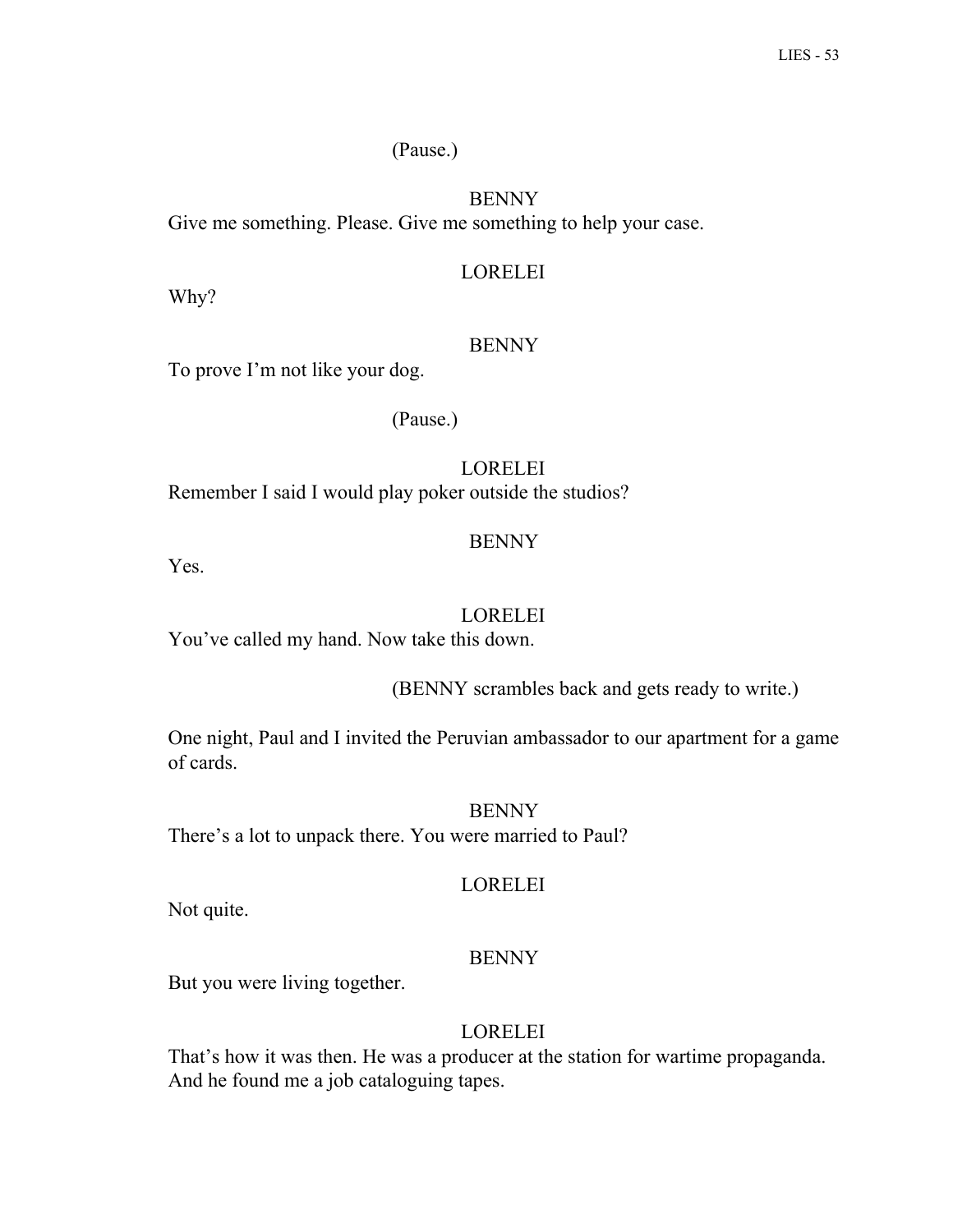Which later provided evidence of your guilt.

# LORELEI

Of my legal misconduct. But never guilt.

#### BENNY

And the Peruvian ambassador?

### LORELEI

Paul was also a supplier of various, shall we say, medicinal powders and substances popular among our crowd. And the Peruvian ambassador at the time, Vincente, was one of his regular customers. We would play cards and he would leave with his small parcel.

#### BENNY

How Bohemian.

#### LORELEI

The apartment block we lived in had a caretaker, Matts. He lived in the basement with his family, a wife and two small children. One of his daughters took to me when she found out I had been a dancer. I taught her all the ballet positions. Matts was a master plumber, an electrician, and he also knew of places to hide small parcels, if you understand. Except he had a problem. It was 1934, and Matts was Jewish. They were being thrown out of the apartments. I pleaded with the owners, but they said their hands were tied, and that Matts and his family were lucky that the government was not going to provide him, what did they call it, "alternative living arrangements." We weren't fully aware, but we knew that meant something horrible.

#### **BENNY**

You didn't know? You were working for the government!

## LORELEI

If we did know, we didn't believe it. We heard so much all day, it was hard to separate truth from "truthful hyperbole," as they called it.

That night, we all played cards, Paul, myself, and Vincente and his wife, but rather than just hand him his usual small parcel at the end of the evening, I made sure Matts personally came to our flat while the ambassador was there to hand it me.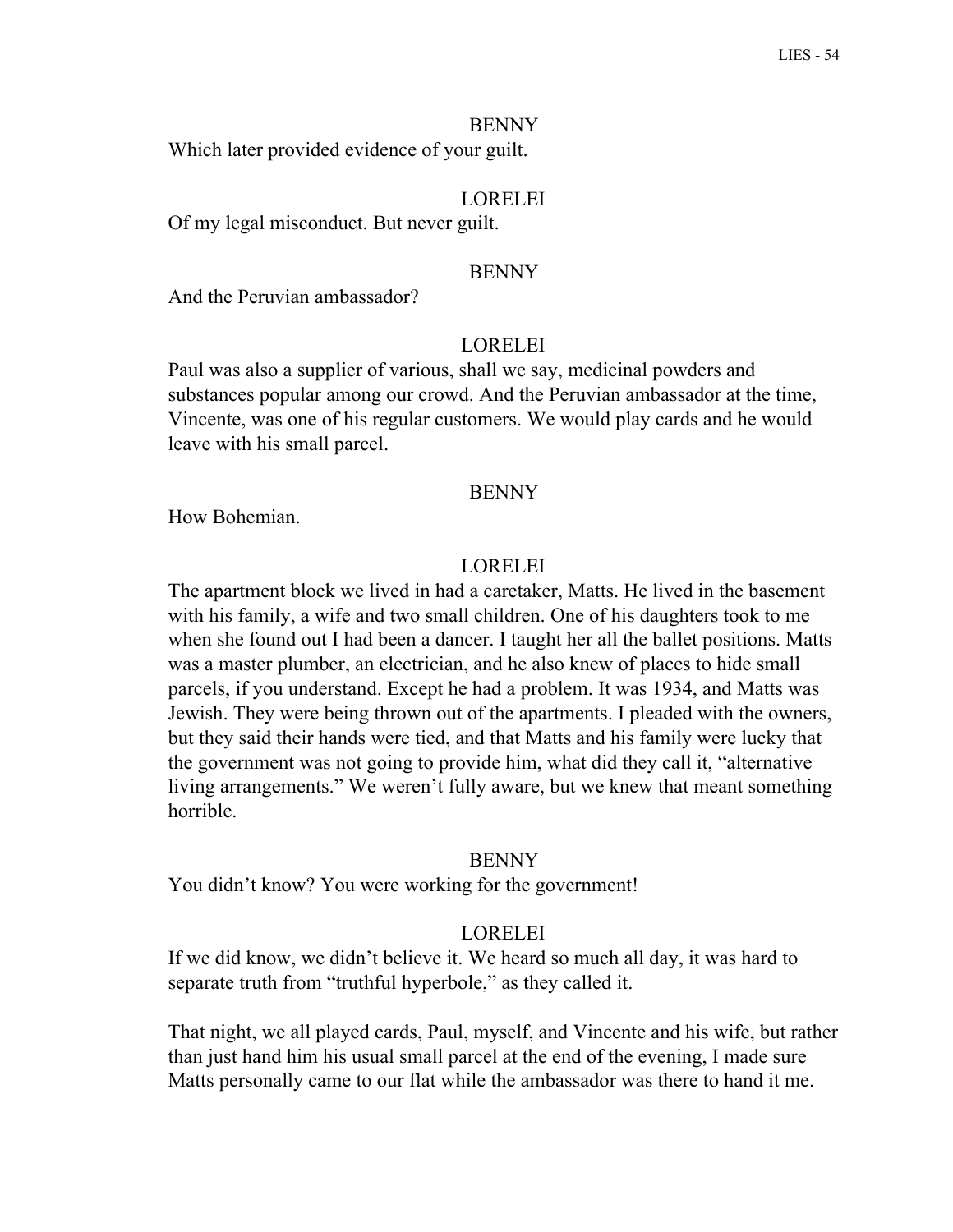As I suspected, Vincente immediately ripped it open and put a good amount of it up his nose.

After four hands, Vincente owed us nearly a month's salary. "Vincenzo," I said to him – he thought I was Italian since the only Americans he had ever met were Italian, and I played along – "Vincenzo, the man who brought you your parcel, and knows what was in it, he needs your help. He and his wife and two young daughters. Is there anything you can do, my sweet Vincenzo? We would be forever in your debt. And you would no longer be in ours."

The next day, I received an envelope by courier at the studio with no return address. It was four blank Peruvian passports.

So you see, Beebee was not all bad.

## BENNY

And Matts?

# LORELEI

Last I heard he owns a prosperous coffee plantation outside Cusco. And his daughter dances with the national ballet.

# **BENNY**

So all you did was a few radio broadcasts, and there's evidence of good deeds. And from everything I can see, you've been a good prisoner. This sounds like an open and shut case for you.

# LORELEI

I was sentenced, and I will serve my term.

### BENNY

That's twenty-six more years! You'll be...

# LORELEI

Sixty-eight. Beebee can do math.

### BENNY

Twenty-six more years here.

# LORELEI

I've already served four.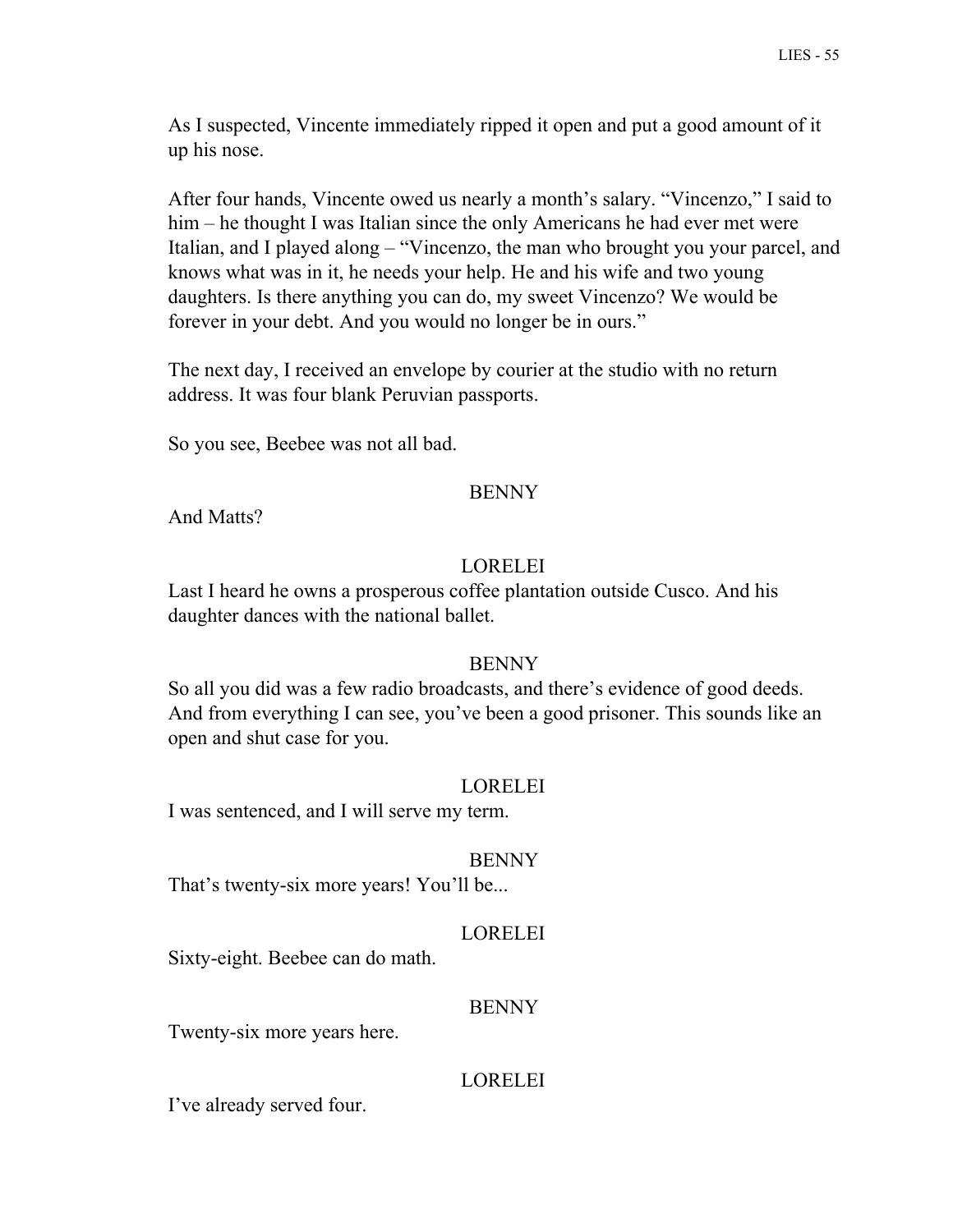I don't know if I could do a week.

# LORELEI

We each have our own prisons. This one is actually more comfortable than most.

## BENNY

But your sister, your relatives, you must...

# LORELEI

I have no need of visitors. I have been visited enough in my life. You, young man, are my first visitor in two years.

#### BENNY

The other?

# LORELEI

My previous court-appointment attorney. A Mister Mulrooney. For my last parole hearirng. Do you know him?

### BENNY

Yes. Kevin Mulrooney. Spends most of his time at the New York bar, and I don't mean the legal one.

### LORELEI

He came in drunk, and smelled like he hadn't bathed for weeks. He was here for five minutes and I sent him away.

### **BENNY**

Wow. Kevin Mulrooney. Now I really believe someone doesn't want you to get out.

## LORELEI

And so they sent you. Not much of a vote of confidence.

### BENNY

All the more reason to put up a good defense.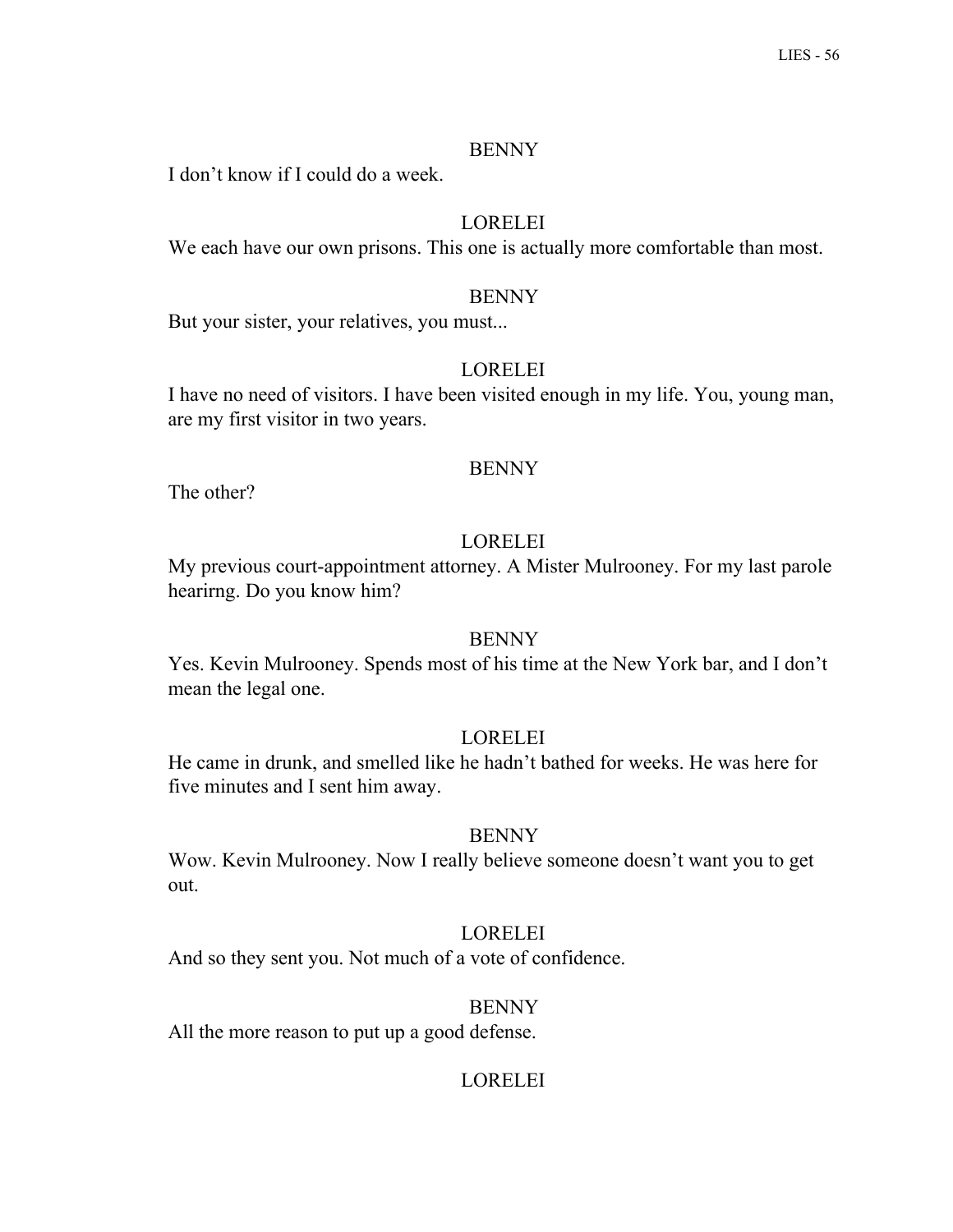Ah, child. One day you will look back on this time and realize the forces lined up against you. I at least am content to pay my debt to society.

### BENNY

For a couple of radio broadcasts?

#### LORELEI

Things happen in wartime your sensitive ears might best not hear.

#### (BENNY checks his watch.)

#### BENNY

I've got to get going. My sister is having a baby shower this afternoon.

#### LORELEI

Men go to such things?

### **BENNY**

I have to pick up the food.

### LORELEI

Celebrating a new life. I once thought that was in the cards for Paul and me. But life takes you on a journey, doesn't it? Well, be on your way.

#### BENNY

We can pick this up again on Monday.

#### LORELEI

Must we?

#### BENNY

Of course. Your hearing is next week, and that gives me more time for research and writing my arguments.

#### LORELEI

A fool's errand.

#### BENNY

Lord, what fools these mortals be.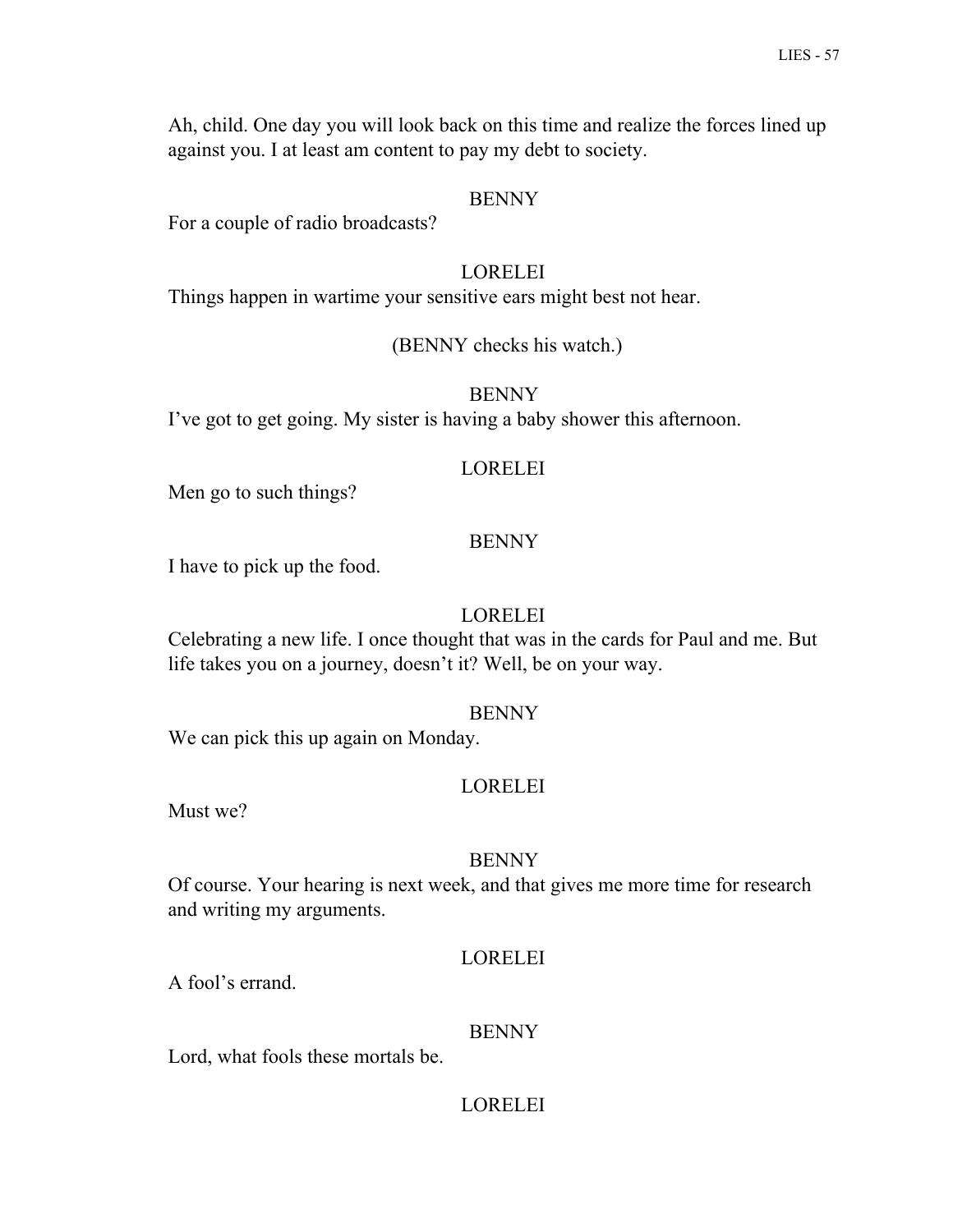Shakespeare.

## BENNY

I've been. I'm not a total dunce.

# LORELEI

I never said you were.

# BENNY

But you thought so when we met.

# LORELEI

I wouldn't say so. Although I've asked around here, and I've been told your use of the Holland Tunnel was not very smart.

### BENNY

The George Washington Bridge?

## LORELEI

Longer but faster.

# BENNY

I'll consider it.

# LORELEI

It also takes you into upper Manhattan.

BENNY

Pfannenstiel's?

# LORELEI

You remembered.

# BENNY

How could I forget?

# LORELEI

Please. Ask Helga. Make sure you tell her the sweet roll is for me. Remember, for Lorelei. You'll do that for me, won't you?

# **BENNY**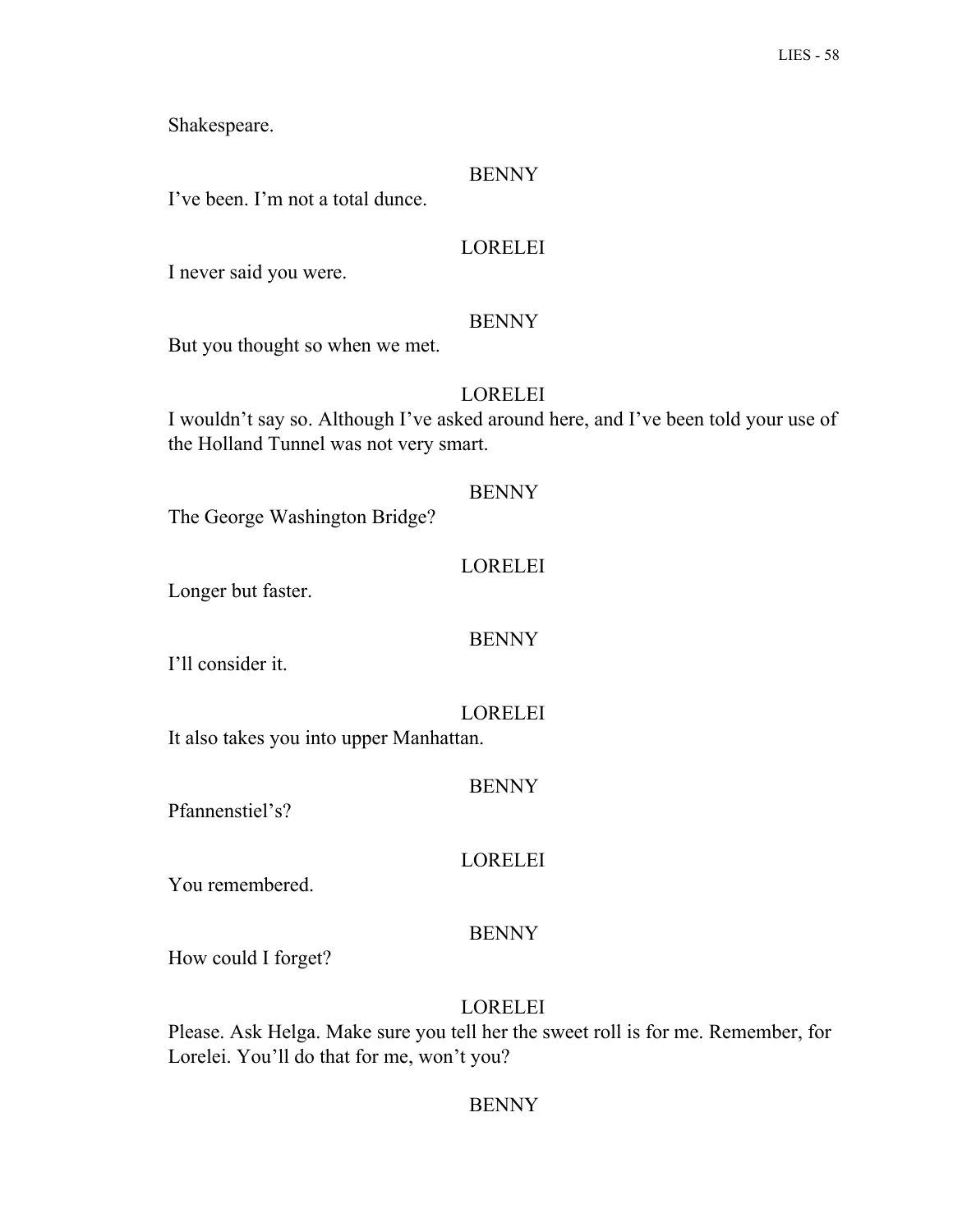On one condition.

# LORELEI

Yes?

# BENNY

When I win your parole, you get to be my partner on poker night with the other lawyers.

# LORELEI

Benny. How like an over-enthusiastic beagle you are. Like a dog with a new squeeze toy. My dear sweet Benny.

(THEY glare at each other and HOLD.)

# **(END OF SCENE TWO.)**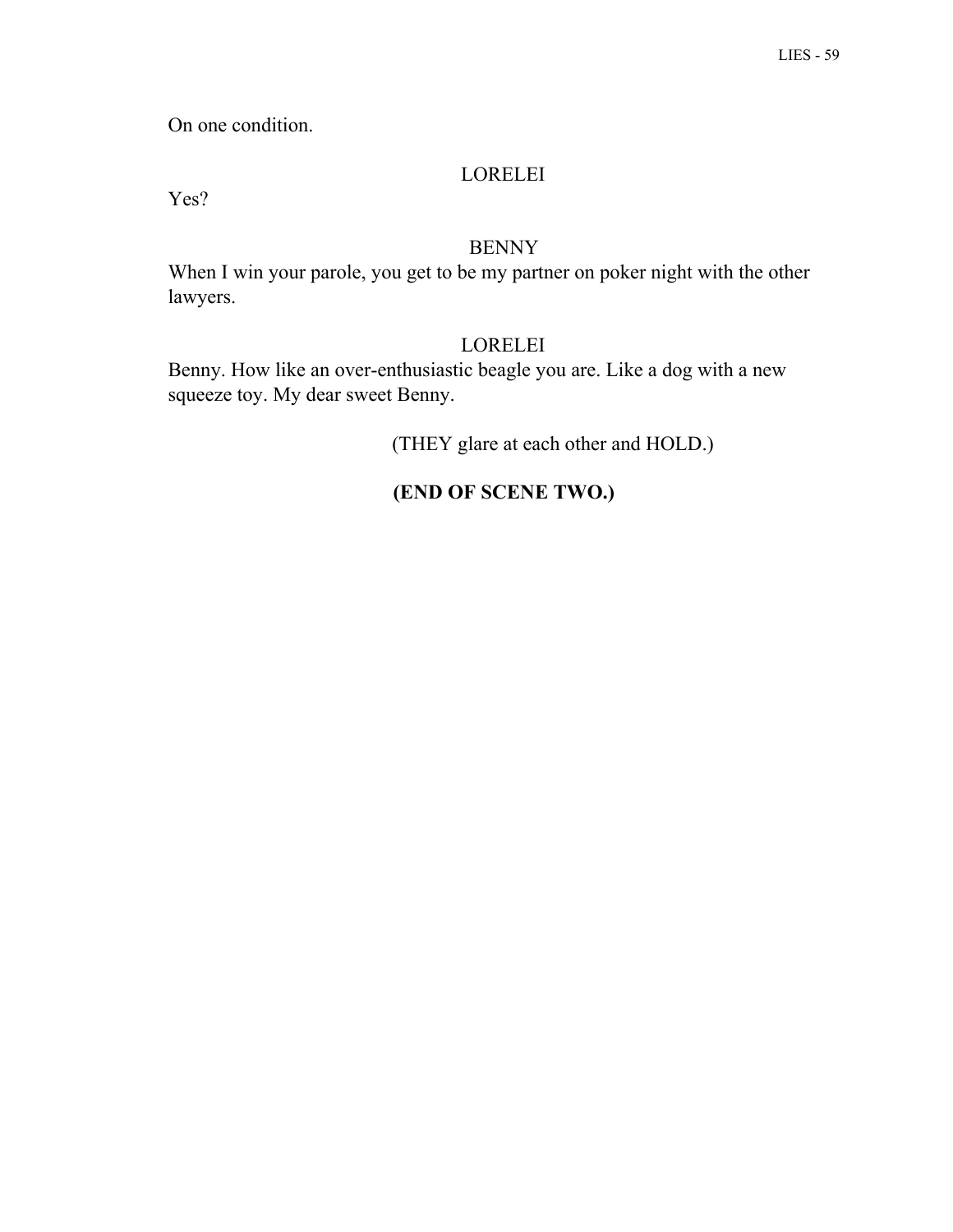# **Scene Three**

(The same interview room in a minimum security federal prison in New Jersey.

(LORELEI is still dressed as before, and seated at the same table, sipping coffee from a paper cup, almost a mirror image of the first two scenes. Again, we hold for a bit, but SHE seems more fidgety than before.

(It is three days later.

(However, BENNY enters very much *unlike* HE did in the first two scenes. HE seems slightly weak, dizzy and sweaty, and mops his brow with his handkerchief. HE has his briefcase.

(HE sits down carefully, perhaps steading himself on the chair, and stares at LORELEI but says nothing.

(After a long pause:)

## LORELEI

So? No traffic report?

(Pause.)

Did the Washington Bridge make sense? You know I spent a few cigarettes getting that information for you. I also heard about a much more roundabout route, through the Bronx of all places. Have you been to the Bronx? I was there once, Yankee Stadium. My Uncle Wiggly, remember him? I was visiting my sister when she lived with them, and they took us to Yankee Stadium to see the Cleveland Indians. And I actually met my hero, Bob Feller, the pitcher. He autographed my program. I wonder if that's worth anything here.

### BENNY

I want to know why.

# **LORELEI**

Why what?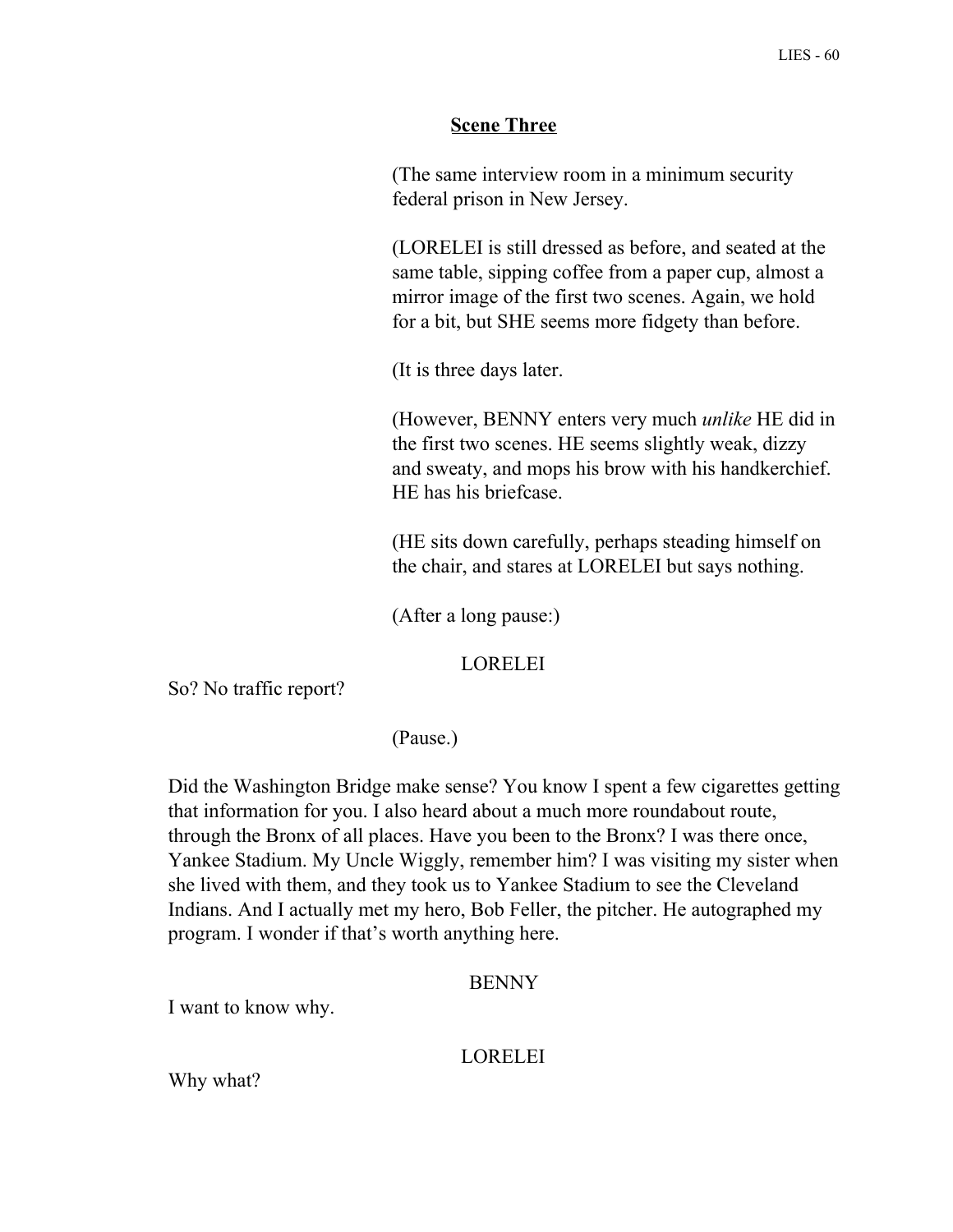Why you continually lie to me.

# LORELEI

Nothing I have said is a lie.

## BENNY

Just stop it. Stop fucking around with me.

## **LORELEI**

Mister Kleinfeld, I will not have you speak to me with such language.

## BENNY

You just did it again. You couldn't have met Bob Feller when you were a child. You were born in 1908, and he was born in 1918, ten years later.

# LORELEI

Did you read that in one of your books?

## BENNY

No, in the Daily News.

(HE takes a newspaper from his briefcase and slaps it on the table.)

He lost to the Yankees last night in ten innings. Rizzuto beat him with a single to left with two out.

# LORELEI

Well, someone must have had the game on the radio. I apologize for my confusion. But there's no reason to get so upset.

### **BENNY**

No reason? Do you know what I've been doing for two days and two nights? I've been researching you and your family.

# LORELEI

I did not give you permission...

**BENNY**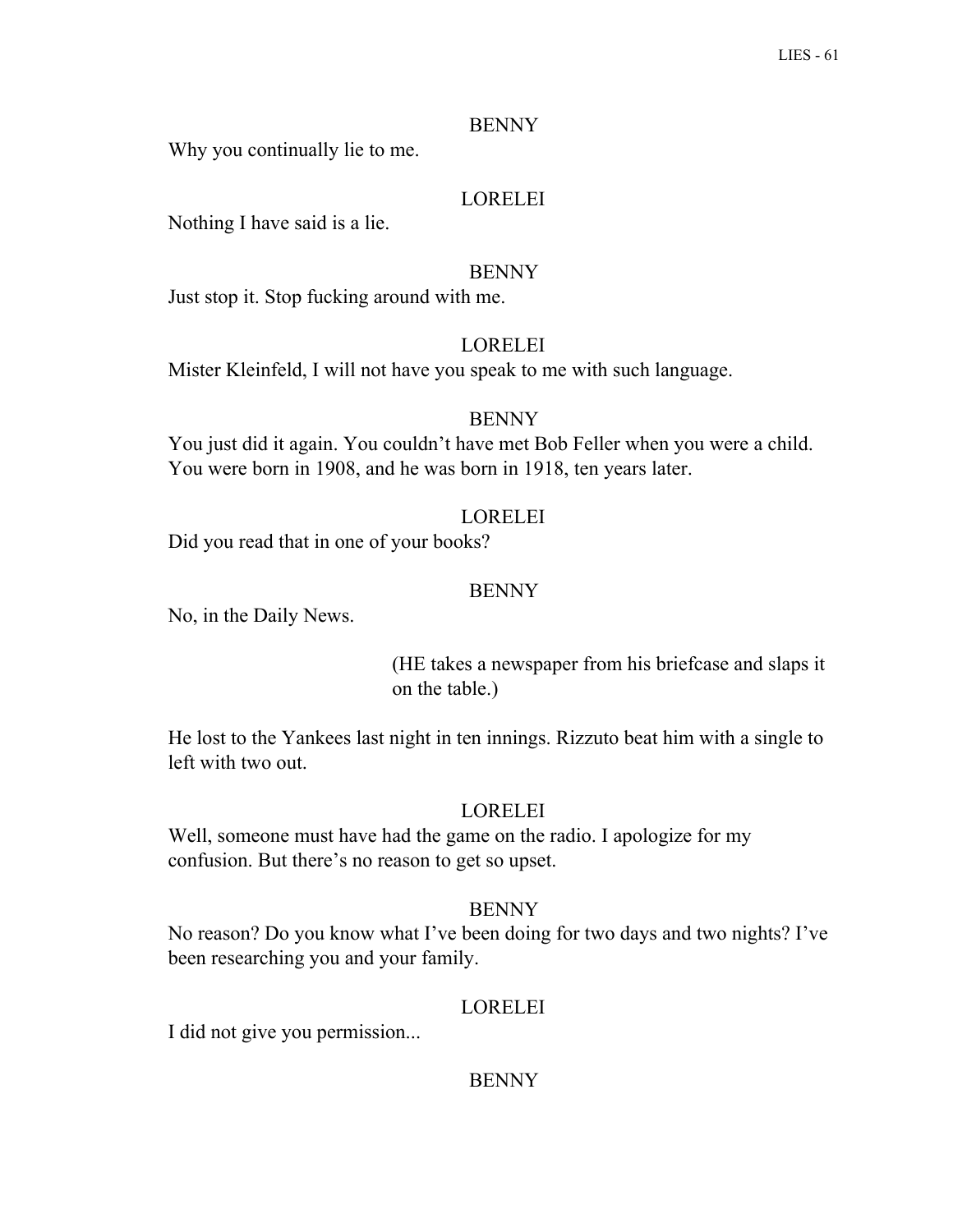I'm your lawyer, whether you like it or not. My job is help the court system dispense justice. There are documents, Miss Beckmann, census records, birth certificates, death certificates. Or lack of death certificates, in this case.

(HE stands up, but falls back into his chair.)

Could you be a good person and get me a cup of coffee? Please.

### LORELEI

Is everything all right?

BENNY The heat, overwork, this place, you, it's all getting to me.

### LORELEI

Shouldn't I get you a cold drink?

**BENNY** No, coffee is fine. Something to pep me up a bit.

### LORELEI

You seem weak.

BENNY

I barely slept last night. And I barely slept the night before.

# LORELEI

I hope not on my account.

### BENNY

Very much on your account. Very much.

(LORELEI gets up and carefully pours BENNY a cup of coffee in a paper cup.)

### LORELEI

Sugar? Any of this tepid cream?

### BENNY

Yes, please. Two sugars.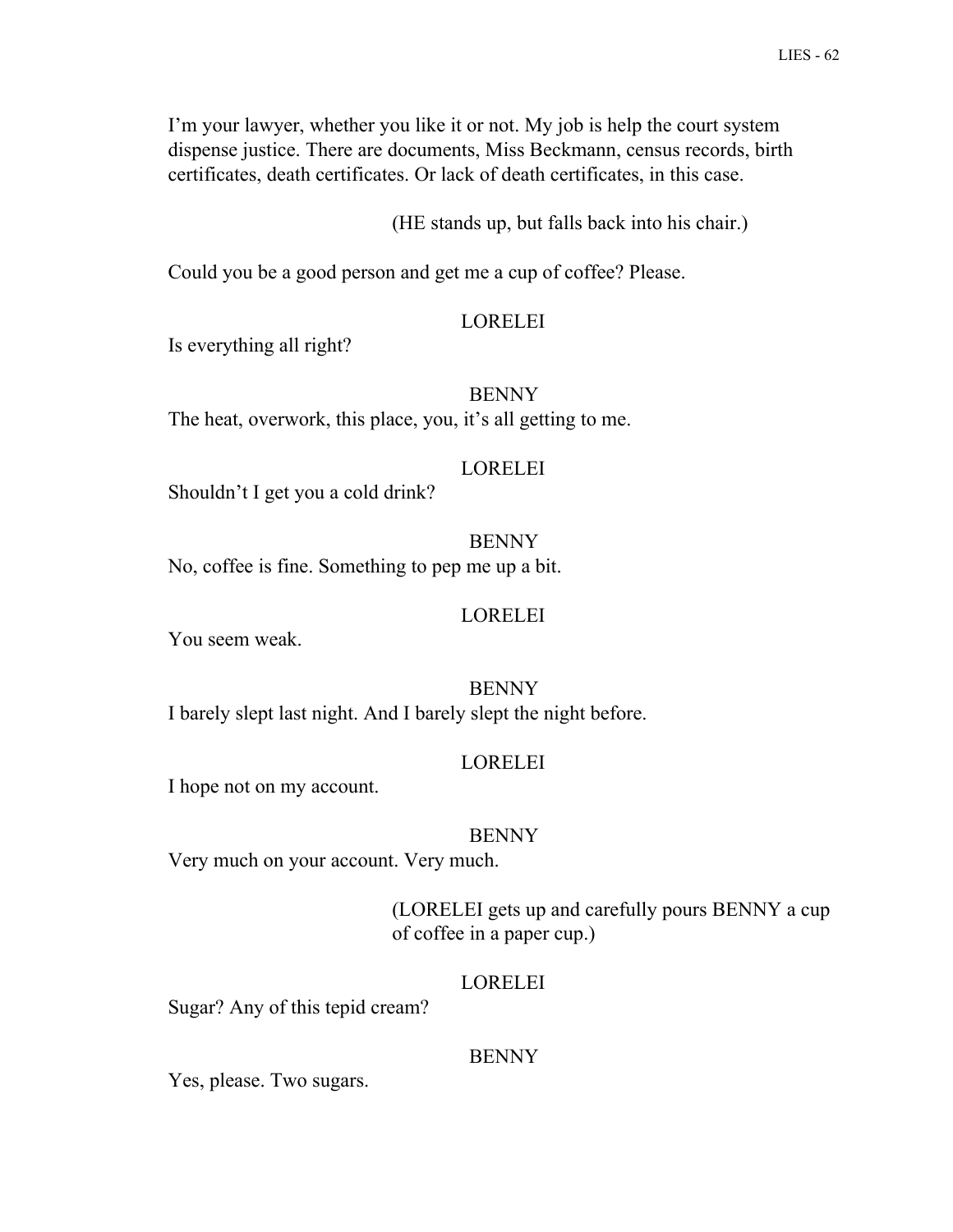(LORELEI carefully measures out the sugar and creamer, stirs it, and brings him the coffee.)

# LORELEI

Take care with it. Beebee wouldn't want you to get a nasty burn on your tongue.

(HE slowly sips the coffee a few times.)

Feeling better?

### **BENNY**

A bit. All of a sudden I felt sick.

## LORELEI

Automobile fumes from the tunnel, no doubt.

# **BENNY**

(still weak)

No, I...I took your advice.

## LORELEI

The bridge? The clean, fresh air of the Bronx should have cleared your lungs. Beebee is always right.

### **BENNY**

Thanks. But Miss Beckmann...

### LORELEI

You can call me Beebee after all this time.

### BENNY

Beebee, we have to get down to the truth. I can't be of any help to you if you continually lie to me.

### LORELEI

When have I lied to you?

### BENNY

Pretty much from the moment we first met.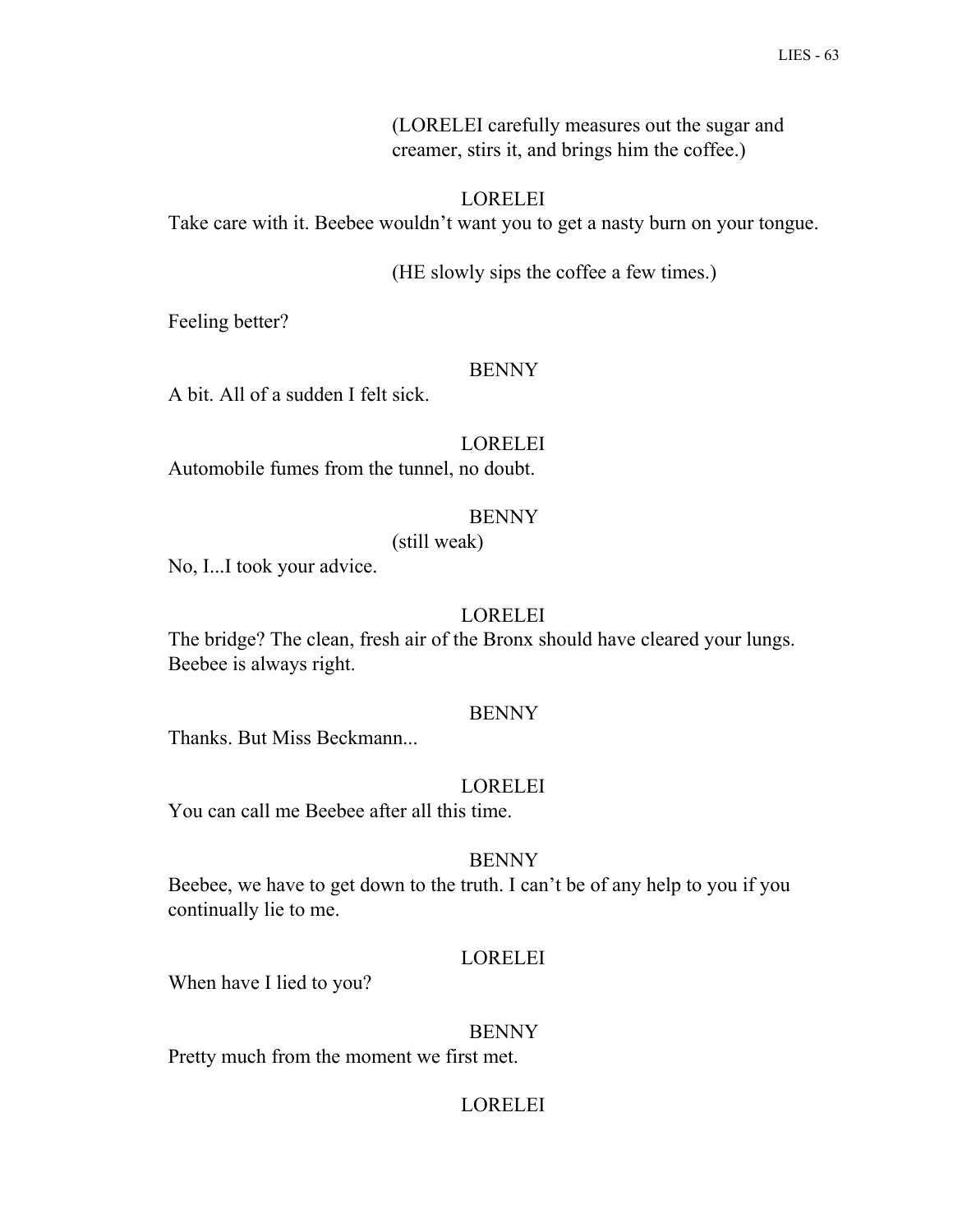As have you, with your tales of white-shoe law firms and made-up stories.

# BENNY

Not intentionally. I wanted you to think I was a better lawyer than I am. I'm sorry.

# LORELEI

Never apologize, Mister Kleinfeld. It shows you're weak. To be honest, everyone lies. We lie every day, even about the most trivial matters. To see if we can get away with it. To gain an advantage, no matter how slight. And anyway, what are lies but the truth with a little bend to it. It's like a mirror, like a funhouse mirror where everything is slightly distorted.

> (LORELEI goes to the mirror on by the coffee machine and takes it off the wall, and walks to BENNY.)

When you see your reflection in a mirror, that's not really what you look like. It's reversed, left for right and right for left. So it is with truth and lies. The truth becomes a lie, and lies become truth. Mirror images of each other – and who's to say which is reality and which is illusion?

(SHE looks at BENNY's reflection in the mirror.)

My, but you do look unwell.

(SHE returns the mirror to the wall.)

Nothing I've said to you or on the radio was an out and out lie. Perhaps there was only a kernel of truth, but it was all true.

# **BENNY**

I don't mean what you called your uncle, or your dog, or whether you met Bob Feller. Your mother, Beebee. Your mother and your sister and your father.

# LORELEI

What about them?

# BENNY

Your mother.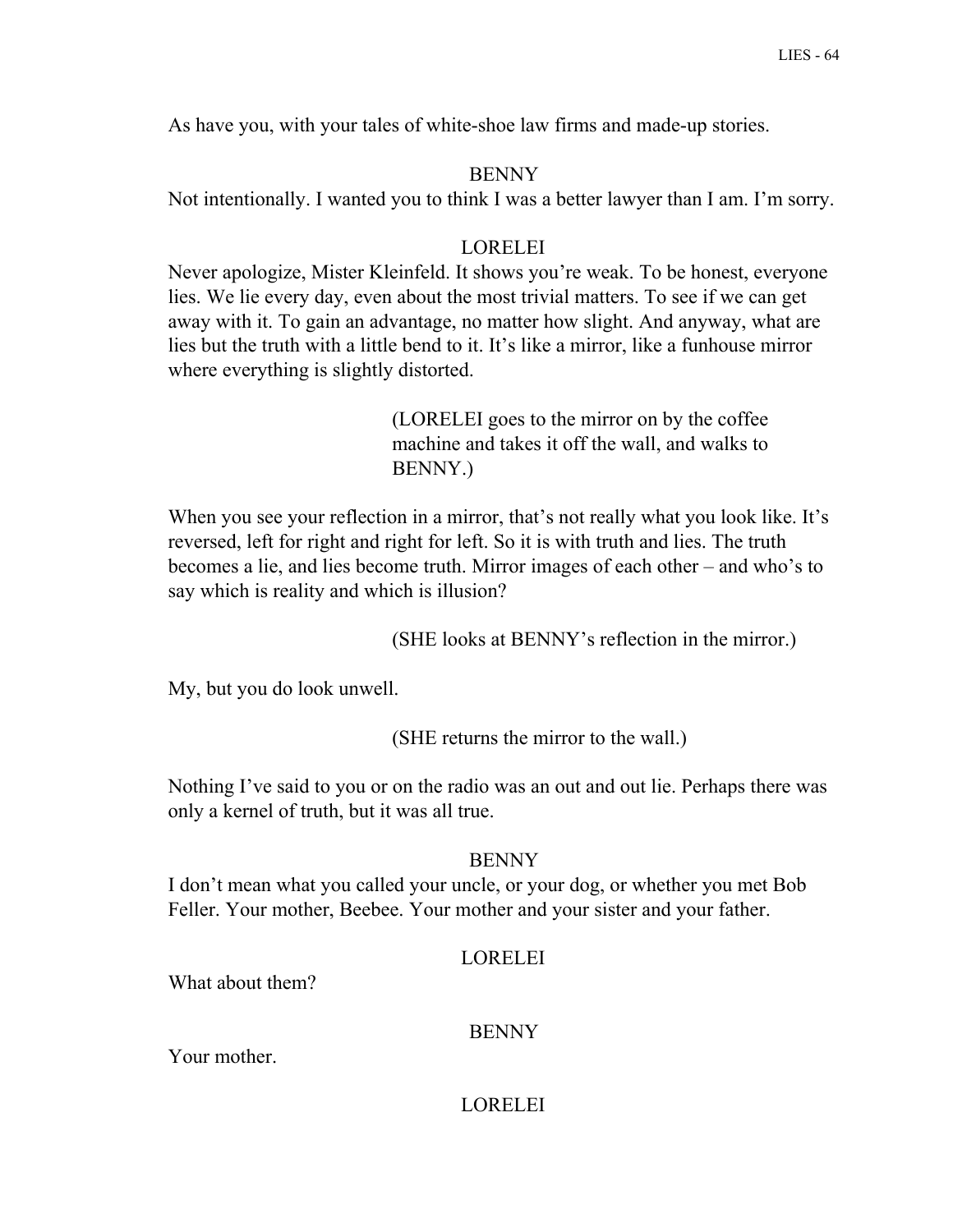She died and father sent my sister to Connecticut and me to Paris because he couldn't take care of us.

## **BENNY**

Your mother disappeared in 1928, and was never found.

## LORELEI

You're lying to me.

### **BENNY**

Am I?

### LORELEI

I don't believe you.

### BENNY

Unlike you, I can backup my truth with evidence. They teach you that in law school. Always have evidence.

## LORELEI

And once you can fake evidence, you've got it made.

(HE takes out a piece of paper and shows it to her.)

#### BENNY

A copy of the Cleveland Plain Dealer, September 23, 1928. It was on microfilm at the Fifth Avenue library. *Fears grow for Heights woman missing two weeks.*

### LORELEI

Their grammar is atrocious.

#### BENNY

September 30th. *Heights woman still missing.*

## (Pause.)

*Husband held for questioning.*

(LORELEI looks at the paper and examines it.)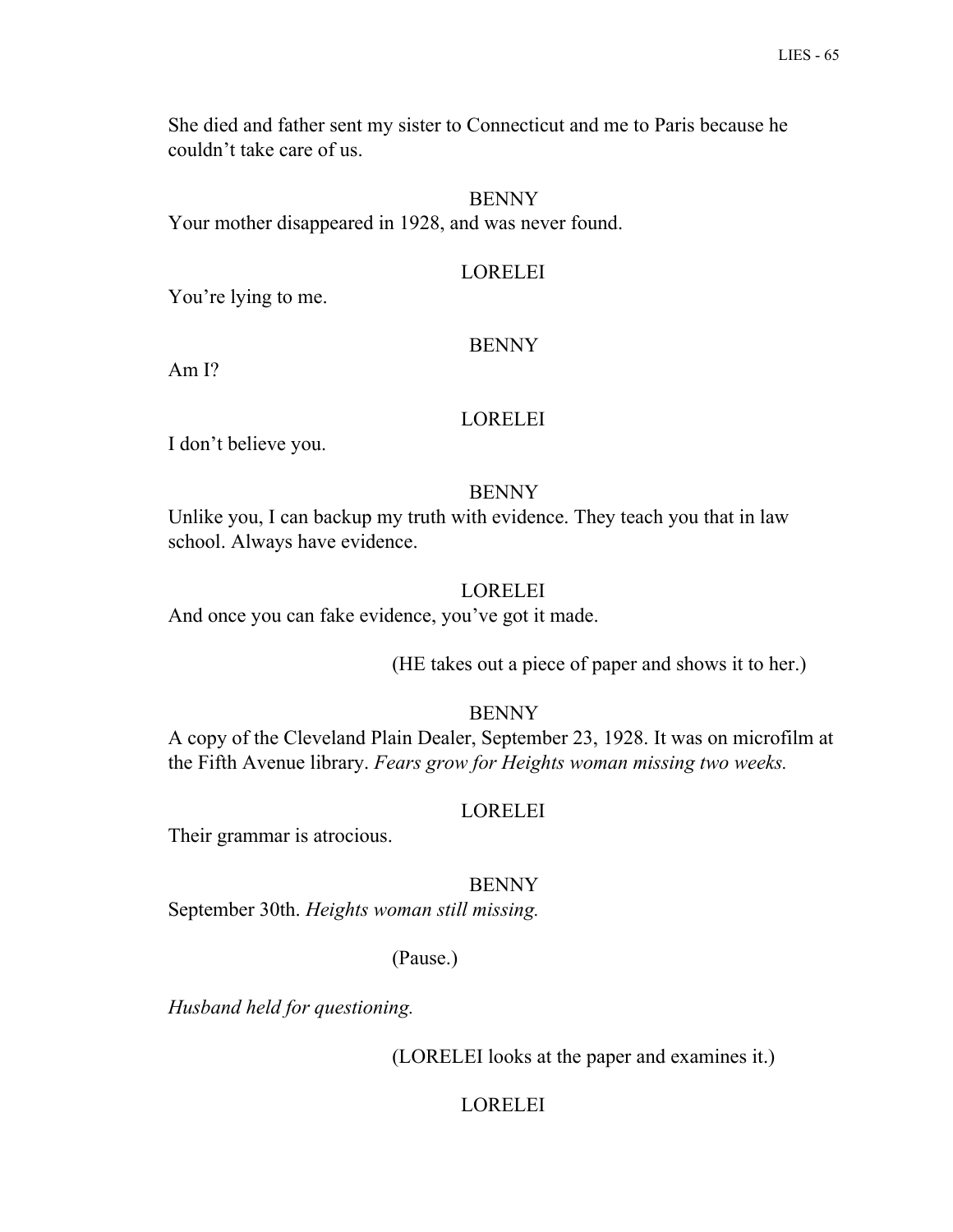What difference does this make? I don't want parole, and I don't want your help.

#### BENNY

Back to that again? You do need my help.

### LORELEI

For what?

#### **BENNY**

What kind of person lies about everything? Your broadcasts, your childhood, your family? I'm sick of your doubletalk. "Truth are lies, lies are the truth." Why? Why? I'm sick of it and sick of you.

#### LORELEI

This is getting into the realm of my personal experiences, which I hope you will respect.

#### BENNY

What happened to you? Your father killed your mother, didn't he? Didn't he? Don't tell me that's not traumatic.

#### LORELEI

(quietly) One must have a tough soul to get through life.

#### BENNY

How can I help you if I can't understand you?

#### LORELEI

What is there to understand? I am a simple person, living a simple life.

#### BENNY

Now *that's* the biggest lie of all.

# LORELEI

There is no easier lie than the truth, Mister Kleinfeld.

#### BENNY

(frustrated) What the hell does that doublespeak mean?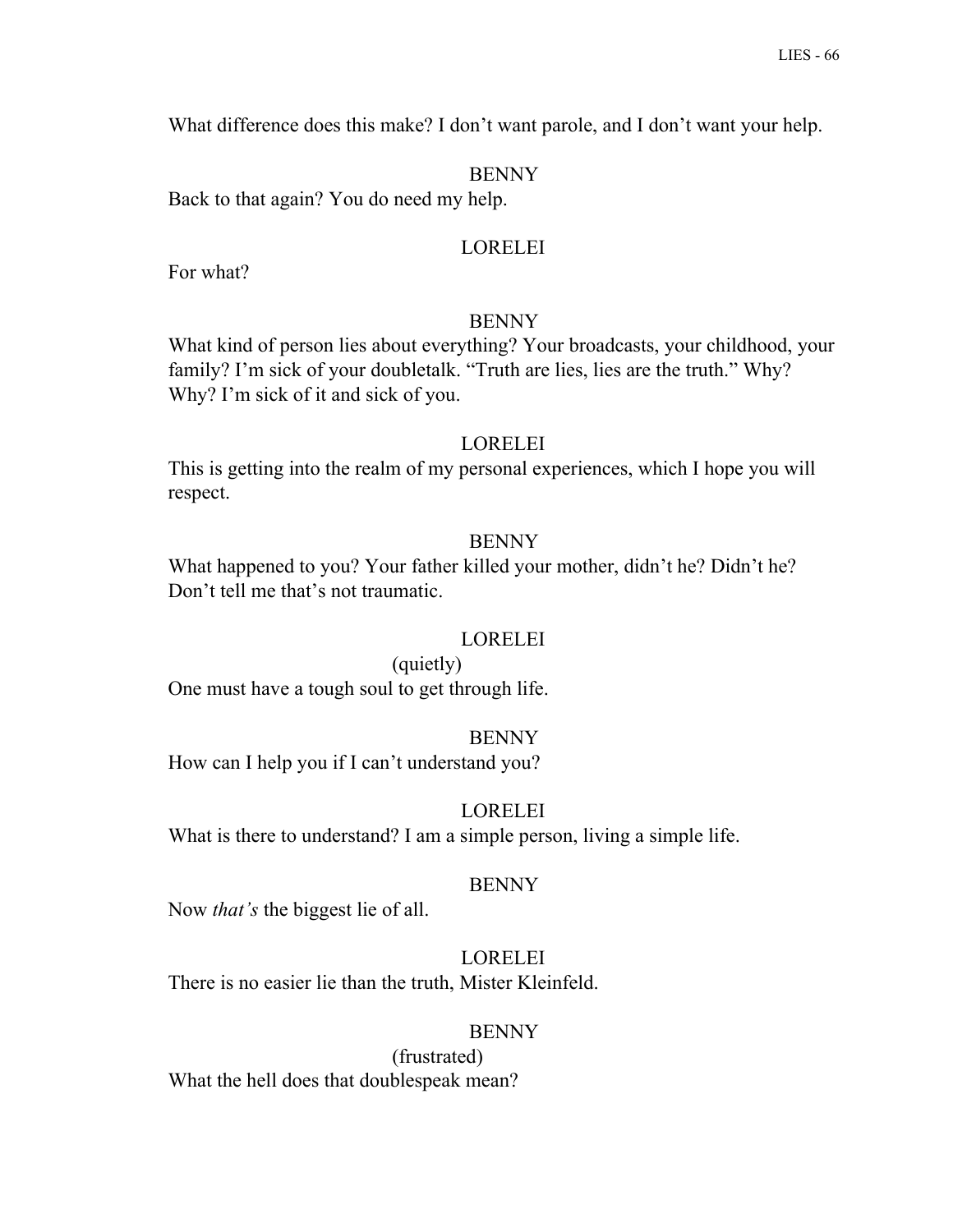# (Pause.)

## **LORELEI**

So my father murdered my mother. So what. Happens every day. Don't forget I was in Berlin in World War II. I've seen worse. Read the papers. I'm sure you'll represent one of them soon, and try to get them off.

#### BENNY

What about Europe? Was that true about Paul?

### **LORELEI**

Don't you come in here and tell me what to do or what to think. Don't come in here and accuse me. Every word about Paul was true.

#### BENNY

For once, you're right.

(HE shows her another paper.)

Mattheus Thal, also known as Matts, formerly of Berlin, travelled first to New York on the *SS Carpathia* June 7, 1942, with his wife Bertha and children Katya and Suzanna, all on Peruvian passports. A friend of mine works in a deli in the same building as the Peruvian consulate on 49th Street. A dozen bagels loosened a few lips. They then took a plane to Lima, and a month later bought a small farm on the outskirts of Cusco.

### LORELEI

You've done your homework.

#### BENNY

Yes, I have. And with all I've found out, I can easily argue for your release, whether you want it or not. You are not a monster.

#### LORELEI

But I've done monstrous things.

#### **BENNY**

And the occasional act of kindness.

### LORELEI

I can't go.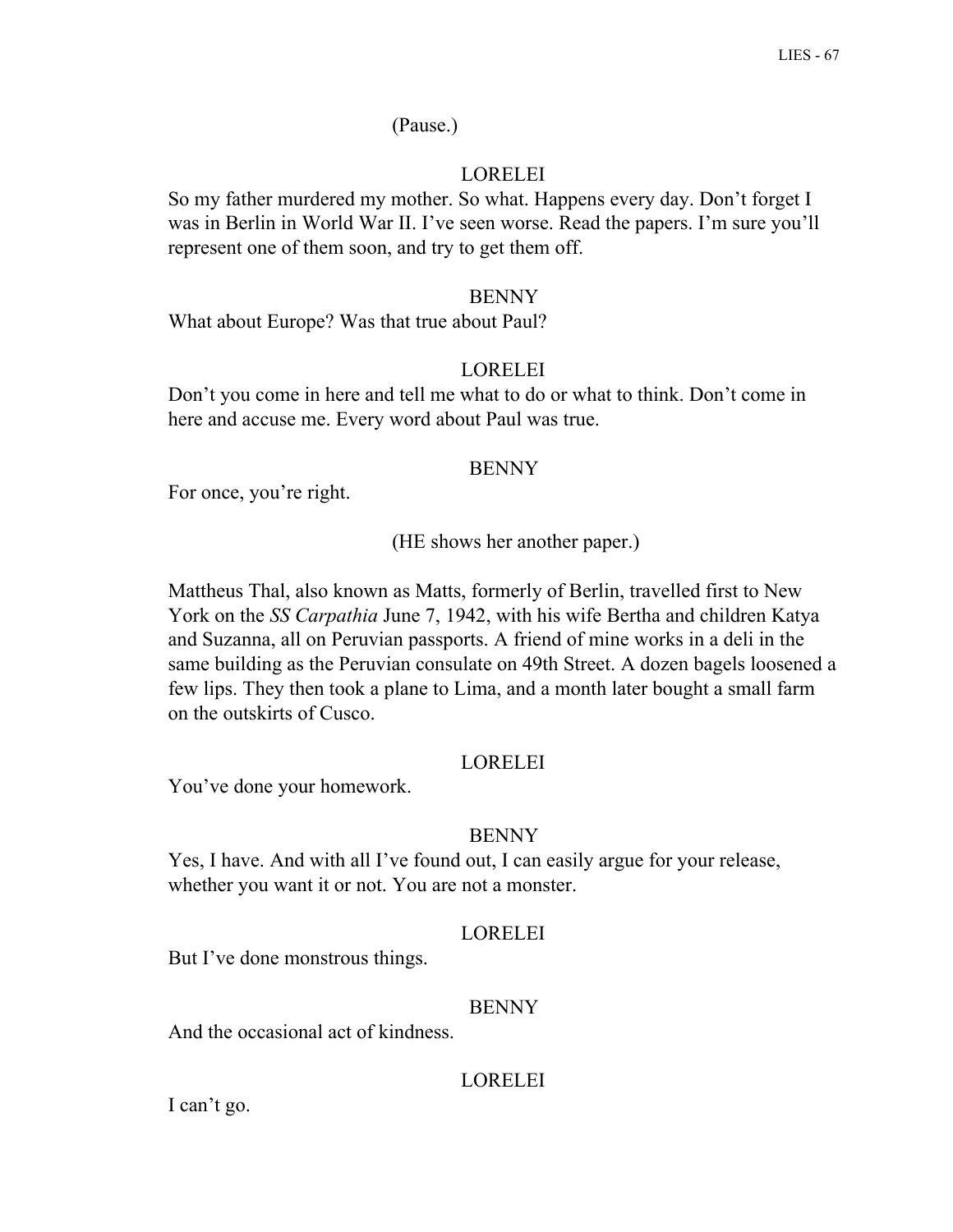Being in prison is not a right. The state decides who gets to enjoy its hospitality, and for how long.

# LORELEI

(angry, and lashing out)

I will leave prison on my terms, no one else's!

# **BENNY**

I got in touch with your sister as well.

# LORELEI

Who gave you permission? This is a red line which you must not cross, Mister Kleinfeld.

# **BENNY**

She's living in Shaker Heights, just a few miles from where you grew up. She's thirty-five, married with two children.

# LORELEI

You know she told me she never wanted to see me again.

BENNY

She changed her mind when I told her of your present condition.

# LORELEI

My present condition!

# BENNY

She'd be happy to take you in.

# LORELEI

As if I would want to be incarcerated in Shaker Heights with her two sniveling children. She just wants a free nursemaid, nothing more.

# **BENNY**

I don't know why I keep coming back here.

# LORELEI

It's a challenge for both of us.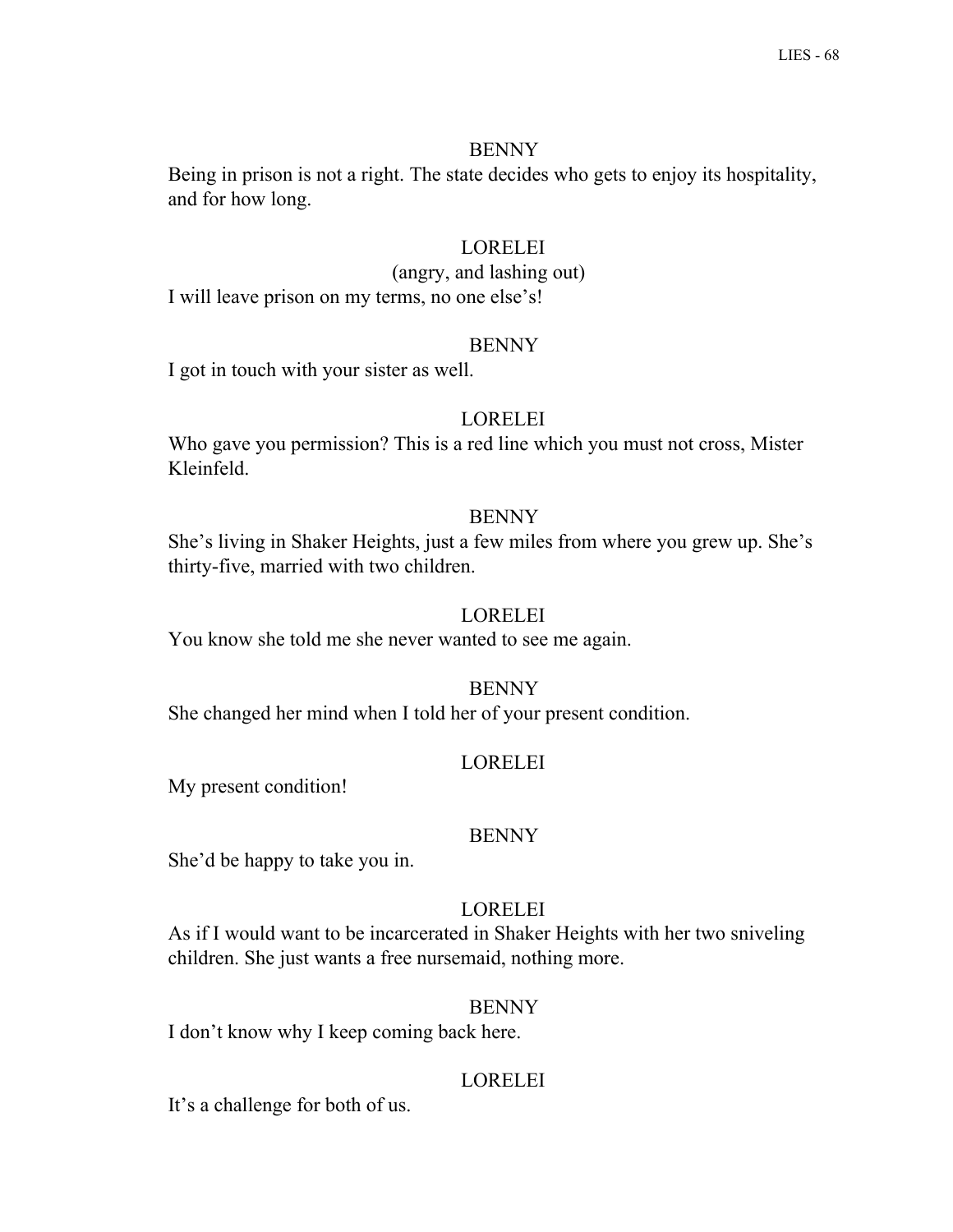How can I get through to you? Your hearing is in two days, and then I need to start preparing for my new client.

# LORELEI

A new client? Is Beebee no longer interesting enough?

# BENNY

Her name is Nelda Moore. She poisoned her husband for the insurance. A lousy five thousand dollars. Is that the price of a person's life these days?

# LORELEI

I wouldn't know. But I'm sure your legal wizardry can reduce her sentence to no more than a parking ticket.

# **BENNY**

I can't fathom you. You lie constantly, you deflect, you're guilty, you're not guilty but you don't want to leave prison, you're young, you're old, you never tell the truth. Your father killed your mother and it doesn't seem to faze you. You may have been responsible for the deaths of American soldiers, but you never out and out killed anyone, right?

> (Pause. HE turns to her, knowing he's on to something.)

*Right?*

(Pause.)

# LORELEI

Is there such a thing as confidentiality between attorney and client, Mister Kleinfeld?

# BENNY

Yes, of course.

# LORELEI

So I can be assured of your silence here. Nothing I say will pass these walls.

# **BENNY**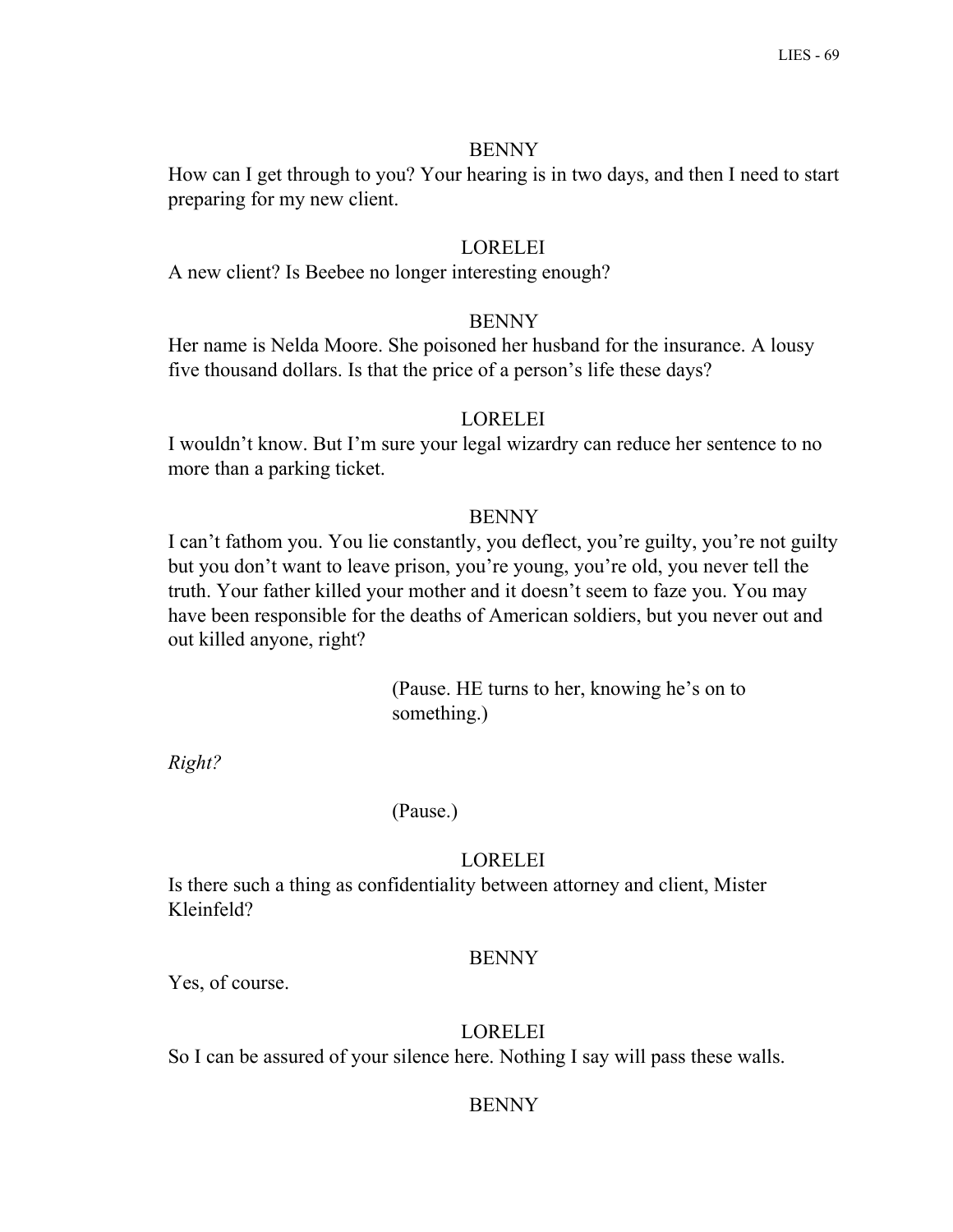Not by me. You have my full confidentiality, as a lawyer practicing in New York state.

| And you will be discreet.       | <b>LORELEI</b> |
|---------------------------------|----------------|
| Discretion is my middle name.   | <b>BENNY</b>   |
| Actually I'm told it's Stephen. | <b>LORELEI</b> |
| Metaphorically.                 | <b>BENNY</b>   |
| At least we agree on that.      | <b>LORELEI</b> |
|                                 | RENNV          |

BENNY (with a slight chuckle, warming up to her)

We do.

LORELEI And tell me, Mister Kleinfeld, tell me. What of forgiveness?

> BENNY (taken by surprise)

Forgiveness?

# LORELEI

Yes. You offered me absolution last week. Where do I get it? Where do I go for forgiveness?

# BENNY

I'm afraid I can't help you there.

# LORELEI

Is it here in these prison walls? Is it in your courtrooms, your wood-paneled offices?

(Pause.)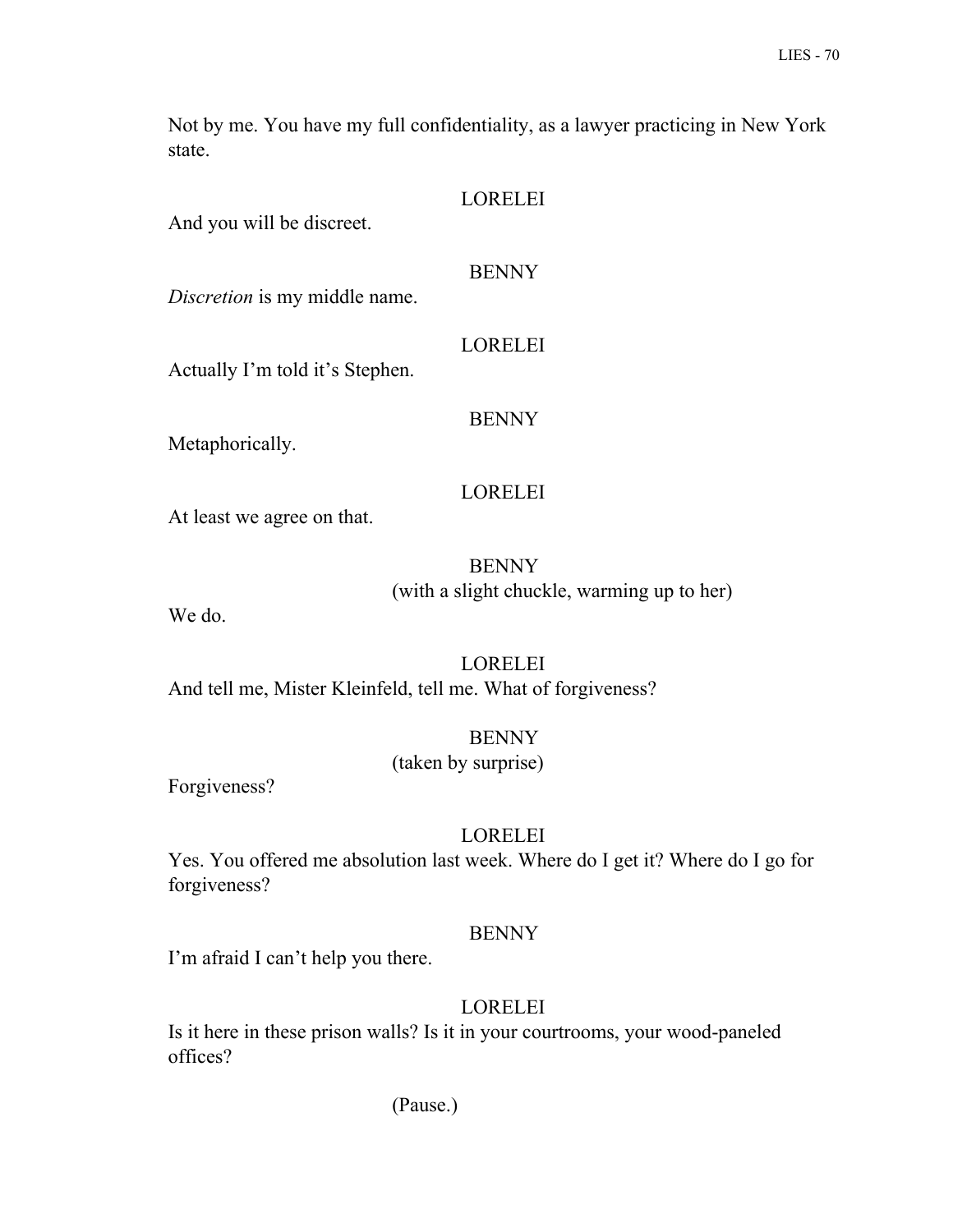Am I under oath?

# BENNY

No.

# LORELEI

Will you look for evidence?

# BENNY

I should.

# LORELEI

I can't allow that. Tell me you won't look for evidence, that you will believe whatever I tell you, with no questions and no reservations. You must not dig deeper. You must believe every word I say, every single word, no matter what.

# **BENNY**

How can I be sure...

(BENNY sits down.)

### LORELEI

Agreed?

### **BENNY**

But then I can't use it in court.

# LORELEI

(strongly)

*Agreed?*

# BENNY

(quietly)

Yes.

# LORELEI

Your pen.

# **BENNY**

Yes?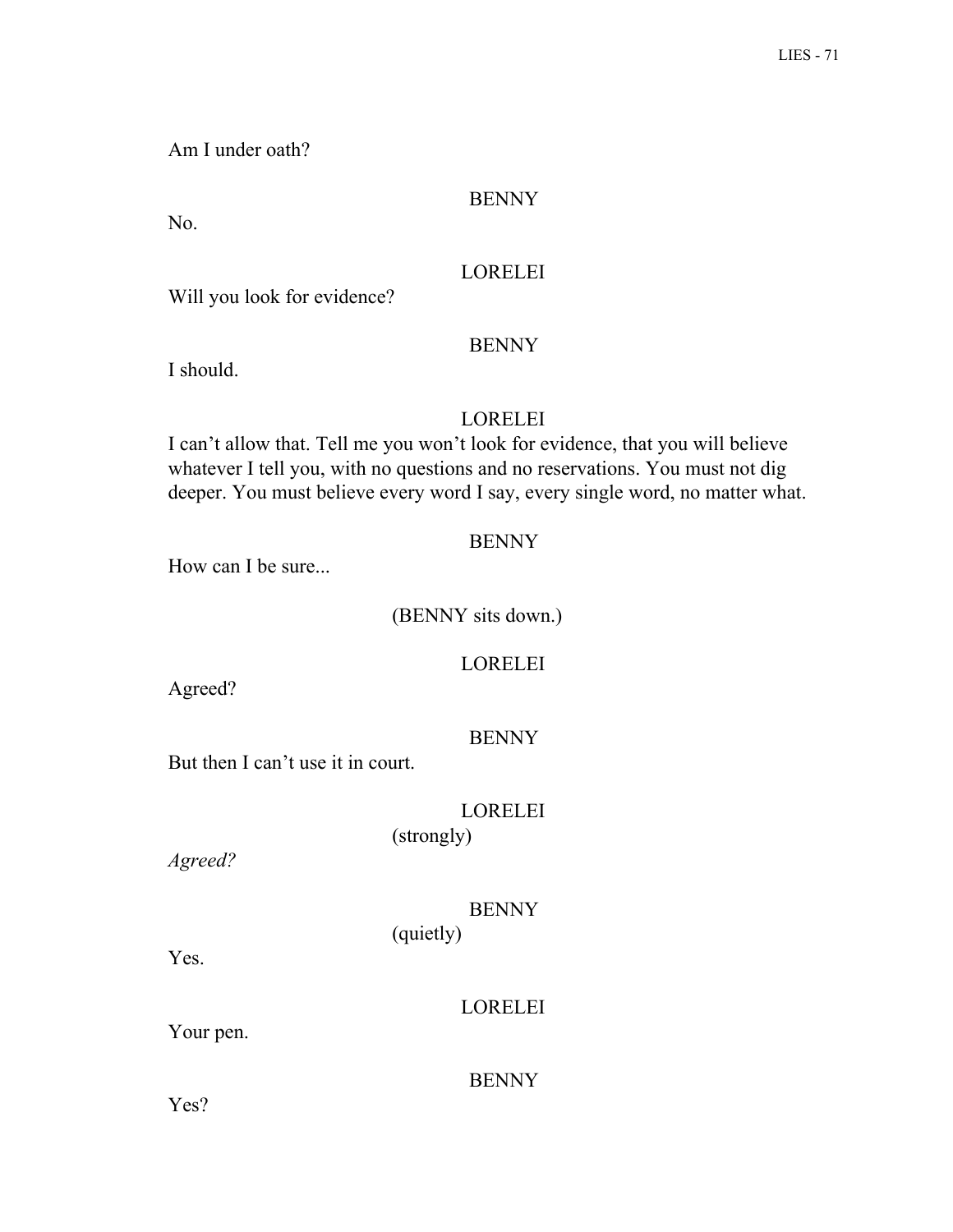### LORELEI

Your pen from your uncle. Show it to me.

### (BENNY hands her the pen.)

You said your uncle the hatmaker gave it to you. Where was he from?

### **BENNY**

Poland.

### LORELEI

Do you know where exactly?

### BENNY

He mentioned a town called Lodz. Do you know it?

# LORELEI

Do you see the rowboat on the barrel of the pen? That's the city's symbol. *Lodz* is *boat* in Polish. Have you noticed my necklace? It has the same rowboat on it. Come over here. Have a look.

> (BENNY slowly walks over to her, with some trepidation.)

Come. Lorelei won't hurt you.

(HE cranes his neck awkwardly to get a close look at the necklace she's wearing.)

### BENNY

I'm sorry...

### LORELEI

Yes, quite awkward.

(SHE unclasps it and puts it on the table.)

See? The same as your pen.

### **BENNY**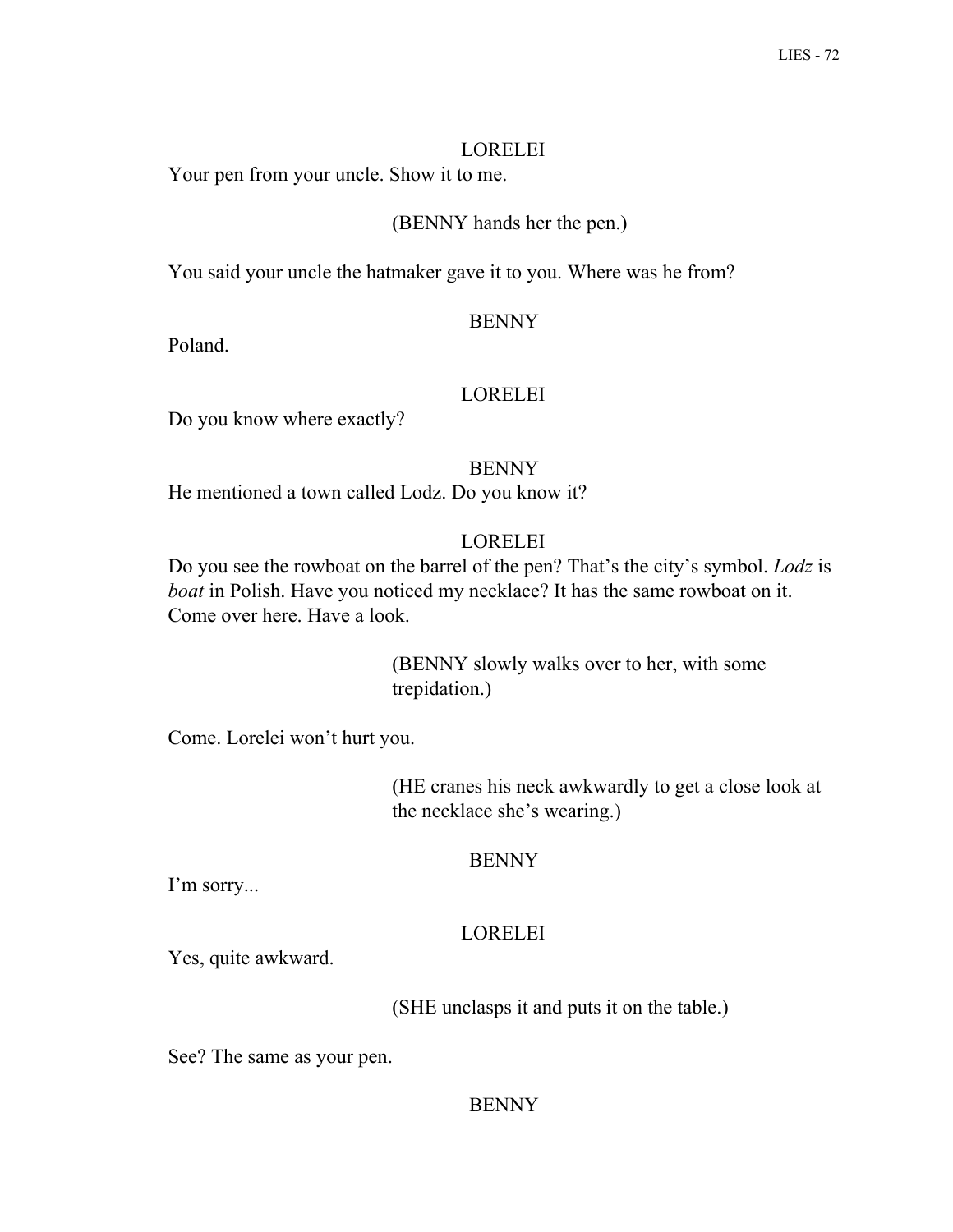Why do you have it?

### LORELEI

Memories. My haunted memories.

### **BENNY**

Was it Paul's?

### LORELEI

It was some point in the fall of 1944. I thought my program was getting stale, and Paul said he was ordered to do something to lift the soldiers' morale.

#### **BENNY**

I can understand why. 1944 was a bit of a tipping point.

### **LORELEI**

We had just gotten some new lightweight recording equipment, and I thought perhaps we could go far away from the studio, say hello to some of the soldiers, and do a broadcast from there, to show their resolve. It would also get me to a domestic audience for the first time. Two weeks later we were on a luxurious overnight train stocked with wine, cakes and the most delicious sausages. Rations were running low at home, but we had enough food there for six people. We thought we should keep some for the soldiers, to get them to talk to us.

#### **BENNY**

How generous.

#### LORELEI

We passed through so many towns I had heard of on the radio – Frankfurt, Poznan, Kutno – and the farther east we got, the more desolate it became. Bombed out farm houses, overturned carts with dead horses still tethered to them, sometimes a body. And mud. Everywhere mud.

Paul insisted we bring an engineer with us, Kurt, to run the tape recorder and the microphones. Kurt was a short, stubby man, perhaps fifty, barely said a word ever. He kept to himself, which was not a bad strategy, I've come to learn.

And Paul also was strangely quiet the entire train trip. He was usually bubbling over with talk, about sports, about the latest jokes he had heard. But he was silent, just mumbled a few words when he asked me to pass him a sausage.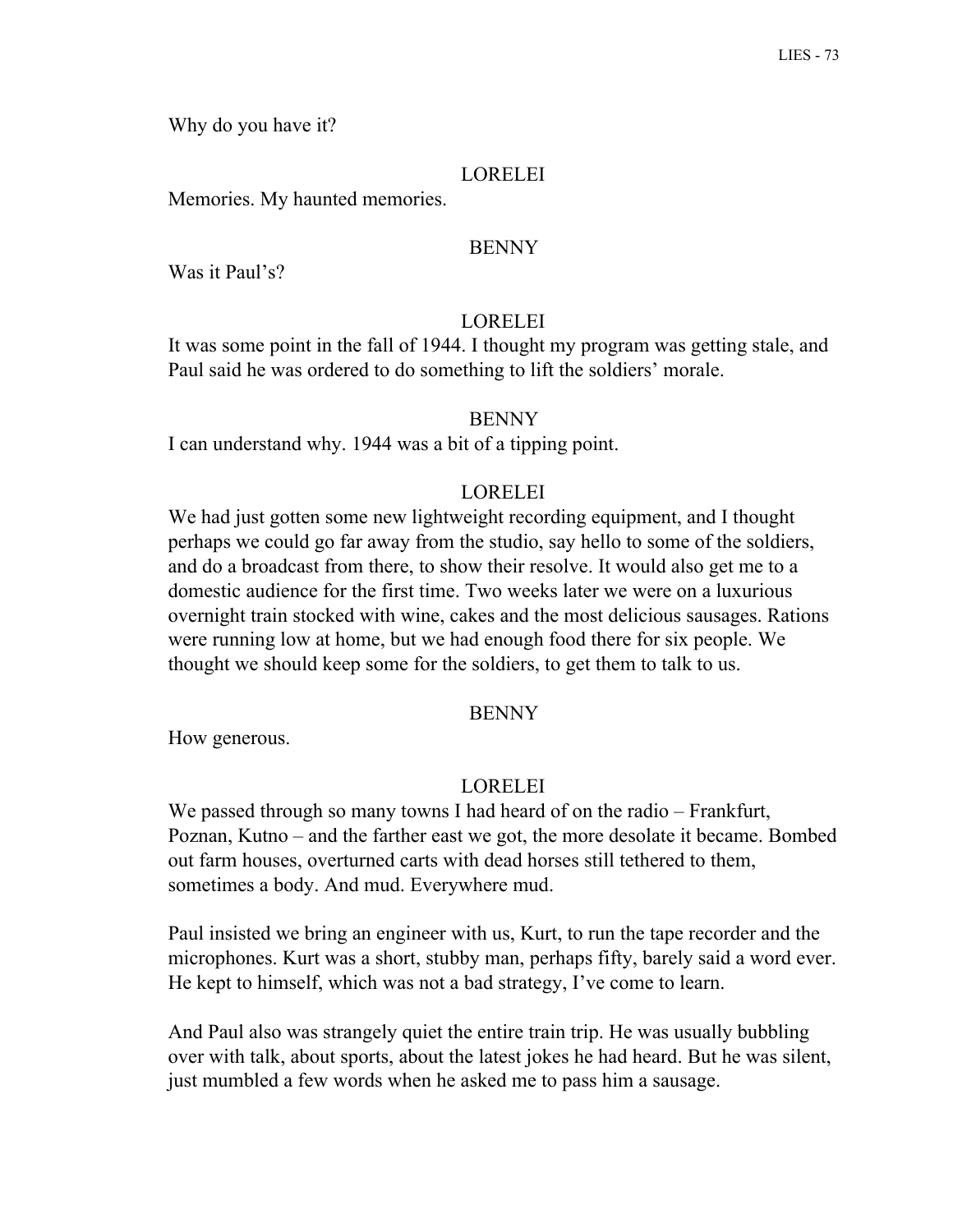### BENNY

What did you think of that?

# LORELEI

Nothing. Nothing at all.

The train stopped eventually in Lodz, and a contingent of soldiers met us at the station. I had always imagined our troops to be tall, strong men, with chiseled jaws and bright eyes, like those Leni Riefenstahl movies. But these were boys, young scared boys with crooked teeth and dirt in their hair. They smiled at me, probably because I was the first German woman they had seen in months.

Paul shook a few hands, and told the soldiers we were going to record a few interviews and broadcast them back to their families. They were overjoyed. They hadn't heard a word from home for months. Paul went over to their commander, a tall man in a crisp uniform, unlike all the others, and whispered a few words to him. The commander pointed to a makeshift building. I thought, you know, it was a long trip, and Paul perhaps needed to relieve himself.

Kurt was setting up the recorder and the microphones when Paul came out, but he was dressed in a military uniform. I had never seen him like this. I didn't think he was in the forces, but looking back on it, I guess we all were. And he had with him a young boy, in knickers and a flat cap, no more than nineteen, caked in mud. One eye was half shut, as if he had been beaten. His hair was wild, and missing in some places. I had never seen anyone look like that, and I never imagined our soldiers could do that to someone.

### BENNY

I can't believe that. How could you not know? After all your lies? How could you not know the horrors your lies gave cover to?

### LORELEI

My lies? *My lies?* You're the liar here! You! You and your fakery! And you dare to accuse *me* of lying? You untruthful, ungrateful boy! Without me, you'd be nothing! You'd be defending kidnappers and child molesters and trying to win their freedom. And I am the liar? *Me?*

### (Pause.)

You must believe me. Tell me you believe me.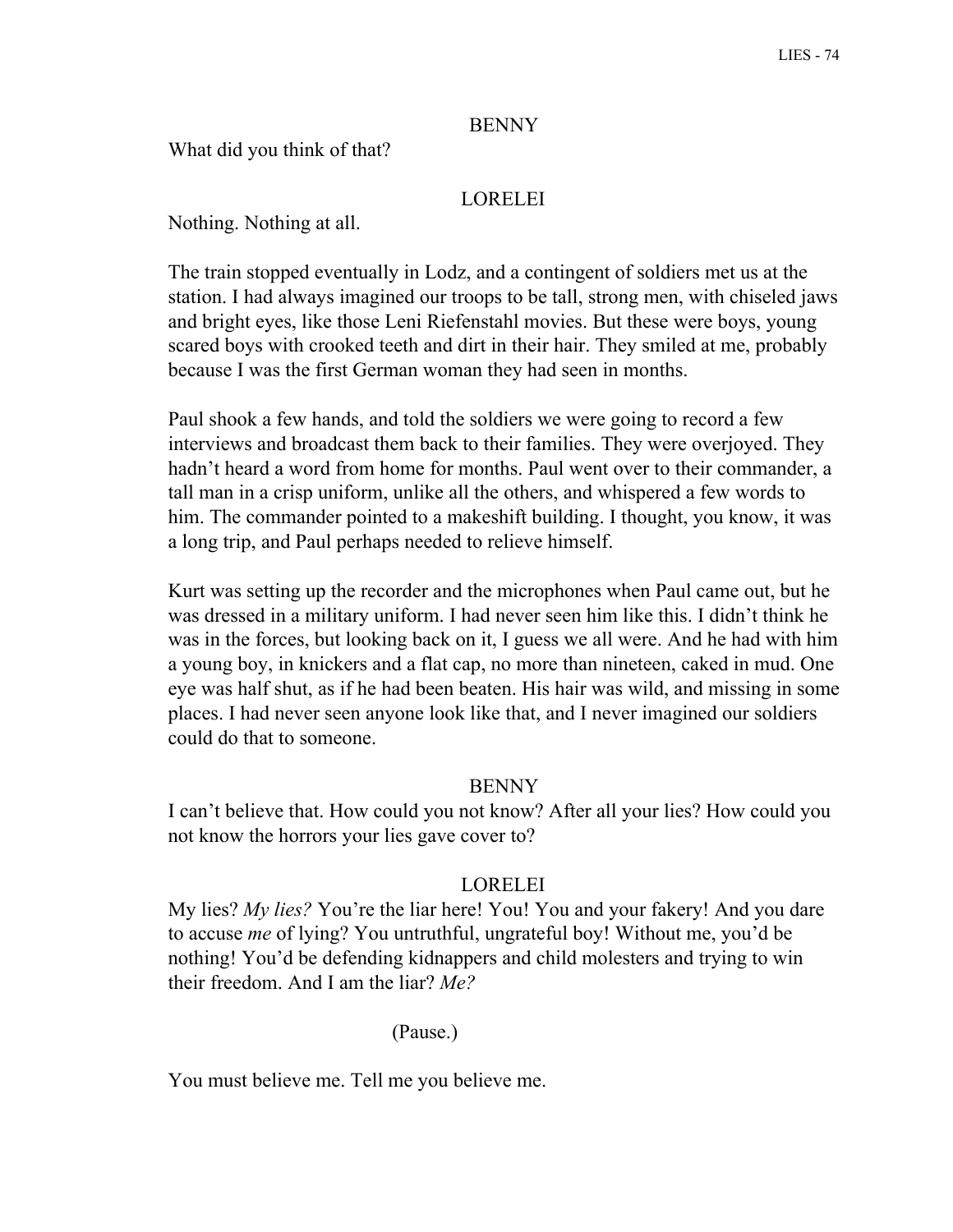### (Pause. BENNY does not react.)

(anguished)

*Tell me you believe me!*

# **BENNY** (quietly, weakly, still ill)

I...I believe you.

#### (LORELEI catches her breath, and continues.)

#### LORELEI

Paul looked at the boy, and pushed him down to his knees. "This boy is a member of the Polish Home Army," I remember him saying, in a voice I had never heard him use before. This was not the same man I lived with, who I attended parties with the Peruvian ambassador with, who held me and kept me warm when I remembered home. "He is responsible for the death of the Warsaw chief of police." Kurt drew his revolver and pointed it at the boy, who smiled.

But then he turned quickly. And he shot Kurt.

"And this is the so-called resistance fighter who gave the order."

#### **BENNY**

Which is why he insisted on Kurt coming along.

#### LORELEI

I had never seen a dead body, let alone anyone killed in front of me. I screamed, but I stood still, not knowing whether to run to comfort Kurt or save myself and run to Paul.

Paul gave me his pistol. It was still warm from the bullet that killed Kurt. "Now it's your turn," he said.

The commander said no, she can't be trusted. But Paul took out another pistol, and he aimed it at me.

She's only a woman, the commander said, she's not strong enough, she'll never do it. *Not strong enough*, he said to me.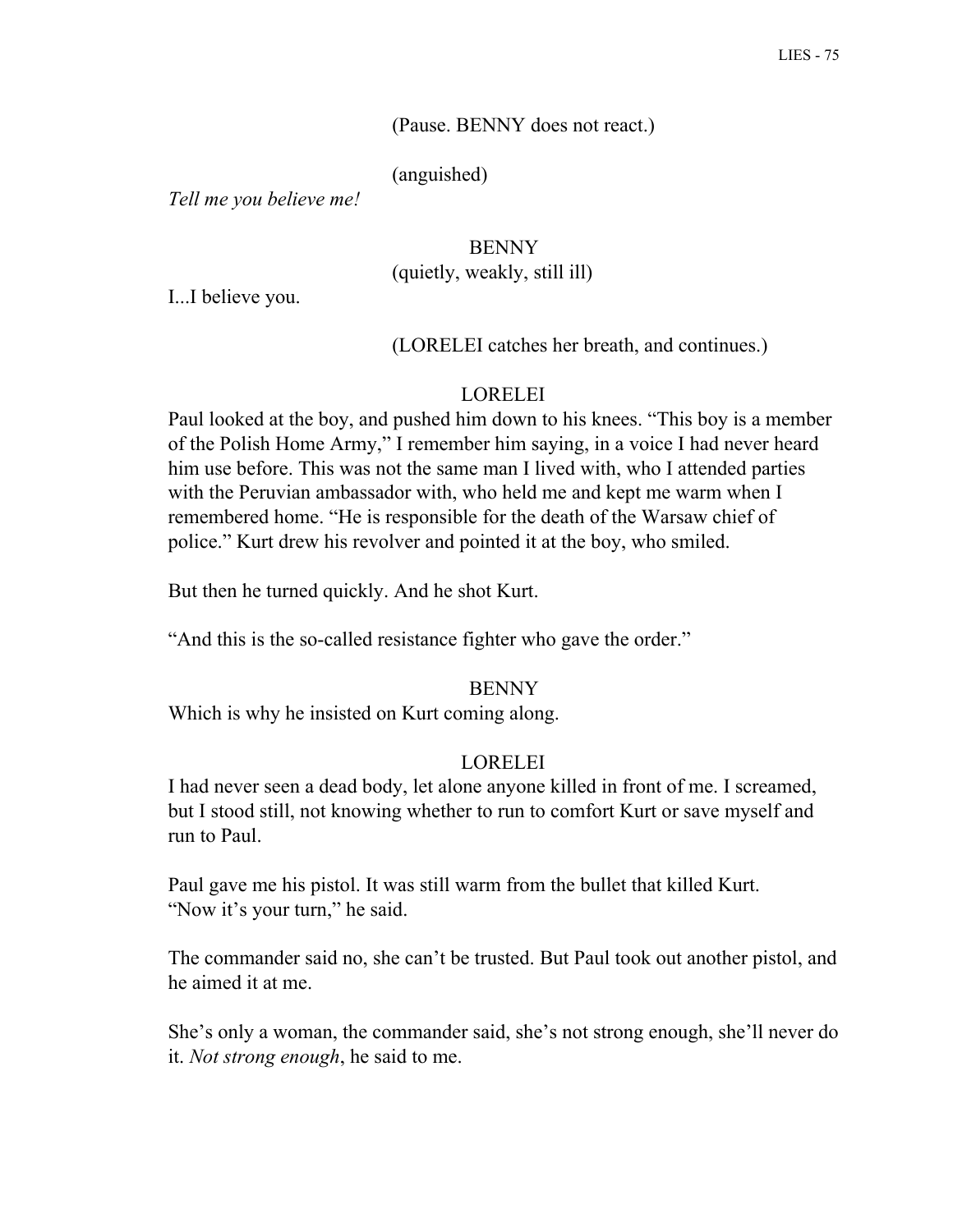The boy looked up at me as I aimed at him, with Kurt's dead body a few feet away, Paul pointing his gun at me, and a dozen armed soldiers facing me. The boy kept smiling. "I've killed my share of you," he said. "Where I go, you can't catch me."

The air was still, and you remember such strange things. There was a cow pasture a few kilometers away, and you could hear their mooing and the cowbells tinkling around their necks. Cows are such interesting creatures, don't you think? Simple, unassuming. They ask little and give so much. Such simple, giving creatures.

Then Paul screamed at me to shoot.

I closed my eyes, fired, and heard a small thud at my feet. It was the boy. I ran over to him. "I'm sorry, I'm sorry, I'm sorry."

He managed to whisper something to me. *Ego te absolvo.* It's from the Catholic sacrament of penance. What a priest says to a confessor. *Ego te absolvo.* I absolve you. I don't know. Perhaps I made it up. Perhaps it's what I wanted to hear.

Yes. Perhaps I made it up.

Paul looked at him, and kicked him onto his back to make sure the boy was dead. And he grabbed this from his neck and gave it to me.

"You're one of us now," he said.

#### BENNY

Is this the boy's necklace?

#### LORELEI

I never learned his name! I shot him, and I never learned his name!

There were no interviews, no broadcasts. Paul stayed with the unit and I traveled back to Berlin alone.

I went back to my apartment, and packed a suitcase. I called my friend from Peru and asked for a final passport, then I stole a car. You pick up certain talents and skills in wartime. Four days later I was back in Paris, under a new name, Marjorie Reynolds, an American in Paris dancing again like Gene Kelly. I spent a lovely year there, talking to no one, alone, yes, teaching dance, but not getting close to anyone. I never wanted to get close to anyone again.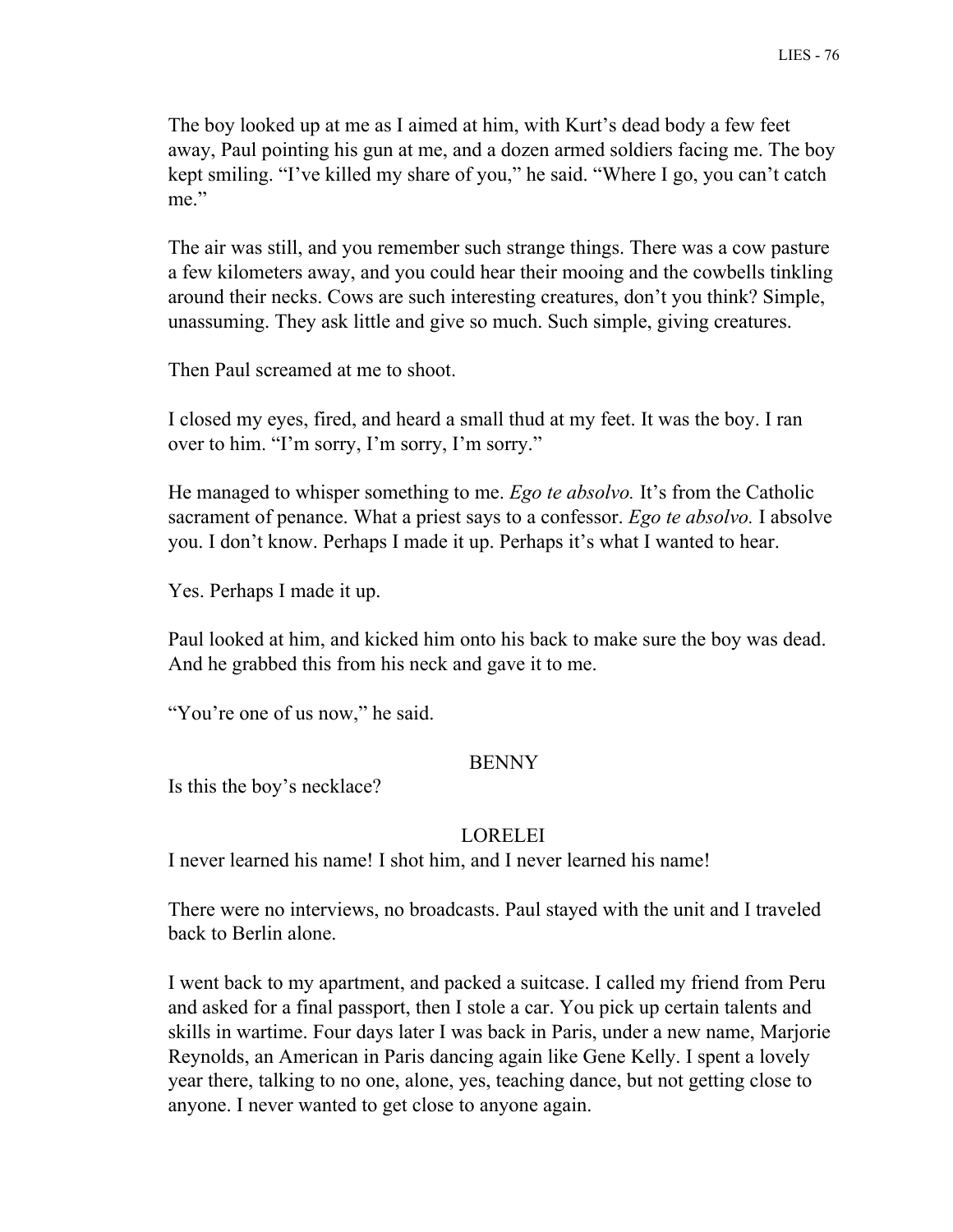After the war, I made the stupid mistake of returning to Berlin. Maybe I was looking for Paul, but I never heard from him again. I figured he was dead. It was as Voltaire wrote, that those most excited about cutting off heads during the Terror were themselves soon kneeling at the guillotine.

I thought everything was over. But it never will be over. And that's where they arrested me.

(Pause.)

(Throughout the speech, LORELEI has walked around the room. SHE is now face to face with BENNY.)

So now you see why I can't be paroled. Why I never can be.

Take the necklace. It would go well with your uncle's pen.

(Pause.)

(BENNY looks at her, and slaps her hard on the face. SHE winces, but does not retaliate.)

Just like papa would. I expect it now.

(Pause. SHE returns to her seat, and looks at BENNY.)

You believe me, don't you? Say it.

(Pause.)

*Say it!*

(HE gives no response, partially from not believing her, and partially from still being ill.

(A long awkward pause.)

Well, I think we could all use some coffee. May I get you some, my dear Benny? Are you still unwell?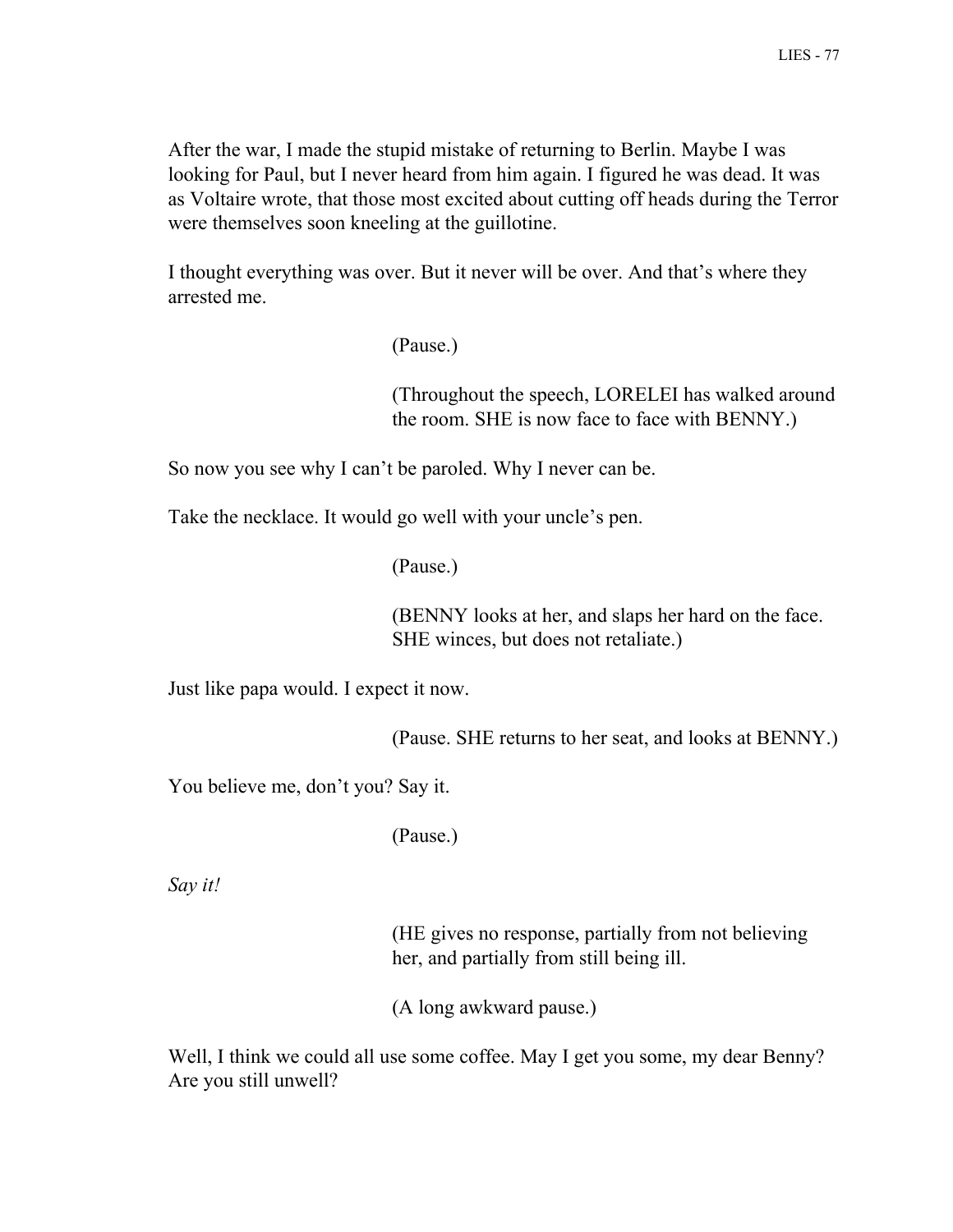(SHE pours two coffees and brings them over. BENNY is breathing heavily.)

### BENNY

Let me get ahold of myself. Yes. I've dealt with murderers before. This is nothing different, no different than the Bertha Steinmetzes of the world. I can work with this. I can do this. I can use this. I can take your stories and use them. It's going to work. Yes. I can use them. I'm going to win your...

(HE's fading.)

...your...your...release.

(Pause.)

Is it warm in here?

#### **LORELEI**

It's always hot in here. Preparation for where we're all going afterwards.

#### BENNY

I feel dizzy.

### LORELEI

Perhaps you're hungry. Oh – did you bring my sweet treat? I need it now, more than ever.

#### BENNY

Yes, some sugar will help me. Yes.

(HE weakly takes a bag out of his briefcase and puts it on the table.)

You were right. Those sweet rolls at Pfannenstiel's were incredible. I bought two. One for me and one for you. I had half of one on the way here. Helga was surprised I asked for two. It took her awhile to get the second one. "Just the way Lorelei asked for it," she said. They're delicious. I've never had a sweet roll with a slight almond taste.

### LORELEI

Almond? *Almond?* Oh no. Oh no. Benny, Benny, oh no, what have you done?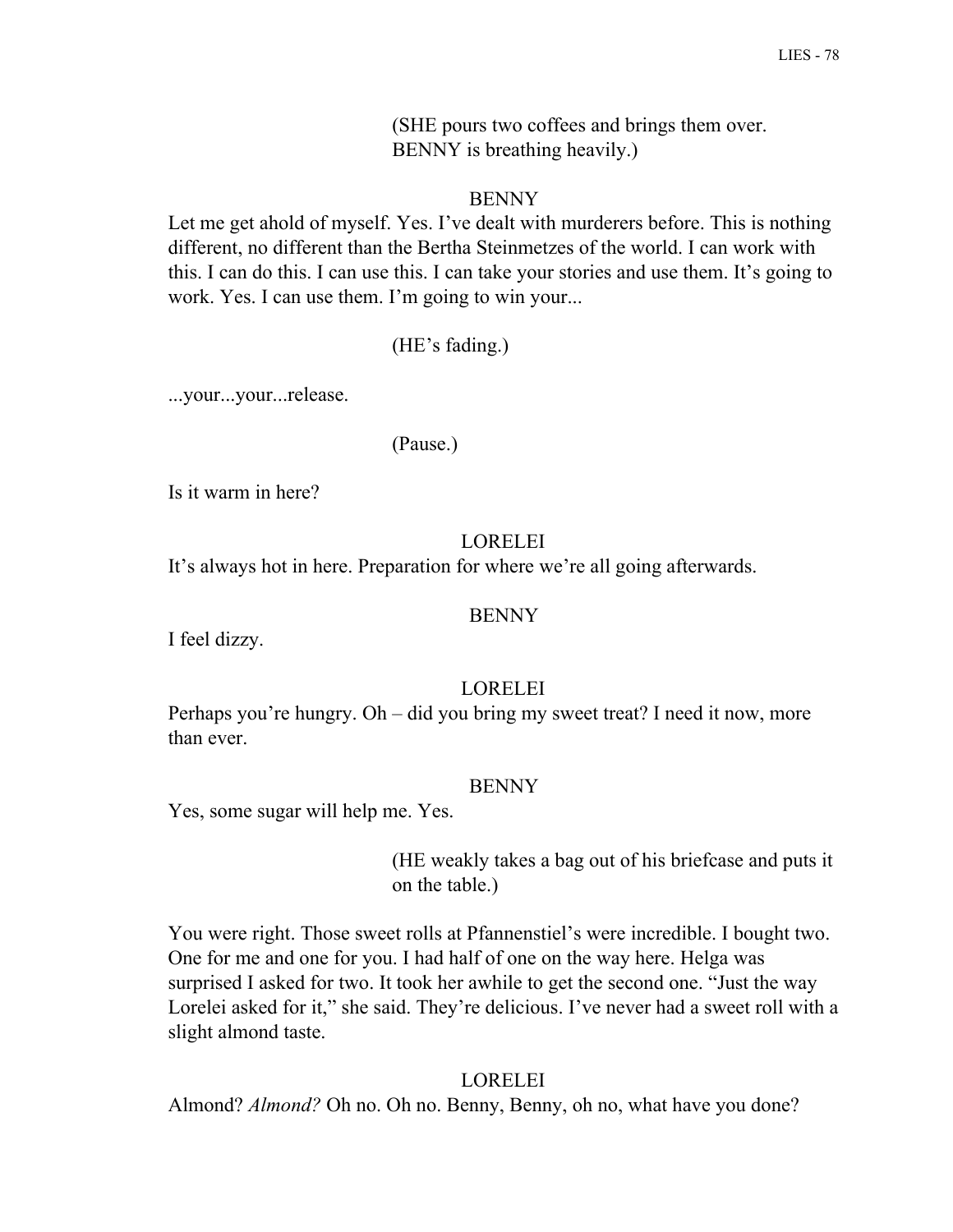#### **BENNY**

I ate a sweet roll. I can afford the calories.

(HE tries to get up, but slumps down in the chair.)

So dizzy. My head...

### LORELEI

You need water. Here – the coffee. Drink it, drink it quickly, oh my God. The sweet roll. You have to vomit, here.

> (SHE grabs the waste basket by the coffee maker and bends his head into it.)

#### BENNY

What are you...

#### LORELEI

Come on now, my sweet Benny, let it all out...

### (Nothing.)

Oh god, oh god...

(With his head still in the basket, SHE quickly sticks her fingers in his mouth and down his throat. HE vomits into the basket a few times.)

Good. Good boy. Good boy.

(HE slumps back into the chair.)

Now drink, drink. More! Drink more.

(SHE loosens his clothing, as he slowly begins to recover. LORELEI returns to her chair, and sips delicately from her coffee.)

#### **BENNY**

Those sweet rolls, they really pack a punch.